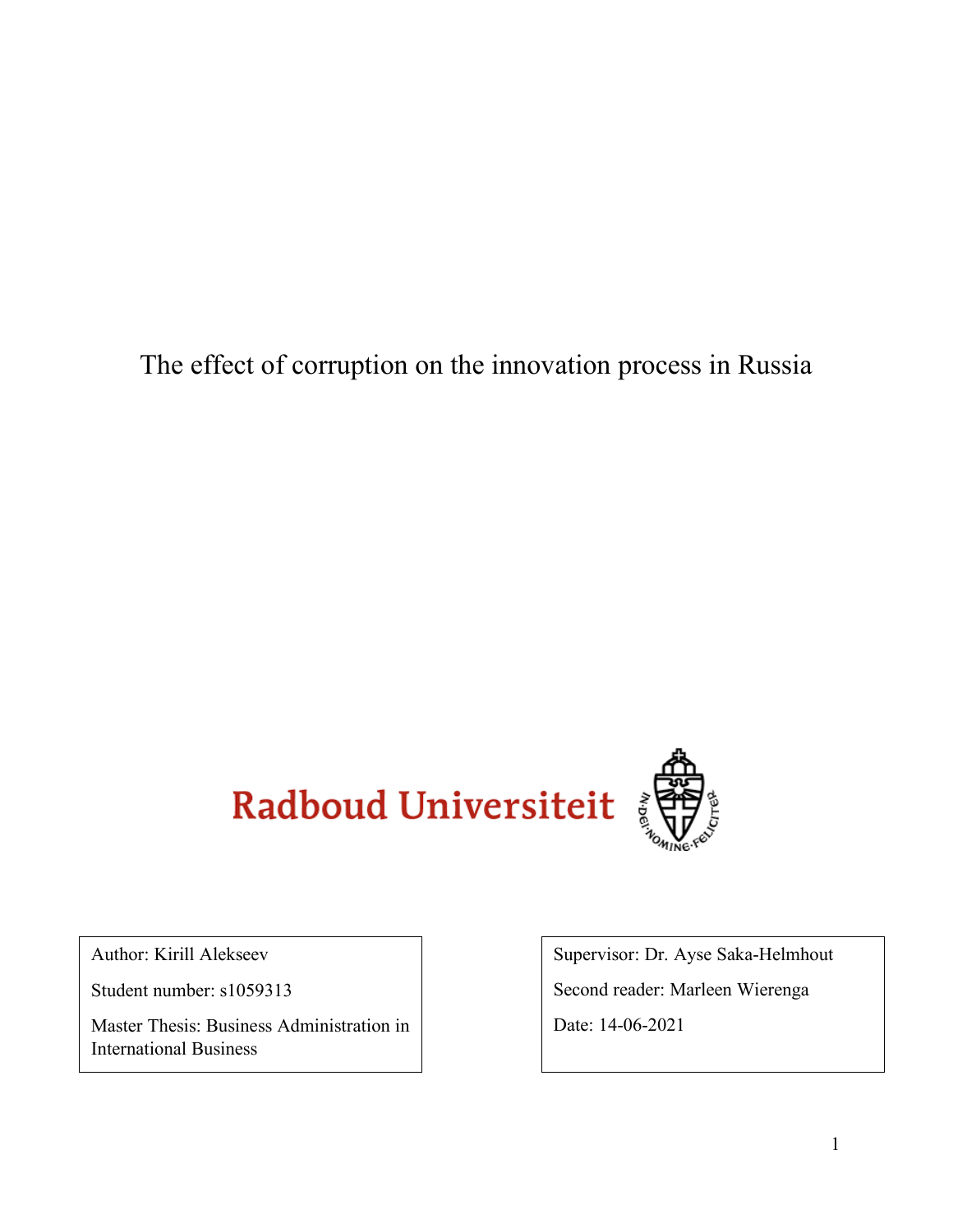# Contents

| 1.1 |  |
|-----|--|
| 1.2 |  |
| 1.3 |  |
|     |  |
|     |  |
|     |  |
|     |  |
|     |  |
|     |  |
|     |  |
|     |  |
|     |  |
|     |  |
|     |  |
|     |  |
|     |  |
|     |  |
|     |  |
|     |  |
|     |  |
|     |  |
|     |  |
|     |  |
|     |  |
|     |  |
|     |  |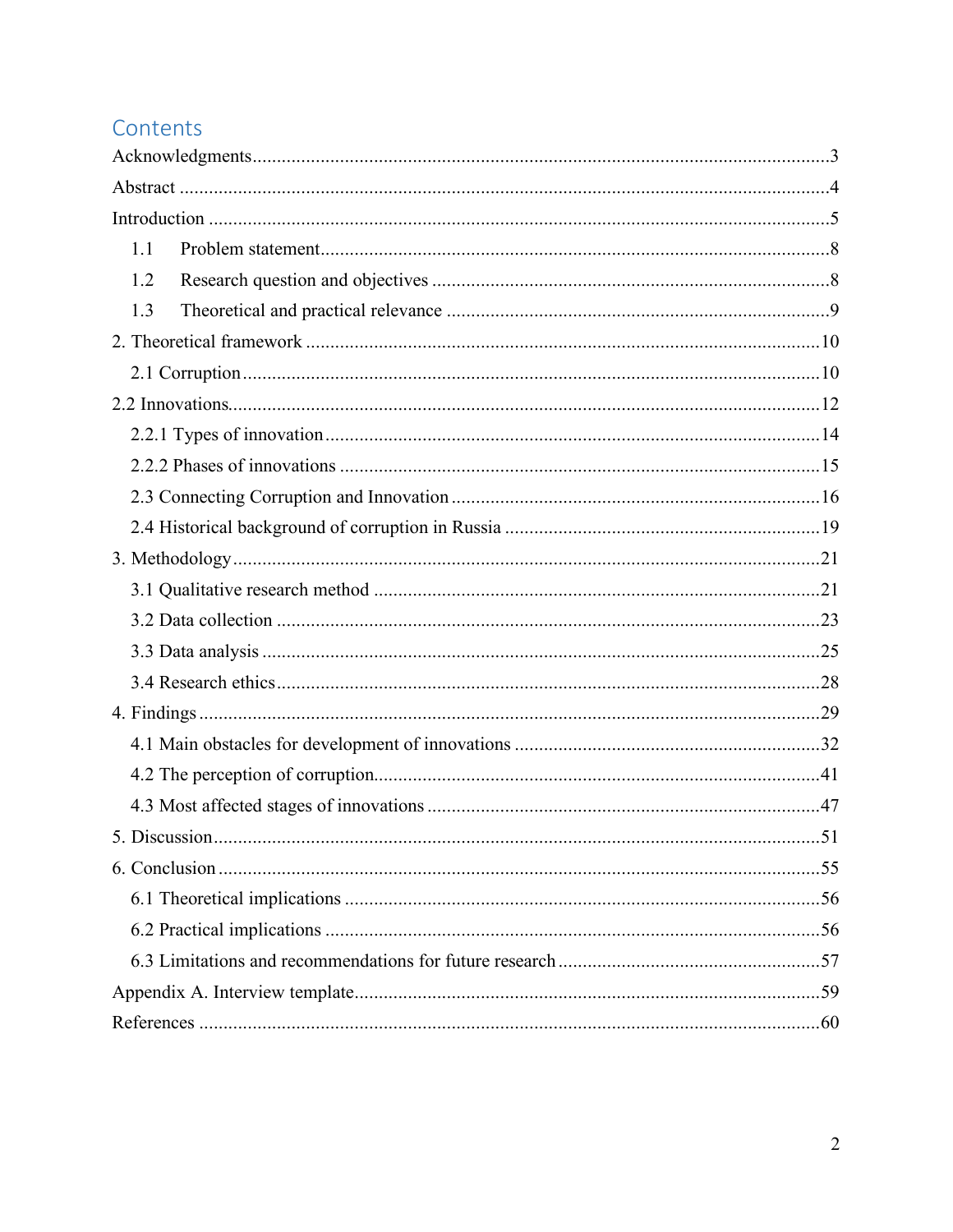# <span id="page-2-0"></span>**Acknowledgments**

First of all, the most important thanks are dedicated to my thesis supervisor Dr. Ayse Saka-Helmhout for the valuable contribution and support in writing this thesis. For me, it has been one the most difficult things I had ever done in my life and the completion of this research has become possible only due to your help.

In addition, my acknowledgments to those managers who agreed to take part in this research and share their problems despite the aggravated situation with corruption in Russia.

My acknowledgments also go to my parents that supported me during this year. The most sincere thanks goes to my future wife Daria. Thank you for such incredible support throughout my studies and life in general.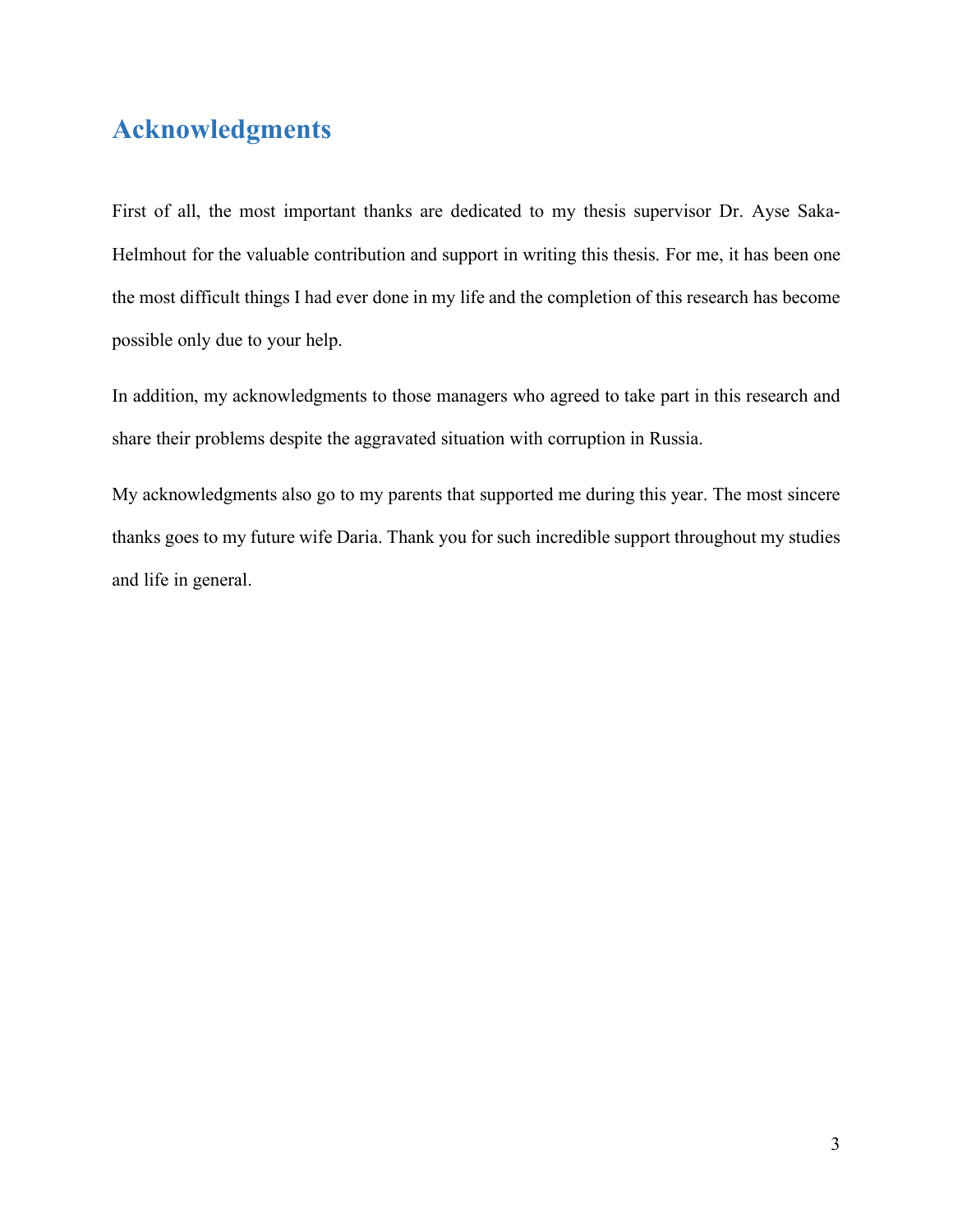## <span id="page-3-0"></span>**Abstract**

This research aim is to study the effect of corruption in Russia on the process of innovations implementation. The interviews of 10 managers from telecom industry were conducted in order to study this effect. It was determined that in order to understand what effect corruption has on the implementation of innovations, it is necessary to unravel the following: what are the main problems faced by companies that choose to innovate, what stages of the innovation process are the most susceptible to corruption and whether corruption can sand or grease the wheel of innovations development. The research results show that corruption is among the main problems faced by innovative companies. It was found that corruption can influence all stages of the innovations implementation, however, the implementation phase is most affected. Interestingly, the most challenging finding is that none of the respondents see corruption as only a threat or an opportunity but somewhere in-between.

Keywords: Corruption, Innovations Development, Sand the Wheel Perspective, Grease the Wheel Perspective, Phases of Innovations Development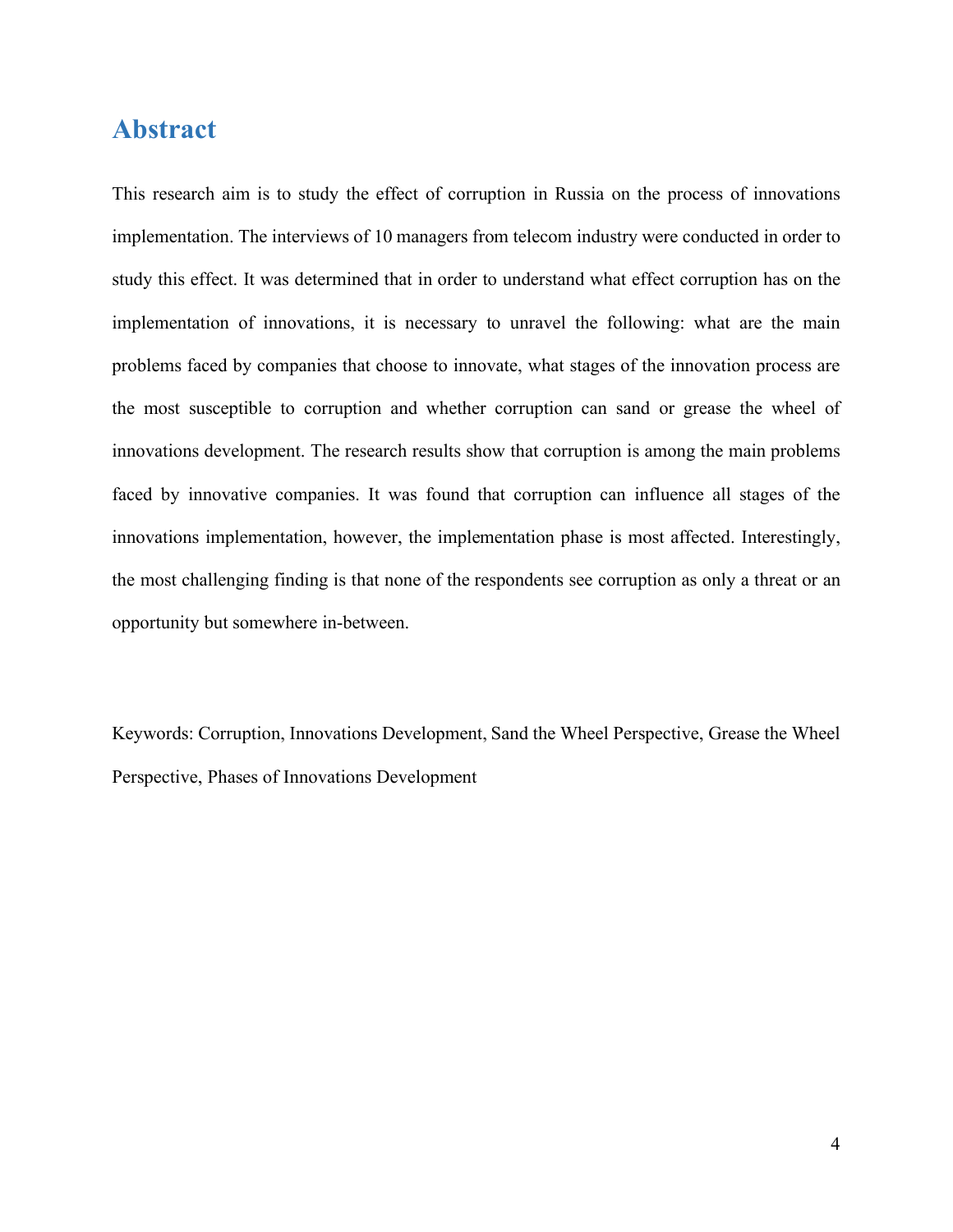## <span id="page-4-0"></span>**Introduction**

Market competition forces companies to develop and improve in order to maintain a competitive advantages among other firms in the market than they used to in the past. Innovative development in this case is extremely relevant to the companies of all sizes and specifics. Global trends in breakthrough technologies, digitalization and the acceleration of product lifecycle lead to the radical changes in most of the industries. Changes in global supply chains, profitability areas and technologies availability influence the distribution of market share in different economic areas. What is more, it is significantly increasing the implementation of new ideas and developments. Only 9% of the top-500 American corporations in 1997 were accounted as high technology companies and this amount increased up to 17% in 2017 (Aptekman, 2017). Such transformations happen worldwide. The use of innovations is becoming a mandatory condition for companies willing to receive competitive advantages in the market. Gaining such advantages requires complex approach in innovations implementation. Previously it was common for companies to develop innovative approach based on either quality, price or service to become successful. These days it is mandatory to fulfill all sorts of innovations at the same time (Goroshko & Poklonova, 2016). Innovations can benefit business not only in growth rates, leadership and comparative advantages but also contributes to protection from radical innovations. Radical innovations can promote the growth of completely new markets making some existing industries economically meaningless (Stinger, 2000).

In the Russian economy, there are many examples of industries that could be beneficial from the point of innovations - gas and oil, energy and metallurgy industries may easily become the leaders in implementing breakthrough innovations (Perrons, 2014). However, new technologies and products are developed so fast that such implementation will require changes in financial resources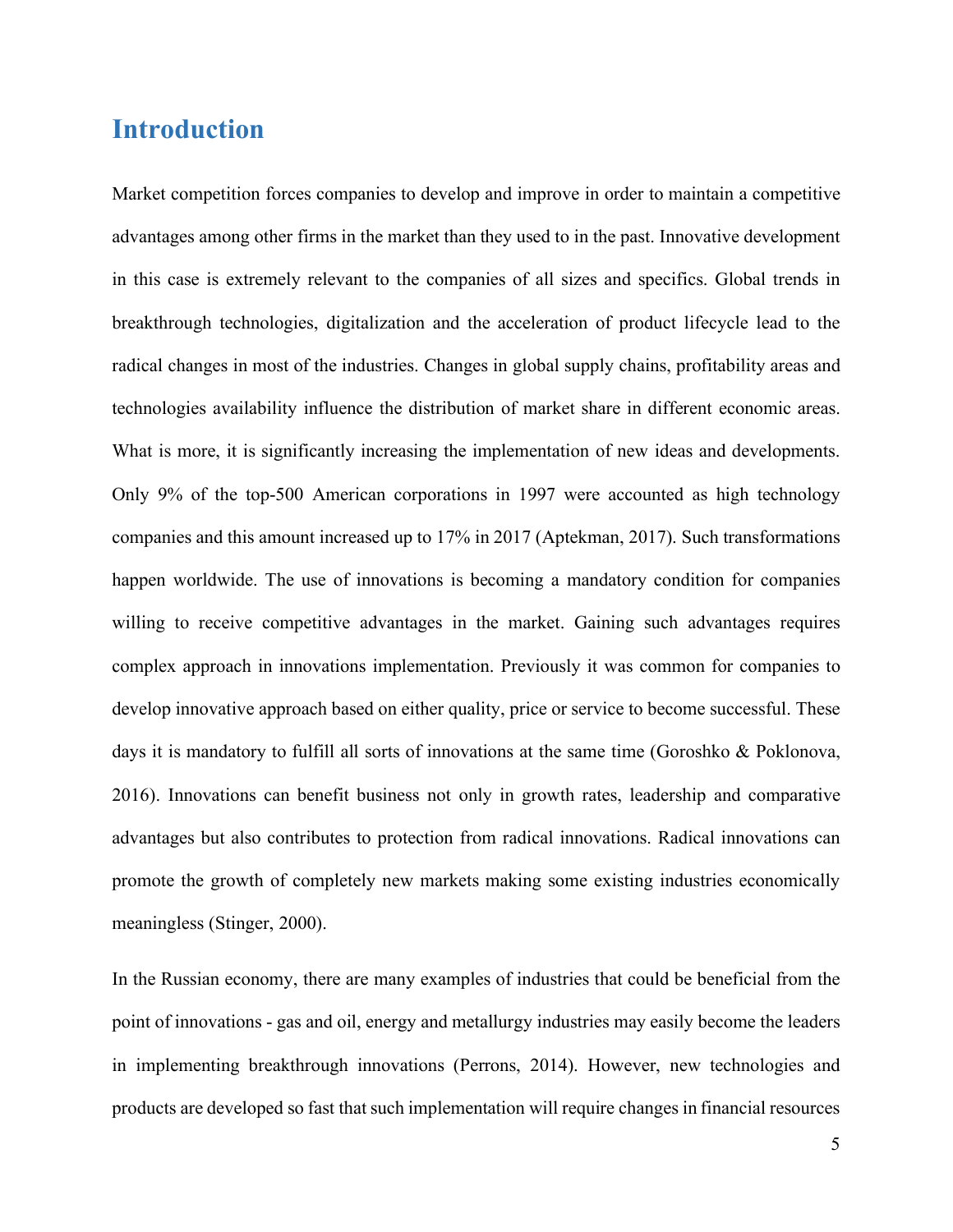and management capabilities. On top of that the role of governmental institutions are extremely important. Despite the fact that innovations can be seen as the driver factor of the economic growth, not many companies in Russia choose to innovate (The World Bank group, 2018). The actual level of innovation activity in Russia decreased from 17.8% in 2017 to 15.1% in 2019 (Bateneva, 2020).

Active participation of the government can considerably increase the speed of implementing innovations. Government responsibilities in innovation nowadays are highly complex. Government can highlight priority directions, detect industry's weak points, market niches that are perspective for development and provide them with significant legal and financial support (Feldman, 2014). It is of high importance to identify what hinders the process of innovation and actively work on the elimination of these barriers. Many scholars agree that the role of government as a regulator of the innovation process is very important (Feldman, 2004; Khan, 2006; Lerner, 2020). Under the governmental supervision platforms for cooperation and dialogue of large businesses from various industries can be organized, for science and start-ups to generate new ideas and complex-problem solving. This will allow to promote the right direction of innovation and entrepreneurial activities. Spreading out success stories of Russian companies among scientists and entrepreneurs could help in popularizing innovation activities. On top of that Russian state is the main shareholder in almost 45% of the largest companies (Puchkarev, 2018), so it can actively stimulate its innovation development through for example corporate governance.

On the other hand, all of the mentioned benefits could be easily interpreted as weaknesses. Schulze and Zakharov (2018) argue that corruption in Russia has a systematic historical nature back from the times of Mongolian empire. What is more, they say that low wage levels of state employees is strongly correlated with corruption levels. Guriev (2004) argues that bureaucracy at the government level is highly correlated with the level of corruption. He points out that the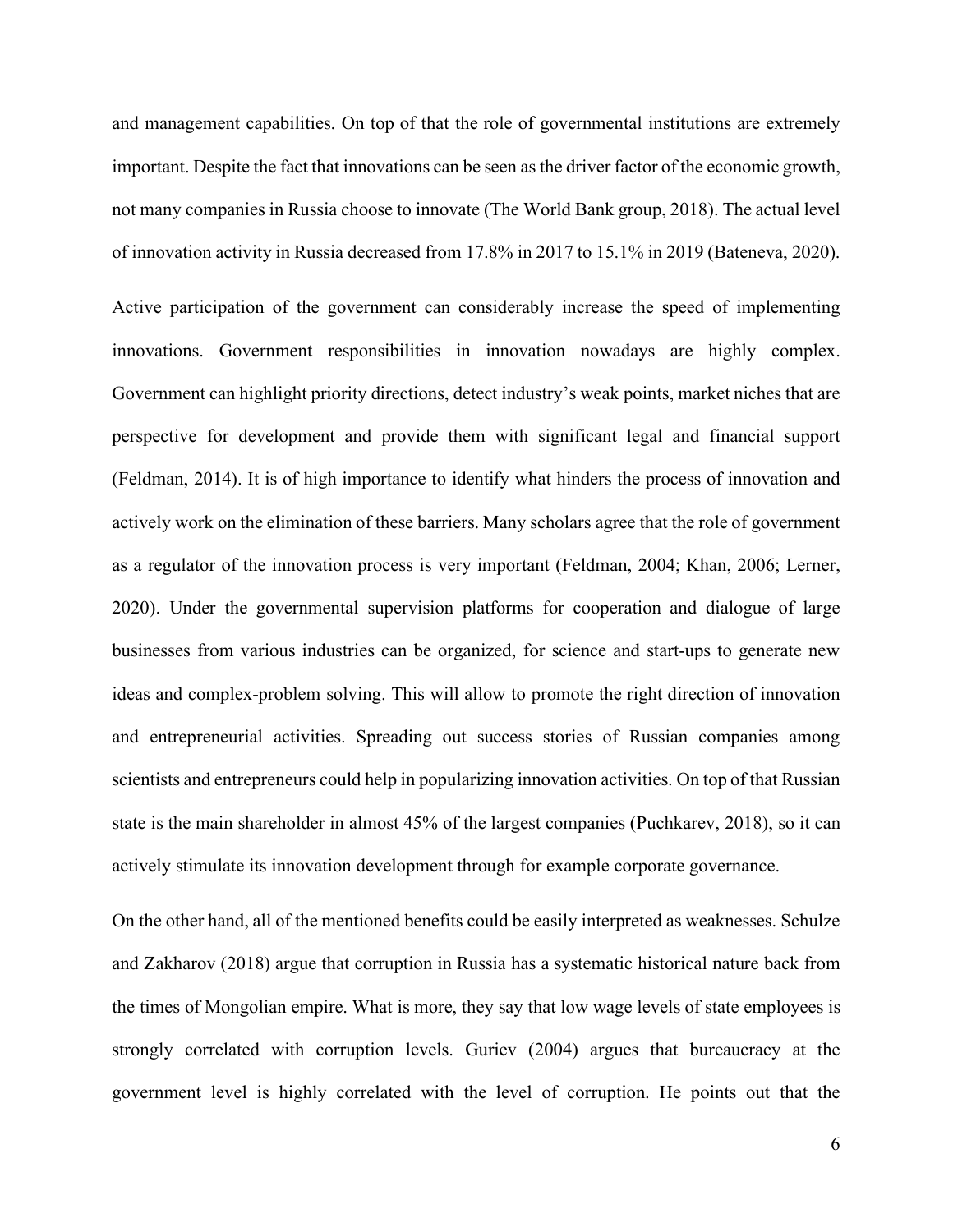bureaucrats in favor of their own interests increase the red tape rates above the level that could be socially accepted which leads to bribes being paid in order to overcome bureaucracy-related obstacles.

The success of an innovation provides an opportunity for entrepreneurial profit. Innovation is part of a complex value chain and involves a high degree of uncertainty. Uncertainty is manifested in the ability of the innovator to appropriate most of the created profit, and therefore is in a rather strong dependence on the institutional condition in the state (Dmitrieva, Volkov, Titaev and Paneyakh, 2011). Some scholars consider the combination of low-quality management and corruption to be the core problem but make attempts to seek for positive aspects of corruption (Leff, 1964; Egger and Winner, 2005; Mendez and Sepulveda, 2006). In contrast to that, some authors do not agree to confirm the usefulness of corruption under any circumstances (Moon and Sekkat, 2005; Anokhin and Schulze, 2009; Aidt, 2009). However, due to corruption illegality and secrecy, it cannot be measured directly. Satarov and Parkhomenko (2001) argue that in order to conduct a sufficiently reliable research in this area, it is necessary to study the real facts that are reported by company managers.

This thesis will examine Russian and foreign companies from the telecom sector and how they are affected by corruption while implementing innovations. Currently, telecom companies are forced to be actively participating in innovative activities. Telecommunications market is oversaturated, high competition leads to lower profits and managers are forced to look for effective strategies that will allow them to enter new markets, offer innovative products and services (PwC, 2019). Active deployment of new generation 5G networks opens up tremendous opportunities for building new services and technologies. 79% of CEOs are confident that the development of new data exchange standards will have a significant impact on business development opportunities (Accenture, 2020).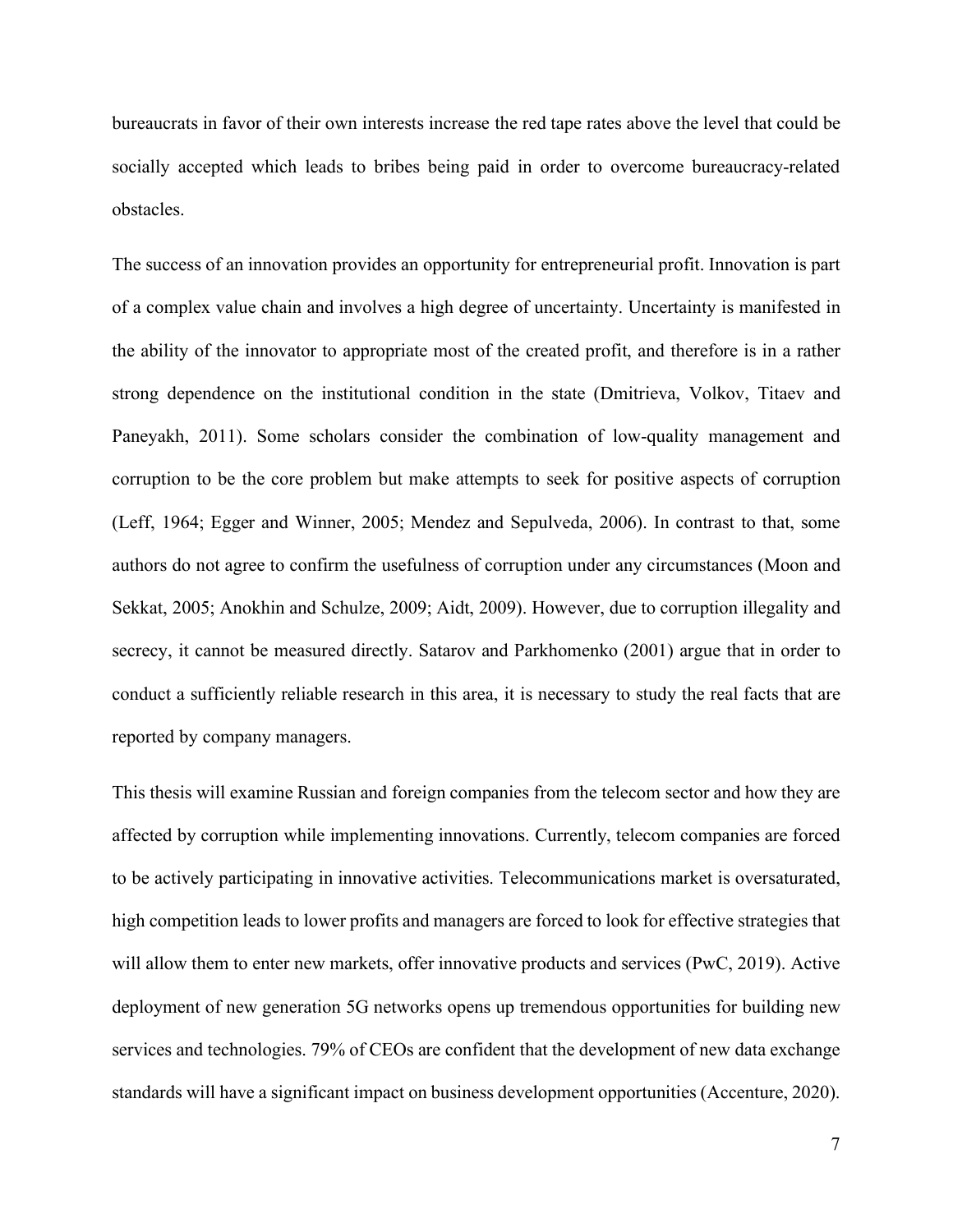## <span id="page-7-0"></span>**1.1 Problem statement**

Although Russian market has a high potential for innovations and it is always underlined at the highest government level (Rozhkov and Tishina, 2017), the current state of innovation activities is unclear. Previous studies in that field contributed mainly to the isolated cases of the impact of corruption on innovation (Guriev, 2004; Weill, 2011; Schulze et al, 2018; Guriev et al, 2019). However, we can see that the effect of corruption on innovation is far more complex and we see only the upper part of the iceberg. Ermolova (2015) argues that corruption has a significant impact on firm's decision to innovate, however, in combination with other factors (such as infrastructure, taxes, regulatory quality, market competition, etc.) the effect becomes much more perceptible. In other words, complex problems manifest themselves much more vividly. Research in terms of studying governmental policies in the sphere of innovation and how it affects corruption levels are limited. Thereby, the key issue to be studied in this research is the relationship between the innovative behavior of firms and corruption, taking into account the aforementioned factors of the state environment in which firms operate.

## <span id="page-7-1"></span>**1.2 Research question and objectives**

The research question comes as follows:

*How does the corruption in local environment affect the implementation of innovation?*

- *What are the main problems that affect innovations development?*
- *How does corruption influence innovation at different phases of innovation process?*
- *Is corruption perceived as a threat or an opportunity by local management?*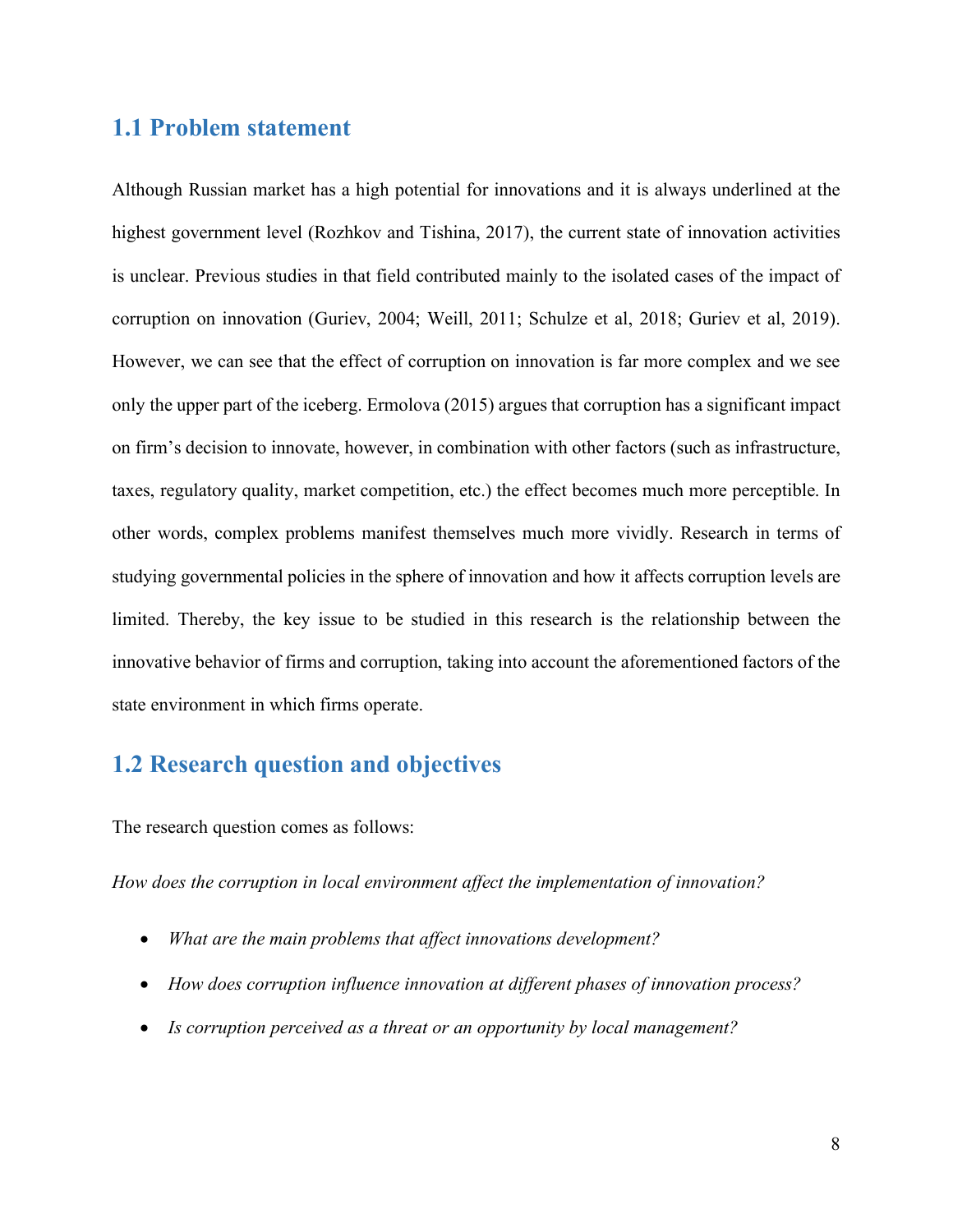The answers to the abovementioned sub-questions will provide the answer to the main research question.

## <span id="page-8-0"></span>**1.3 Theoretical and practical relevance**

The problem of corrupted institutions in Russia was historically inside the government and has always affected the businesses (Schulze et al, 2018). Nowadays modern technologies enter all spheres of life and business. This enforces companies worldwide to implement innovations to adopt to fast changing standards. The research should expand the literature in multiple ways. The information in existing literature mainly contributes to isolated corruption issues (e.g. the level of payments to the officials) and does not consider corruption effects on enterprises trying to implement innovations. This research will expand the literature in terms of what corruption issues companies face at each phase of innovation implementation (idea generation, elaboration, championing and implementation) and what is the management perception of corruption. On top of that, this research will cover the overview of the main problems that hinder innovative development in Russia.

Practical relevance will be achieved as well. Russia is indeed a huge market that might be interesting to MNEs to invest in. Moreover, some international telecom companies already operate in Russia and with the results of this thesis the managers can learn how existing companies operate in a turbulent environment. On top of that, Russian telecom companies operating in the market will be represented in this research. It is interesting to understand how the innovation's development in this sphere is susceptible to corruption. This study will be highly relevant to practitioners who consider innovation implementation to their businesses because it will not only review the existing literature but will also focus on practical aspect.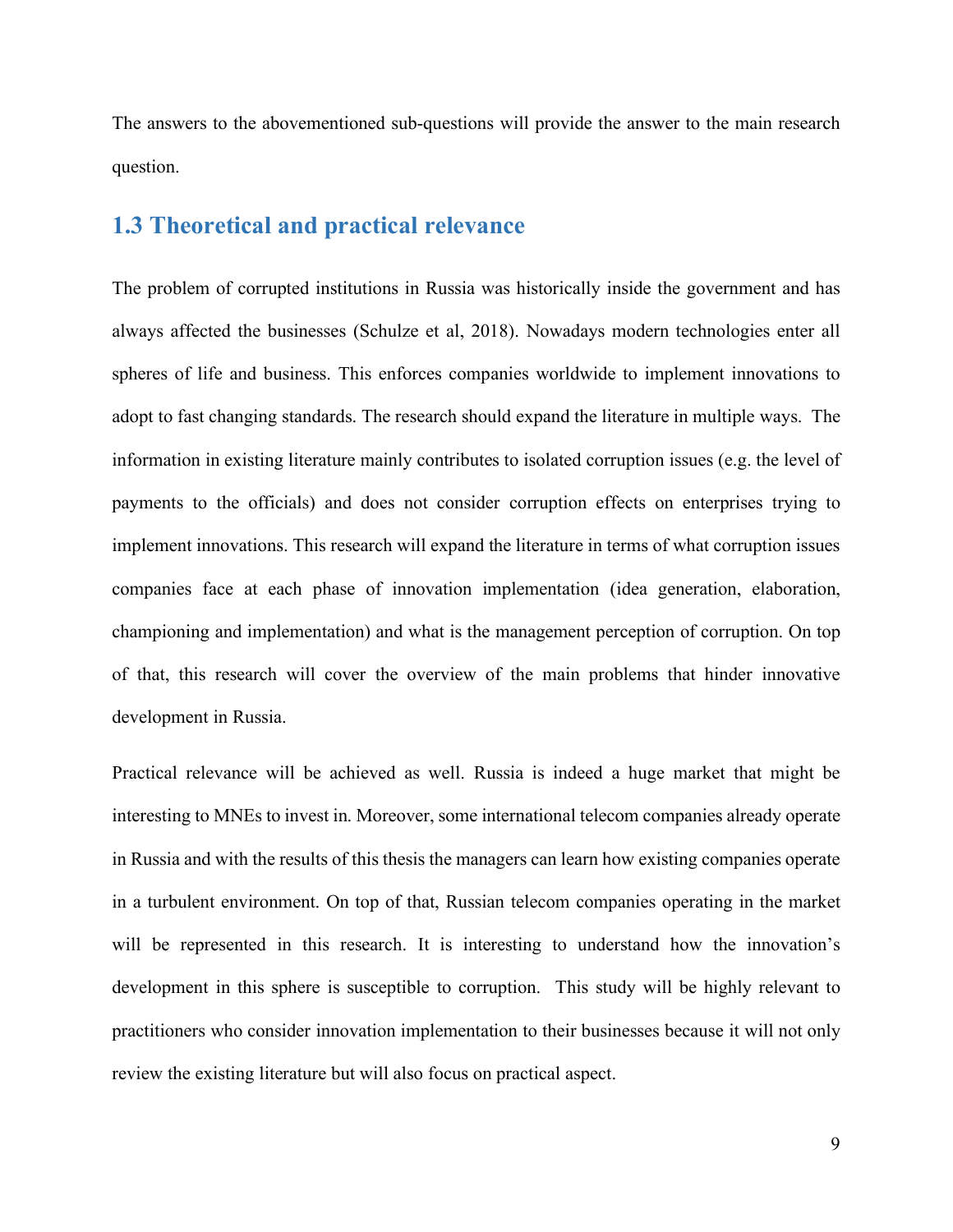# <span id="page-9-0"></span>**2. Theoretical framework**

Corruption is one of the oldest phenomena in social relations as old as the social order that governs the life of people (Satarova, 2004). Naturally, corruption is transforming as the political and economical orders are also becoming more complicated over time.

This part will cover the institutional and historical background of Russia as a part of this thesis. The theoretical framework in this chapter will cover information on corruption and innovations. The subparagraph will explain as follow  $(2.1)$  corruption;  $(2.2)$  innovation and phases of its implementation; (2.3) theoretical perspectives of the influence of corruption on innovation; (2.4) historical background of corruption in Russia.

## <span id="page-9-1"></span>**2.1 Corruption**

What do we exactly mean when speaking about corruption? It is extremely hard to find a definition that would be universal (Philp, 1997). There seems to be no common answer to this question in the literature. Thus, developing the most accurate definition of corruption and conceptualizing it in a unified theoretical model should be the most important task (Farrels, 2005). Almost 50 years ago Peters and Welch (1978), already characterized such problem as complicating research. This in turn led to that corruption has never been studied as a solid theory but normally as fragmented cases.

Corruption is a universal parasite - it can survive in any country at any time and within any form of government. Farrels (2005) defines it as "cross-systemic, cross-temporal and cross-cultural phenomenon" of corruption. Researchers point out that corruption itself is as old as the society itself (Klitgaard, 1988). There is some written evidence of corruption from ancient India, it was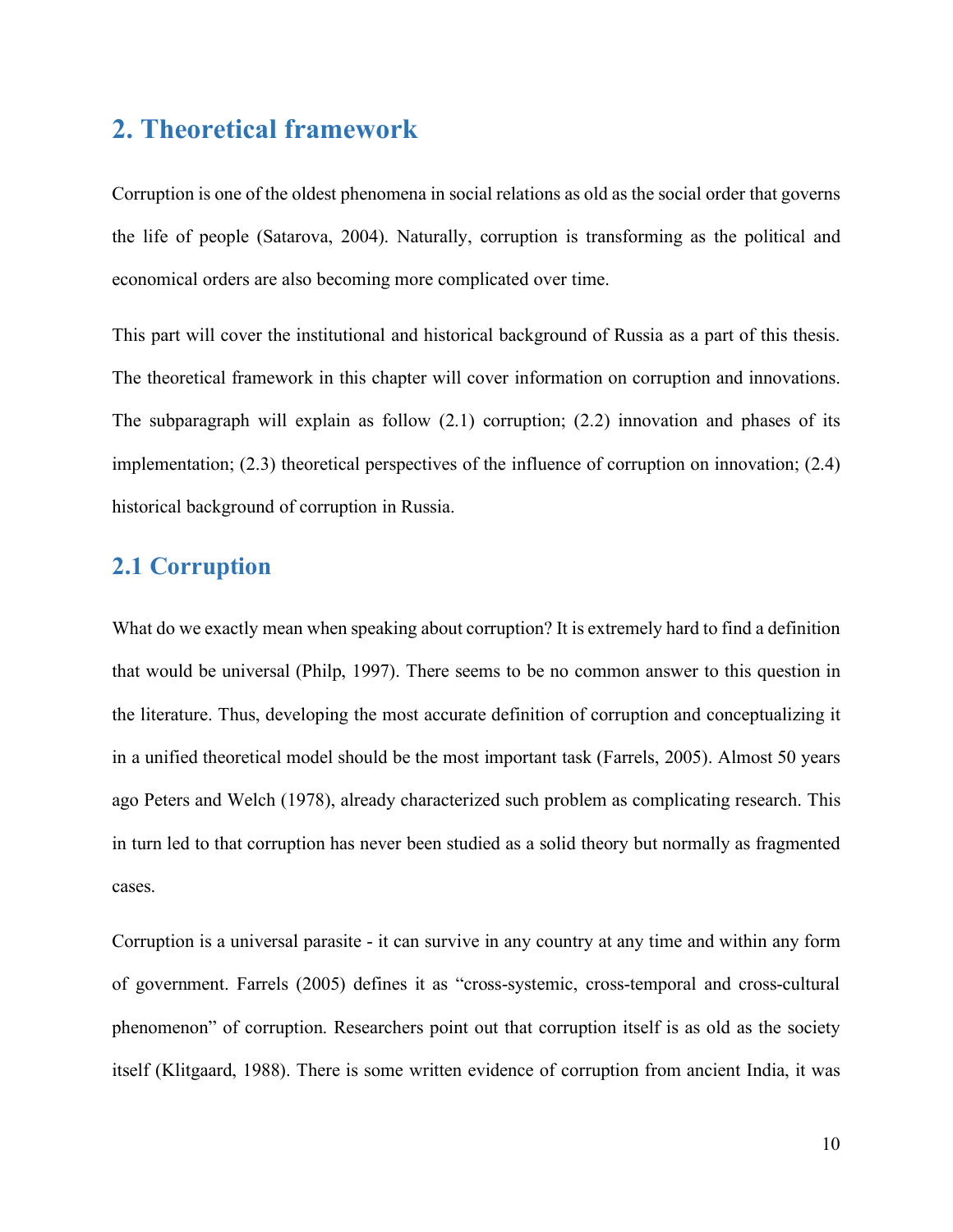often met in Rome and Greece. Corruption as such has always existed. It has changed over time, adapting to historical, political and social realities, which contributed to its spread. History knows examples of corruption in authoritative regimes (e.g. Chile, Russia, etc.) as well as in democratic ones (e.g. USA). All of the above shows that corruption is a phenomenon that can exist anywhere in no means of time or political regime, basically, it could be found in all societies that are developed to a certain level of complexity (Fleck and Kuzmics, 1985).

The complexity of corruption as a phenomenon leads to a controversy in defining it (Luna-Pla and Nicolás-Carlock, 2020). Classic or public-office-centered definitions are mainly used nowadays by the researchers (Jain, 2001). Treisman (2000, p.399) offers the most commonly used definition:

#### *Corruption is the misuse of public office for private gain*

Therefore, to interpret classic definition of corruption it is needed to understand what is meant behind the word "office". It basically stands for the position of trust when a person receives the right to act on behalf of an institution or an organization with the authority to make decisions. The key for understanding here is the "authority to make decisions" that is the baseline for corrupt activities.

Even though, the growing rates of corruption raised interest in research on corruption there is still no clear-cut definition for corruption (Svensson, 2005). Due to the complexity of the phenomenon it is extremely hard to define or measure it. Klitgard (2002) argues that there are a few reasons that points out to the difficulty of defining corruption. First of all, corruption will vary between regions depending on cultural and economic context. For example, gifts for the officials is the common practice in Asia but inappropriate behavior in Europe. On top of that, Gallup Hungary (1999) states that cultural features and socially active groups are the main drivers of corruption. Secondly,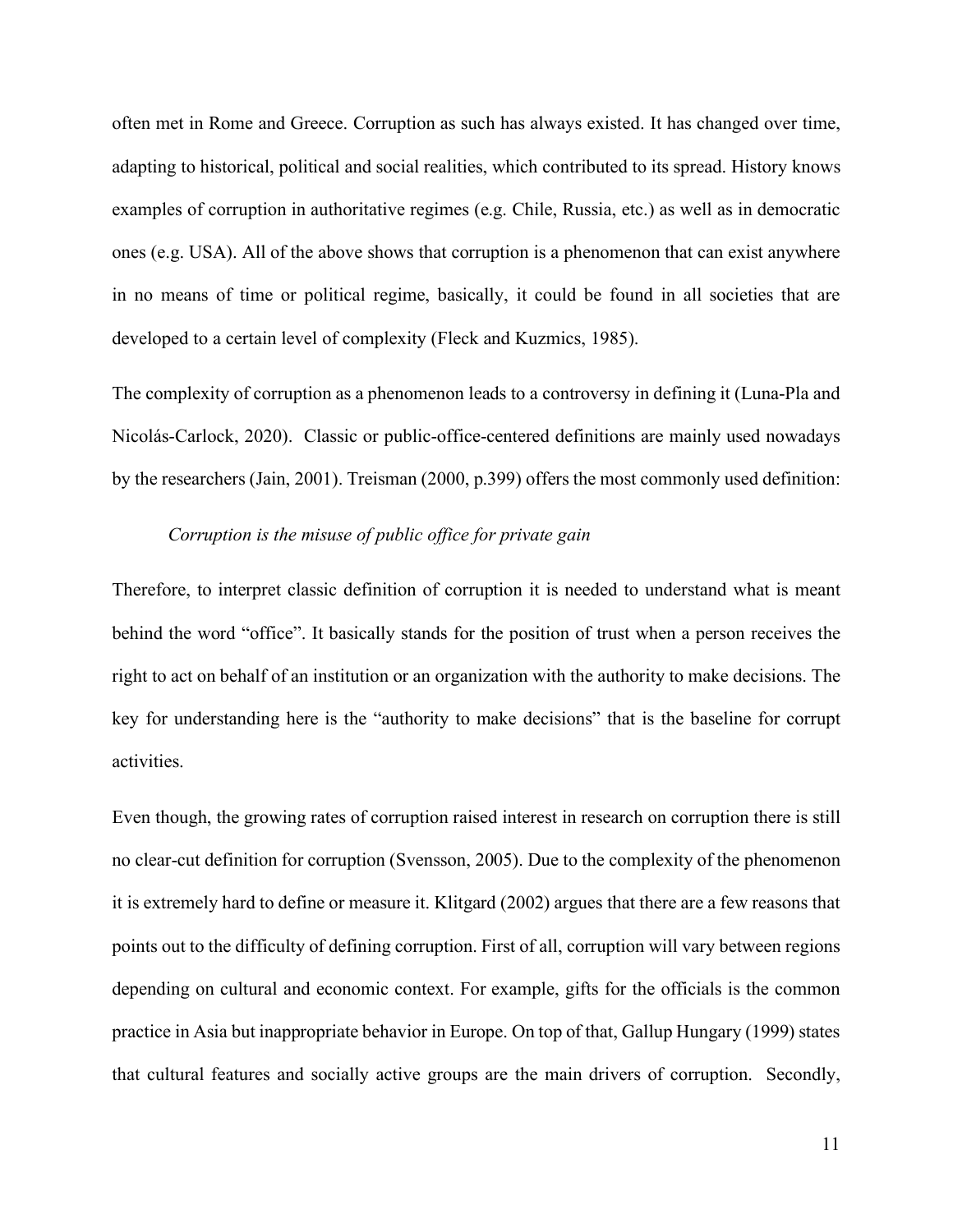moral characteristics must not be considered when judging corrupt behavior. This is because we have to distinguish the actions that are morally wrong but not corrupt from those that are corrupt but morally correct. Finally, some actions are in a gray area in which it is rather difficult to determine the motives and whether it involves corruption component.

In the modern world, corruption is a serious and pressing problem for almost all states. The preamble to the UN Convention against Corruption (2004) notes that the seriousness of the problems and threats posed by corruption to the stability and security of society, which undermines democratic institutions and values, ethical values and justice, and damages sustainable development and the rule of law. It as well mentions that corruption no longer represents a local problem but has become a transnational phenomenon that affects society and the economy of all countries. Today, the problem of corruption, suppression of its various manifestations and counteraction to its spread, the development and practical implementation of an effective anticorruption policy is extremely acute and vital for the emerging economies at large and Russia specifically (Fadeichev, 2016).

# <span id="page-11-0"></span>**2.2 Innovations**

In analogy with corruption, innovation is also as old as mankind. Obviously, humans have always been thinking of inventing and adopting better ways of living, doing businesses, changing environments (Edgerton, 2010). Our ancestors, long before the formation of a civilized society, were engaged in innovations, which today we call basic. Basic innovations made it possible to radically change the economic and social aspects of society, change the course of history (Mashevskaya, 2017). Innovations have been used by society for a long time and everywhere. Depending on the historical era and the level of economic development of society, this category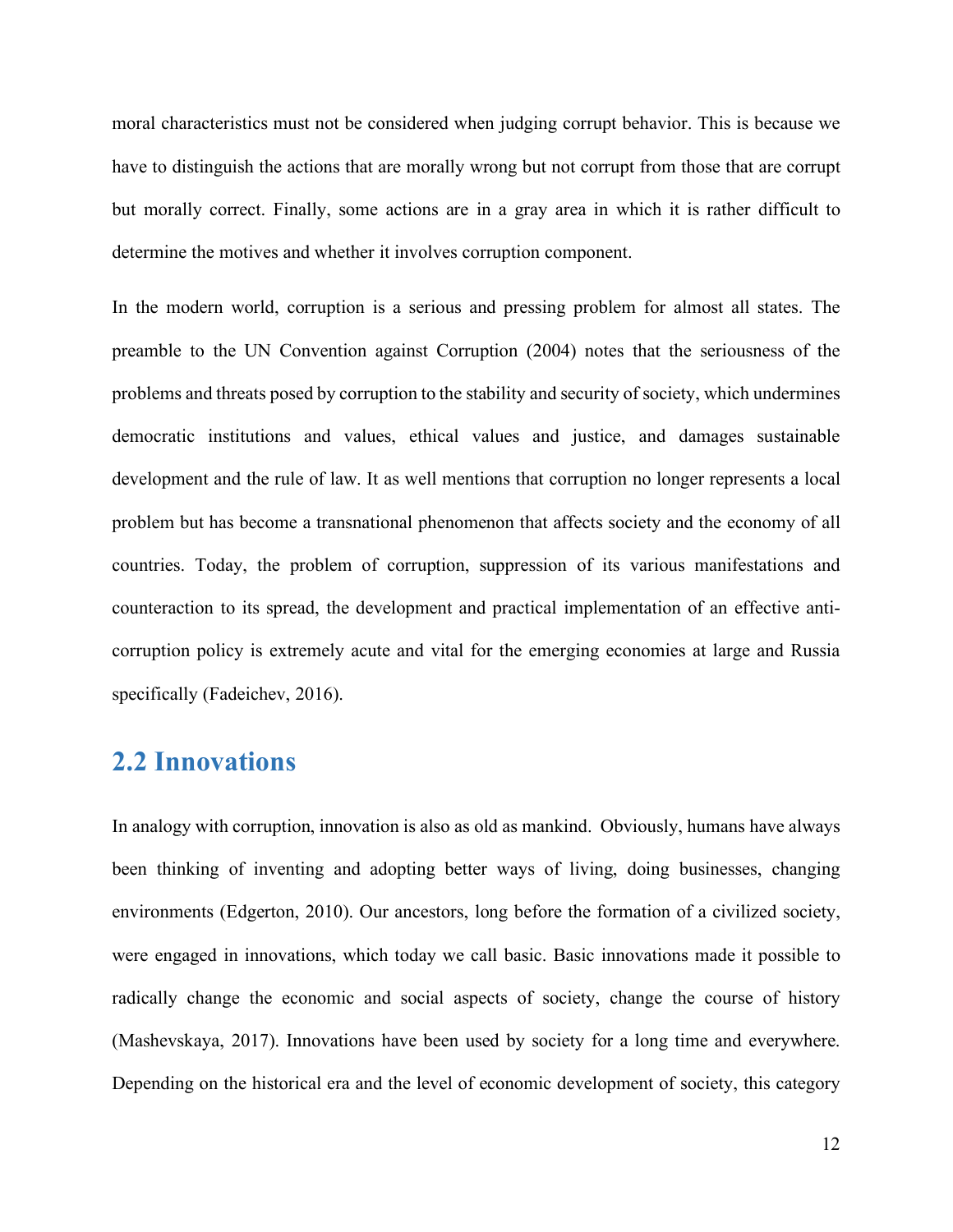bore different names, but in terms of its semantic content it remained unchanged. As history shows, the practice of implementing innovations has existed for a long time, however, innovations became the subject of a separate study only at the beginning of the last century, thanks to the research of J. Schumpeter.

As studies of economists show, innovation today is among the main sources of economic growth and one of the most important factors in the competitiveness of any organizations, regions and national economies (Mahemba and Bruin, 2003; Sinidas, 2004; Junmittag, 2004; Robson, Haugh and Obeng, 2009; Saka-Helmhout, Chappin and Vermeulen, 2020). The innovation as a term is widely used in all spheres: TV, news, videos, governments and companies. So what exactly does it mean and why is it so important?

In general terms, business management literature imply innovation as a new or significantly improved product or service introduced to the market or improved process launched within a company (Garcia and Calantone, 2002). However, OECD (2005) definition seems to be the most suitable to this thesis:

*An innovation is the implementation of a new or significantly improved product (good or service), or process, a new marketing method, or a new organizational method in business practices, workplace organization or external relations.*

This definition is useful as it highlights three important attributes of innovative process. Firstly, this definition emphasizes that innovation is not only part of the process of technological development, such as an invention, but also the process of bringing that invention into the market. Marketing included to stress that adoption of the invention to the market is needed. Secondly, the innovation process does not necessarily take place only in a single company, so linking innovations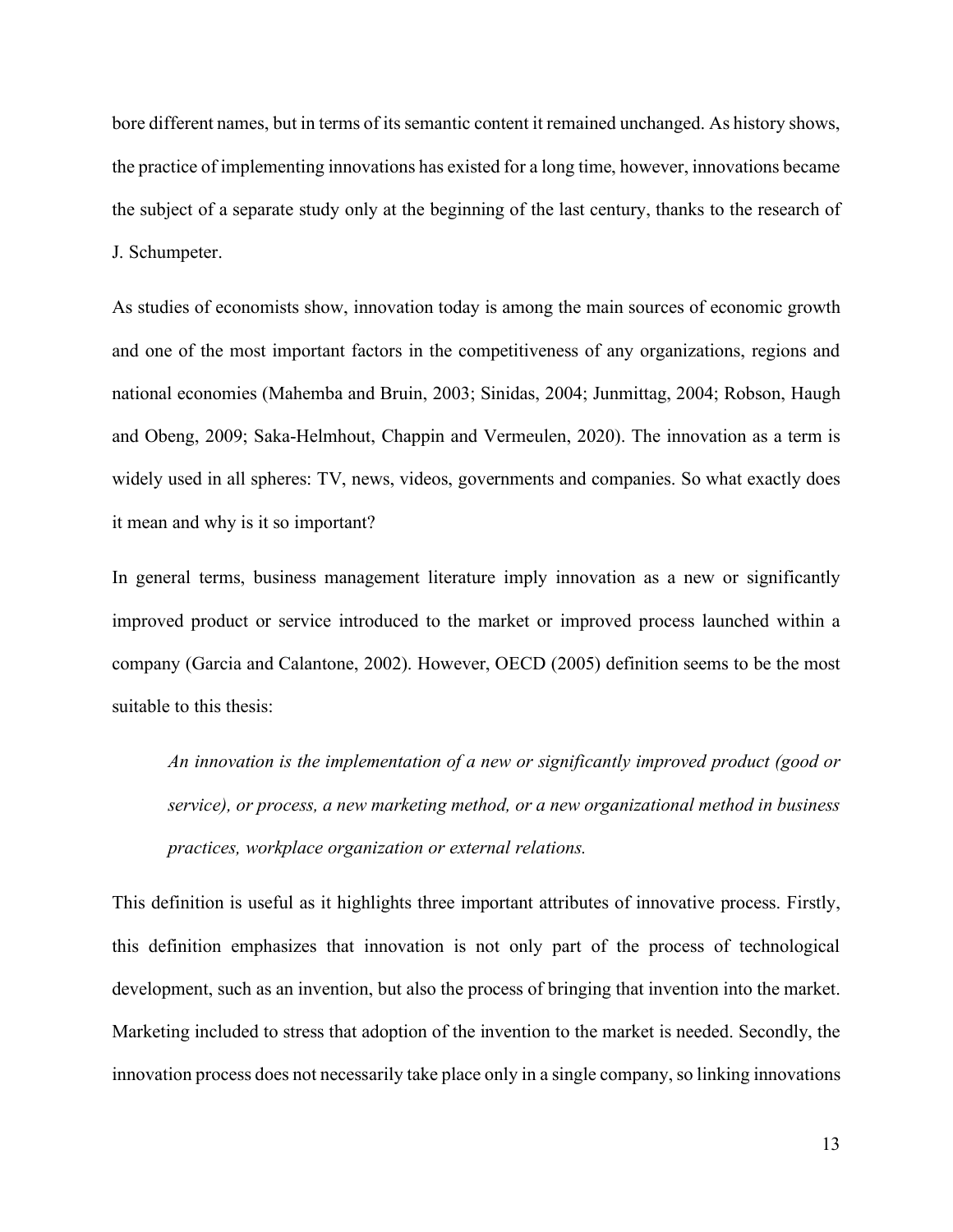with other companies and institutions is very important. Finally, OECD definition also includes innovation in services, so it assumes the importance of innovations in less R&D incentive industries.

## <span id="page-13-0"></span>**2.2.1 Types of innovation**

Various attempts have been taken in order to classify innovations (Garcia and Calantone, 2002). Regarding a few literature reviews (Fagerberg, 2006; Garcia and Calantone, 2002) we can distinguish the wide use of six types of innovations: disruptive, discontinuous, incremental, really new, imitative and radical. All of those are as well a part of business vocabulary. Regarding its simplicity, common use and applicability in both academia and in business, all of the mentioned innovation types can be split into 2 groups. The first group is considered to create a leap in introduction of a new technology or service. Group 1 includes disruptive, radical, really new and discontinuous innovations. Such innovations are not typical for emerging economies and hence are not expected to be studied in this research. Incremental and imitative innovations form the group 2. The second group does not necessarily make such a right away jump as group 1 innovations. From this point we are switching to the group 2, the innovations that are not considered radically new but rather as general improvements.

*Incremental innovations*. Innovations to existing product and/or at existing market that add extra features or benefits to the product. Improving, adapting and refreshing the existing product or service is said to be the nature of incremental innovations (Song and Montoya-Weiss, 1998).

*Imitative innovations*. This type of innovations implies that competitors can also choose and use the innovation introduced by other actors in the market. These innovations can create directions and highlight the trends on the market (Garcia and Calantone, 2002). The inability of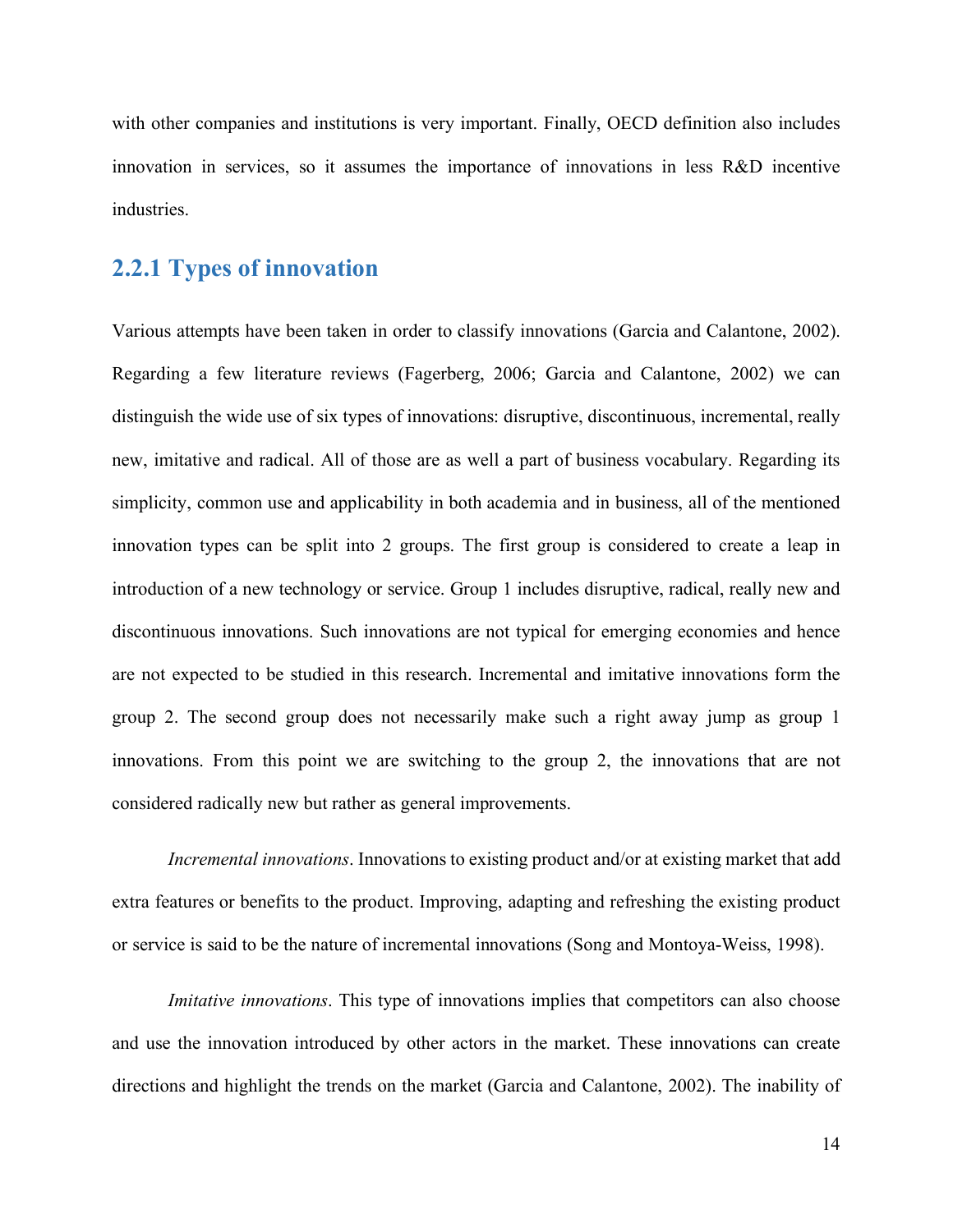the company that first introduces the innovation to exploit its potential could lead to a move of market return to another competitor.

### <span id="page-14-0"></span>**2.2.2 Phases of innovations**

The main idea of innovations is to transform an idea into a successful concept. Obviously, it is a long and complex process and the researchers needed to understand how it works. Scholars mention that the innovation is inherently a process and due to that should be studied appropriately because the way innovation process is established greatly influences the understanding of its nature. (Rogers, 1983; Schroeder, Van de Ven, Scudder and Polley, 1989). For example, Zaltman, Duncan and Holbek (1973) argue that innovation process consists of separate stages. The other perspective from Schroeder et al (1989) recognizes it as a more mobile process without certain implementation stages.

Perry-Smith and Mannucci (2017) conceptualize innovation as an idea journey summarizing what has already been studied in this field and they argue that the literature previously has missed the steps of innovation implementation. In their work they distinguish four steps of innovation process: generation, elaboration, championing and implementation. Each of the phases has to be elaborated:

*Generation*. During this step the new novel idea is being generated. Actors can generate limitless number of ideas and then choose one. Selected idea must be the most promising and valuable among others. In the next steps this idea will serve as a core concept.

*Elaboration*. The authors identify this step as the process of systematically improving and increasing potential of the core idea. The idea becomes ready to be presented to a wider public. It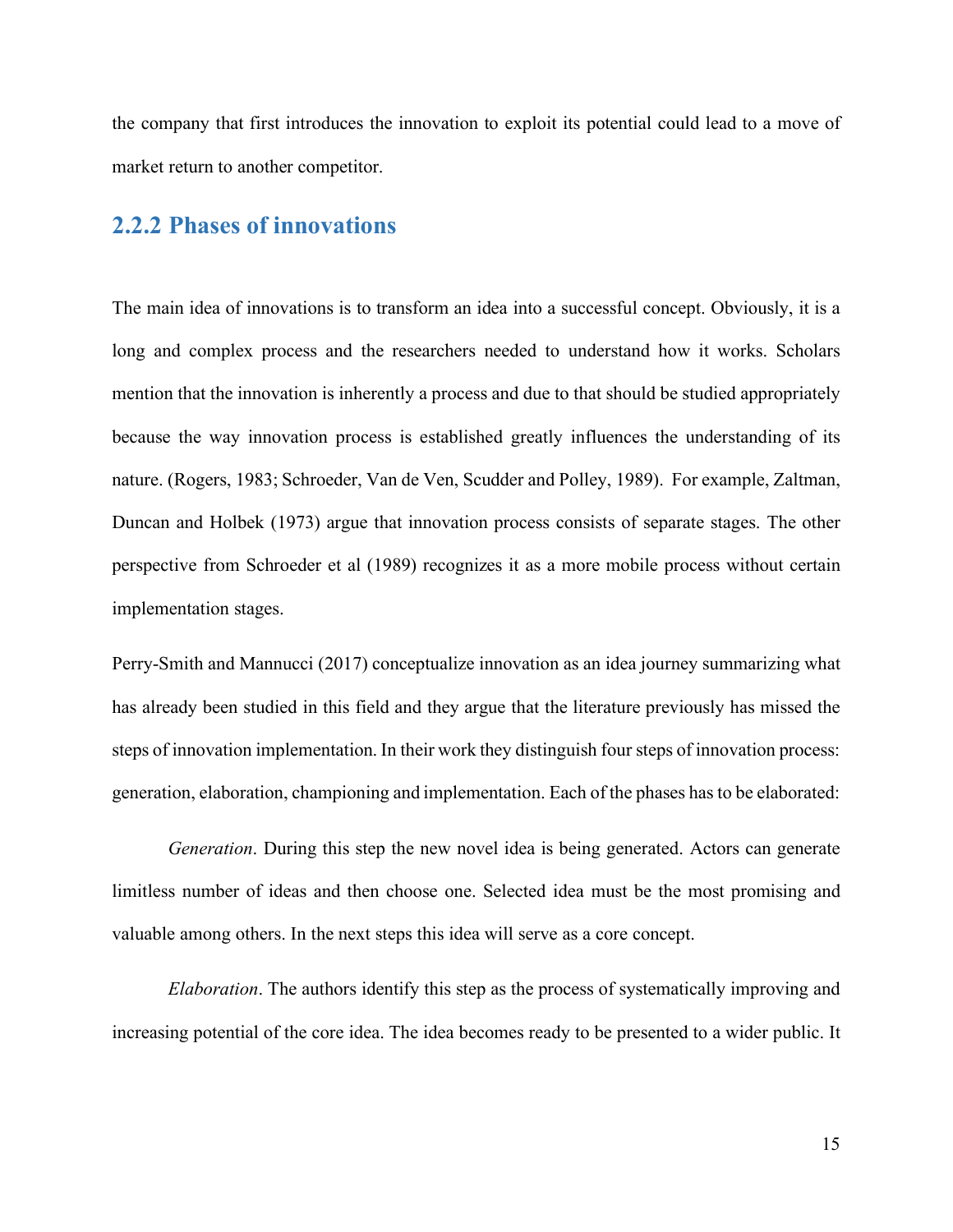ceases to be the creator's property and takes shape that is more conscious. Even bad ideas can gain potential after elaboration (Harvey, 2014).

*Championing*. Requirement for this step is strong understanding of the idea: what, how and why it should be implemented. Main goal at this step is to obtain support, resources and money to bring it to the next level. Taking in consideration the fact that novel and original ideas normally face resistance this is not a simple step to go through. It is required that innovator at this step must have high influence and strong arguments in order to gain legitimacy. As a result, the idea either receives approval or gets abandoned.

*Implementation*. Perry-Smith and Mannucci (2017) consider this step as a combination of two sub-phases: production and outcome. The production step implies the transformation of an idea into something tangible, a ready-made business process, a specific service or a final product. Next in the impact sub-phase, the finished and well-shaped idea is implemented in the field. The acceptance and recognition of it would be considered as a final destination.

## <span id="page-15-0"></span>**2.3 Connecting Corruption and Innovation**

Scholars have already paid attention to how corruption affects firms' performance. There are two opposite IB perspective on this relationship. Traditionally it is believed that reducing the level of corruption contributes to the development of innovation systems in the long run (Grossman and Helpman, 1993; Mauro, 1995; Mo, 2001; Anokhin and Schulze, 2009). Such "sand a wheel" perspective implies that the firm will not be able to effectively implement innovations due to inefficient use of critical resources, such as talent or finance. This is the most mainstream idea among the researchers (Keita and Laurila, 2016). Rodriguez-Pose and di Cataldo (2015) showed how government inefficiency on the periphery of the European Union creates a barrier to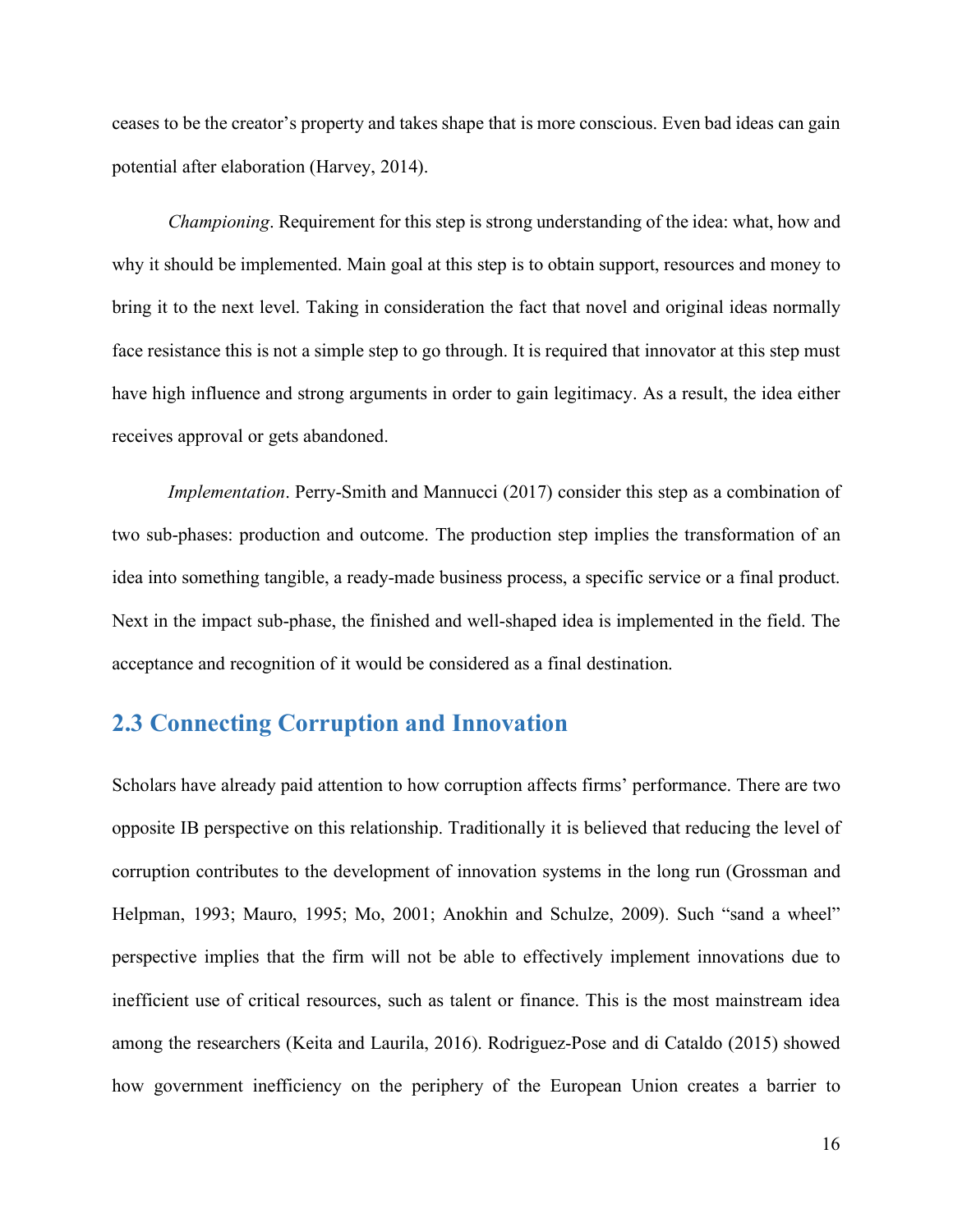innovative development. The article by Anokhin and Schulze (2009) demonstrate that the fight against corruption increases the level of trust in society that in its turn is important for the development of the business environment and innovation. Sand the wheel scholars argue that anticorruption efforts have or at least should have a beneficial effect on innovative development (Jalles, 2016; Lau, Yang, Zhang and Leung, 2015; Mungiu-Pippidi, 2015). A study by Di Rienzo and Das (2015) has shown that corruption hinders innovative development but its negative impact is less in richer countries. Finally, it is worth to mention an article by Previtali and Cerciello (2017) that deals with innovations in the fight against corruption. They come to the interesting conclusion that corruption itself can be the subject of the most recent innovations.

However, the analysis of the conclusions of other researchers and the theoretical study of the problem cast doubt on this. In general, innovation systems are subject to the influence of corruption that can be both negative and positive. The latter is because corruption schemes of interaction between the main actors make it easier to obtain administrative and financial support, reduce the costs associated with the high risk of innovation, overcome red tape and complex bureaucratic regulations (Lui, 1985; Vial and Hanoteau, 2010; De Jong et al, 2012). Such an opposing perspective is called "grease the wheel" perspective. The arguments for this approach are that firms can benefit from decreasing time for formal procedures, overcome the ineffective governmental institutions and overall aggregate efficiency that will result in increase of business performance. This reasoning could be well illustrated with the following example. On one side, De Waldemar (2012) shows how corruption in India prevents new products in India from entering the market. On the other side, the study from Vietnam has the opposite results. Small firms in Vietnam make small informal contributions to locals that help to overcome the imperfections of public and governmental institutions in order to promote new products to the market (Nguyen, Doan, Nguyen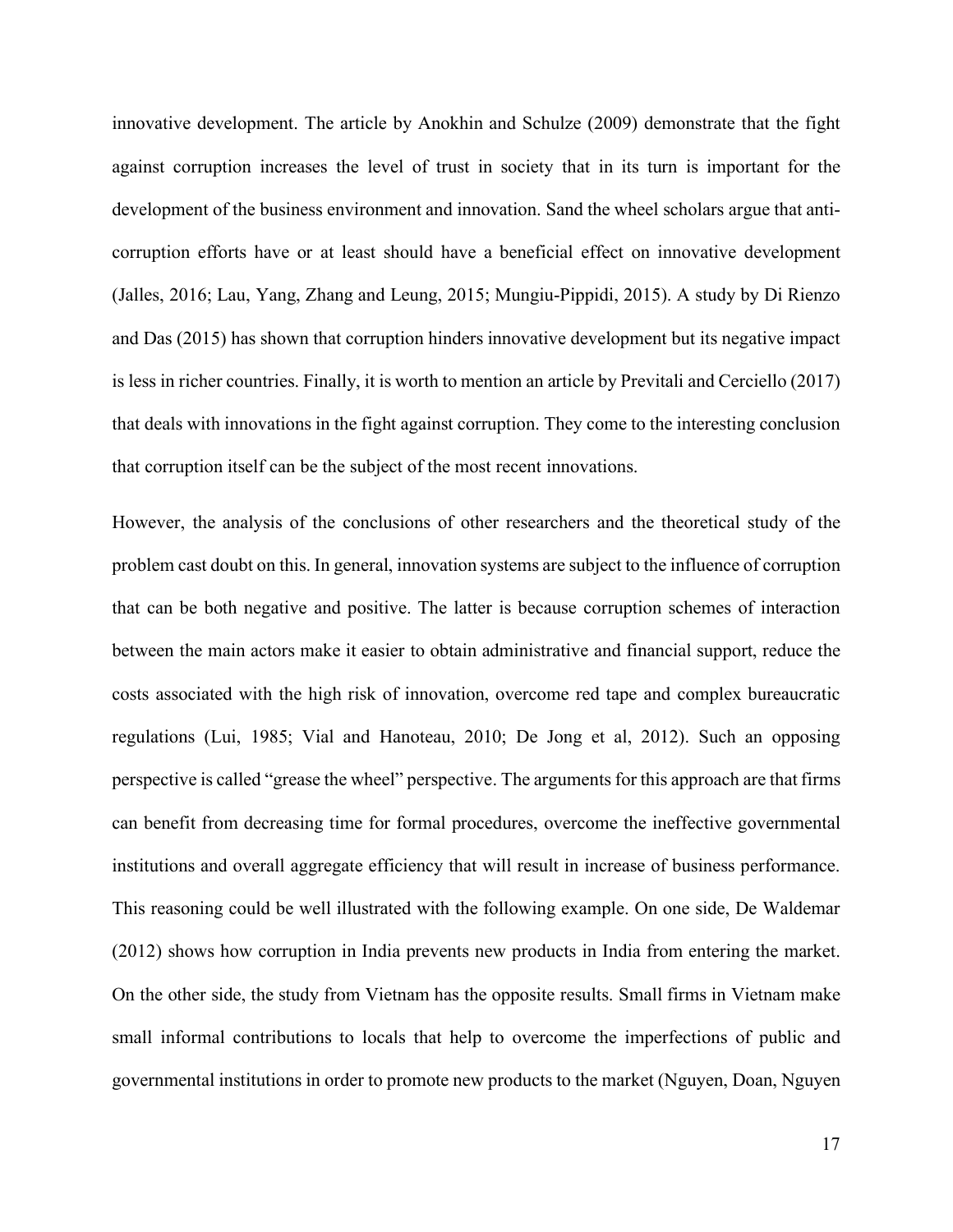and Tran-Nam, 2016). Baranov and Dolgopyatova (2013) found out a strong relationship between innovations and corruption. Although they did not find direct correlation between them but they facilitate the rise of "corruption burden of the firm" – net loss of the company due to corruption in general. This shows the dual nature of the corruption: on one hand, it does not directly influence innovations but, on the other hand, as a result of it firms suffer from the lost profit.

The aforementioned articles support extremely interesting outcomes of the study by Balckburn and Furgues-Puccio (2009). It turned out that the economies of countries with approximately the same high level of corruption are exposed to different effects of this phenomenon. In cases where organized corruption networks have developed in the state, this phenomenon does not hinder economic development and as well does not hinder innovative growth.

To the results of the research by Levin, Matrosova and Shilova (2014) testify to the ambiguity of the relationship between economic and innovative development and corruption. In particular, they consider the hypothesis that the growth of the regional economy contributes to innovation but at the same time to the strengthening of corruption. Karmann, Mauer, Flatten and Brettel (2016) came to the conclusion that an orientation toward entrepreneurship can have different effects. When combined with risk orientation it stimulates corrupt behavior in organizations, while innovation orientation, on the contrary, inhibits such behavior.

To sum up, I can conclude that the relationship between corruption and innovation looks very ambiguous. The "sand the wheel" approach according to which innovation develops in conditions of a low level of corruption could be considered quite an obvious inference that is highly supported in the literature but not the only right one. On the contrary, many studies often indicate the aforementioned ambiguity. It is highly important to pay attention to the fact that the results of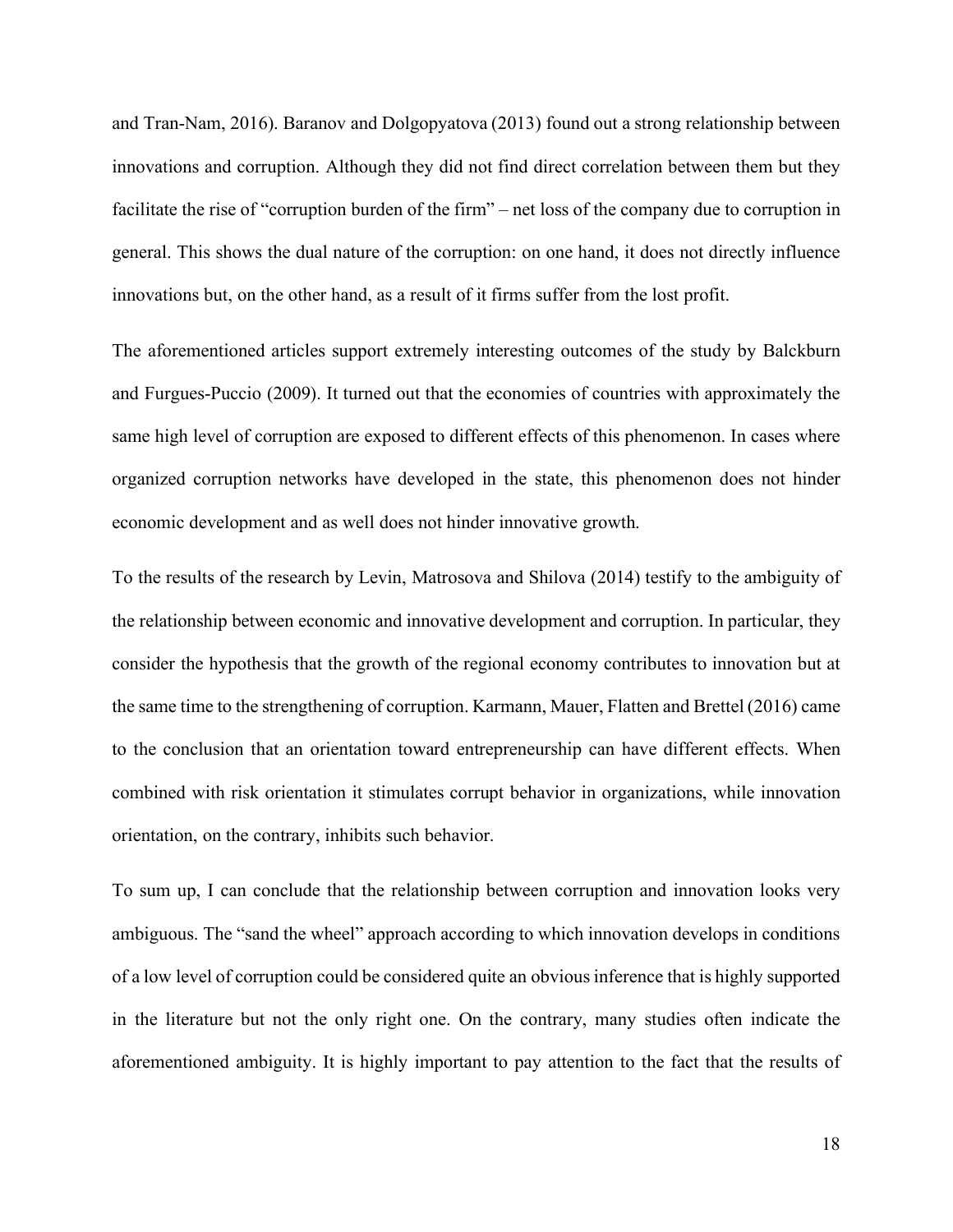previous studies corruption should not be considered only as a blocking factor. In fact corruption can "grease the wheel" of innovation or can even become the driver of innovative development.

The topic of the beneficial or detrimental effect of corruption on the behavior of companies in general and the development of innovations in particular was considered by many scholars. This determines the dual nature of corruption since it is mutually beneficial in many cases. For example, when evading the payment of various taxes, fees, fines, accelerating legal decision making, etc. On the other side, aforementioned articles prove that despite some obvious short-term benefits, companies ultimately suffer from financial losses in a longer perspective. On top of that, rapid innovative development created a fertile ground for the development of negative socio-economic phenomena in historical perspective, including corruption.

## <span id="page-18-0"></span>**2.4 Historical background of corruption in Russia**

In order to properly research and understand corruption, it is strongly needed to investigate the reasons for its occurrence. Corruption in Russia has not only deep historical roots but also marked historical background. Officials in Russian state have never been distinguished by special obedience to the law (Kuzovkov, 2010). While the legislative activities in this regard had never been at high standards (Kochesokova, 2014). In the middle of 19<sup>th</sup> century, Russian satirist writer Mikhail Saltykov-Shchedrin said: "Under such laws, life in Russia without bribes would be impossible". According to many modern scholars (Guriev, 2004; Kuzovkov, 2010; Guriev et al, 2014; Schulze et al, 2016; Schulze&Zakharov, 2018; Bateneva, 2020) this statement, unfortunately, still perfectly reflects the current condition in Russia.

The very first mention of bribery appeared in the Russian chronicles of the 8th century, during the formation of a centralized state, characterized by the transfer of power directly from the prince to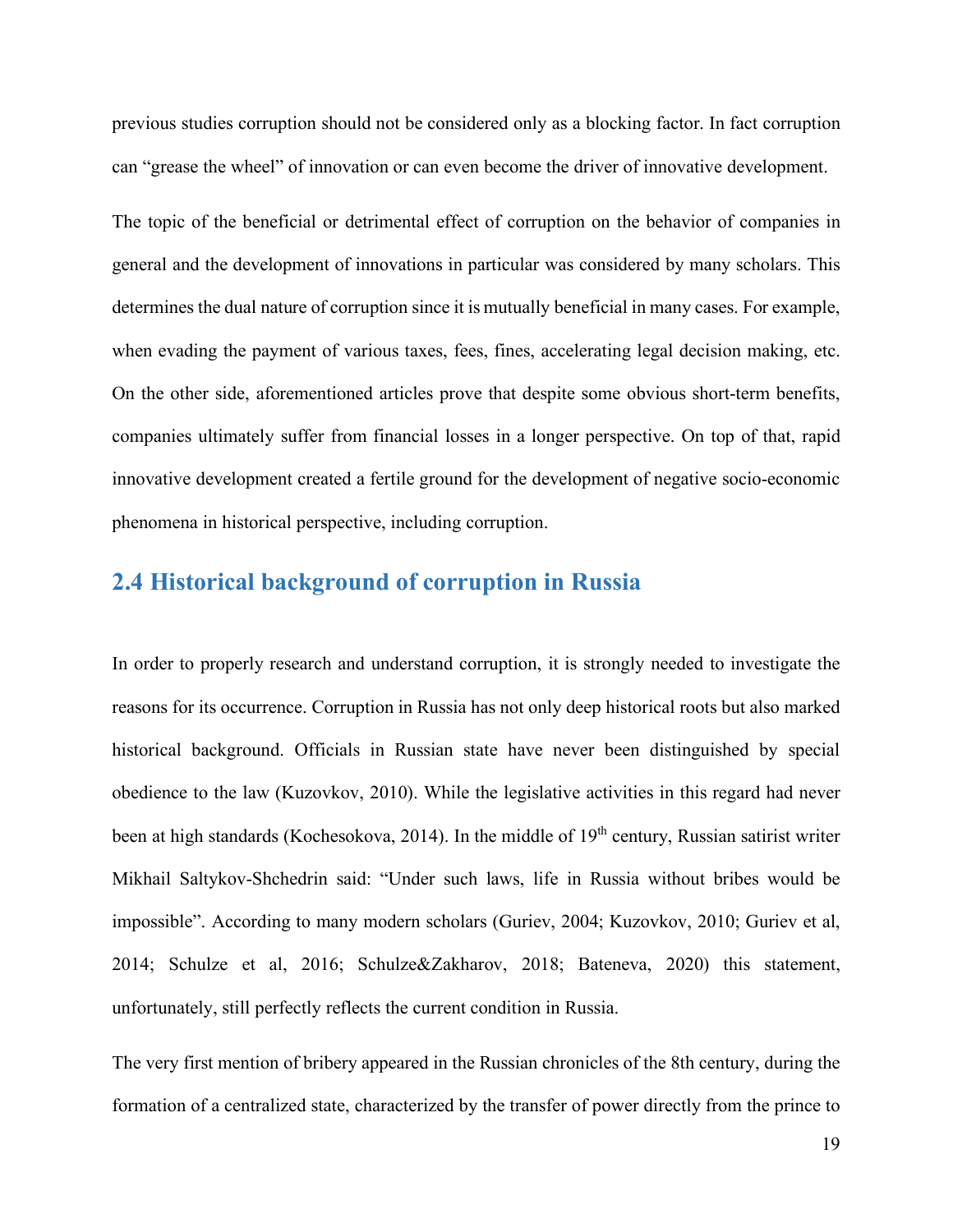his entourage. This system functioned as follows: instead of an official salary from the treasury, the state employees had to be kept at the expense of the local population for the entire period of their service. They collected offerings (*kormleniya*) both in money and in kind (bread, meat, hay, etc.), and arbitrariness and abuses were widespread (Mishin, 1994). The tradition of giving gifts to officials is rooted in the system of relationship that were finally formed during the time of Moscow Grand Duchy already in the  $14<sup>th</sup> - 15<sup>th</sup>$  centuries (Kuzovkov, 2010).

The first legislative limitation of corruption-related actions belongs to tsar Ivan III and his grandson Ivan The Terrible was the first to introduce the death penalty for excessive bribes (Kuzovkov, 2010). The system of *kormleniya* (collected offerings) was replaced with salary that state officials should have received instead. However, the main conditions that gave rise to corruption in such practices remained unchanged. Among them are: first, centralized administrative hierarchy, second, strict state control of all spheres of life and, finally, legal insecurity of lower class (Kochesokova, 2014). This, obviously, allowed state employees to continue dealing with bribes and extortions. It would be wrong to speak of the complete indifference of the supreme power to the covetousness of officials. The fight against bribery has been taken over the centuries and with varying degrees of intensity. The most important steps in the history will be considered further.

Peter the First, the most known Russian emperor, introduced the Military Regulations, which legally considered different sides of bribery as a crime for the first time in Russian history (Suhara, 2004). Among the most interesting things, those Military Regulations provide for the death penalty for committing a crime in exchange for a bribe. After that in 1884, Aleksandr the Third, realizing that corruption is taking on more and more severe forms approved the "Rules for Combining Public Services with Participation in Trade and Industrial Partnerships". As a result, formally the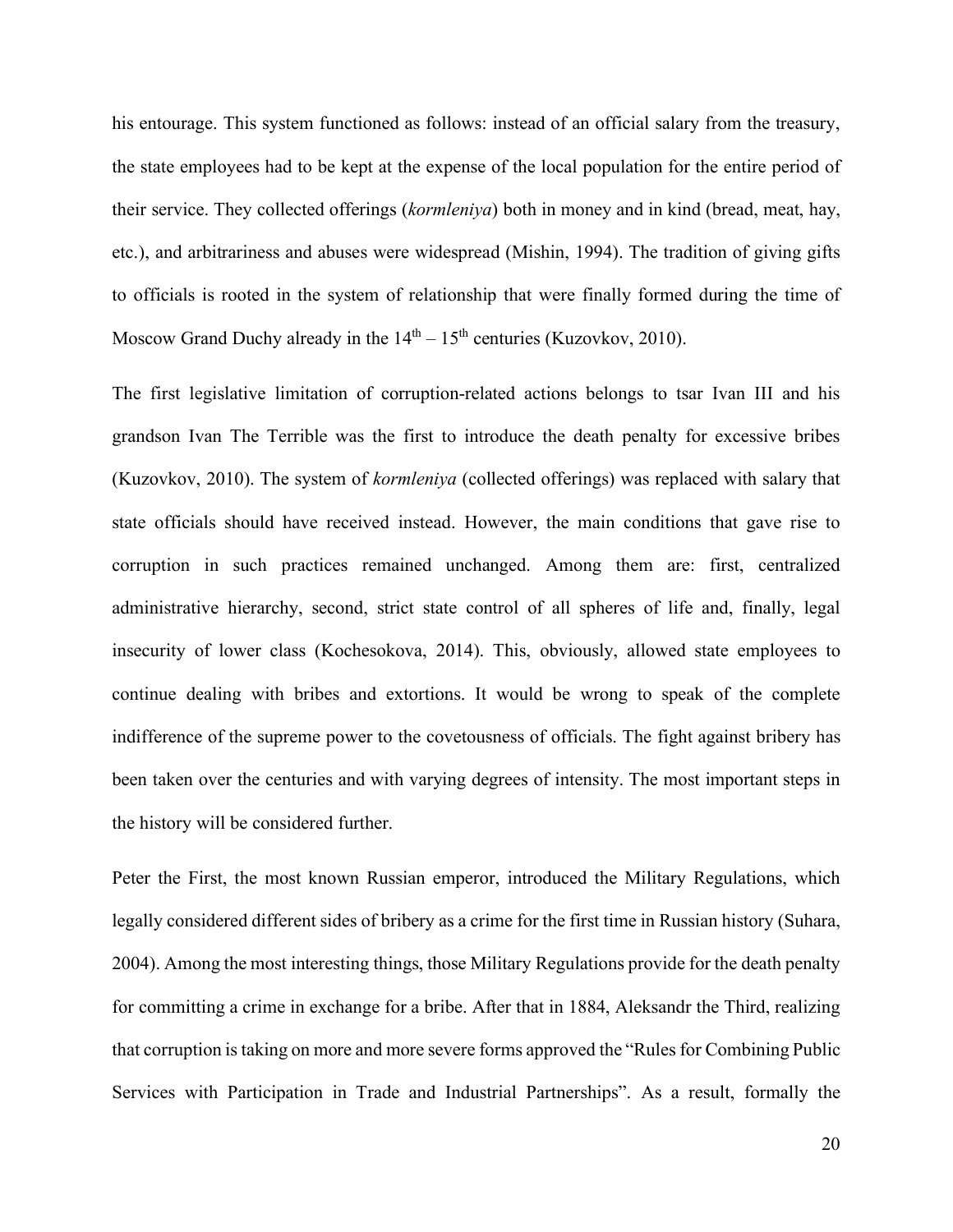combination of being a state employee and business activities became impossible simultaneously (Kuzovkov, 2010).

In modern research, we can find how historical perspective reflects the existing corruption. Red tape and bureaucracy still strongly support corruption in governmental institutions (Guriev, 2004). Low wages of state employees promote them to participate in corrupt activities, such as taking bribes (Schulze&Zakharov, 2018). That brings us back in history to the Tsar's times when bribes and abuses were still normal for officials. Back to nowadays scholars also explored quite unexpected relationship between modern technologies and corruption. For example, Sergei Guriev et al (2019) found out that the development of 3G technologies lead to a decrease in sensitivity to corruption as well as to decrease in government approval. If the uncensored access to the internet becomes easier accessible for wider audience it helps in spreading information that exposes the corruption in government.

## <span id="page-20-0"></span>**3. Methodology**

In order to explore the chosen phenomenon, the research design should be clearly structured. This path will cover the required information and will consist of the following subparagraphs: (3.2) approach of the research; (3.1) qualitative research method; (3.2) data collection; (3.3) data analysis (3.4) research ethics.

### <span id="page-20-1"></span>**3.1 Qualitative research method**

Opposite to measuring the results numerically, the stated research question and overall goals of the thesis aim to a deep investigation of qualitative factors. Understanding the insights and experience from the experts in the field of innovations is meant to be qualitative research. To sum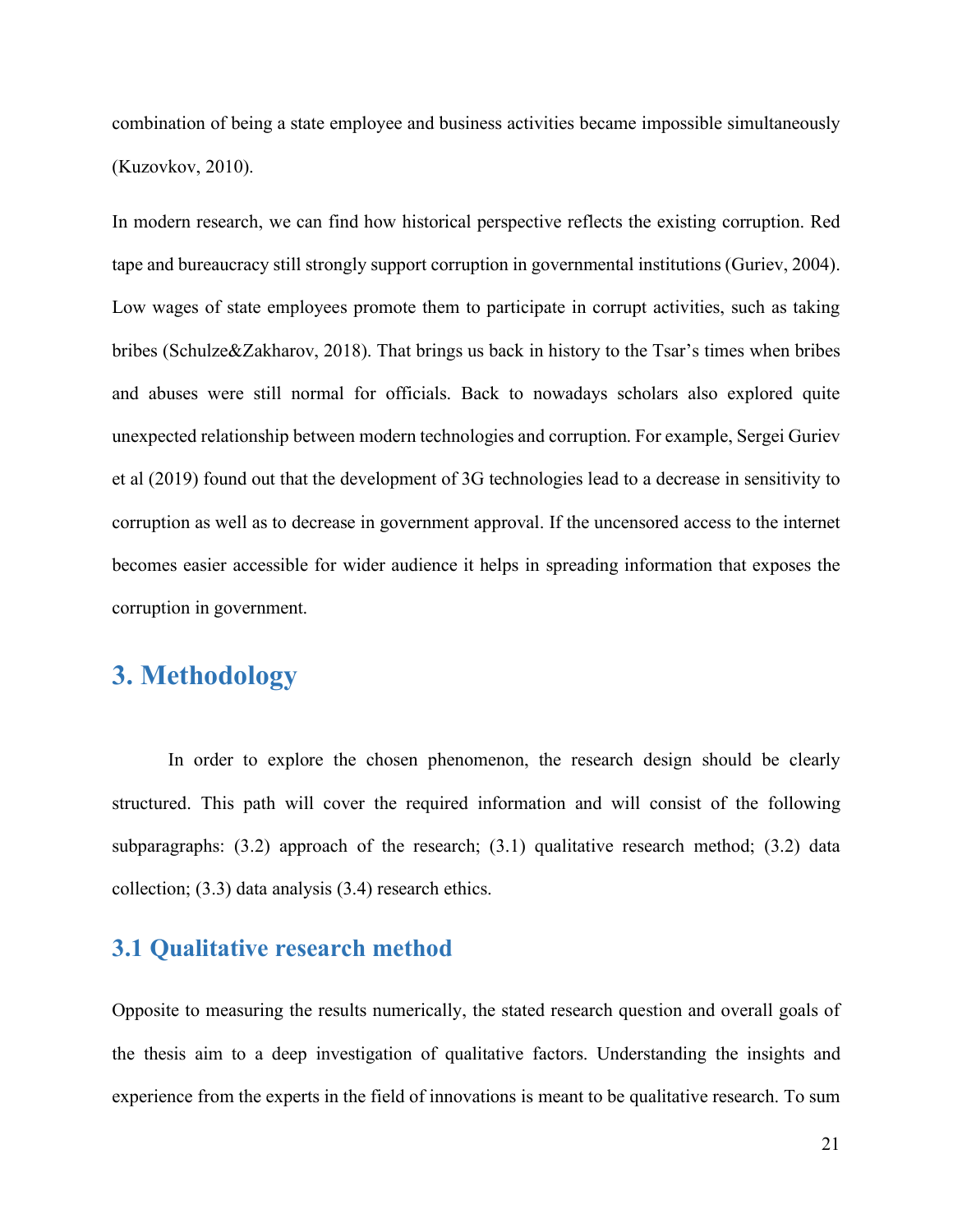up, a qualitative research design will be adopted to fit the most to the current thesis and research objectives.

An exploratory nature of the research will be the best one to adopt to current thesis. Understanding is achieved through asking open questions in order to get a far better in-depth comprehension of the research question or phenomena. Exploratory study can be conducted in multiple ways. The most common ways are the literature reviews or interviews with experts or focus groups. Among the advantages of an exploratory study, it is important to mention that it allows to capture a broad perspective in the beginning but in the end particular aspects can be extracted from the contest to provide the best fit in answering the research question (Saunders, 2019).

The characteristics of the research design mentioned above fit well for investigating the research question and its objectives. The answer to the main research question can be found through collecting qualitative data from experts working with R&D and innovations in Russia. As a first step, in order to get a broader perspective of the environment in which the innovation implementation takes place it is important to get to know experts' perception of corruption as phenomenon and how it affects innovation implementation. This task requires obtaining information that will be used to answer the research question. Qualitative approach will allow to study the real-life experience and in natural environment (Gephart, 2004). However, it is important to be precise and accurate in interpreting words and meanings, experiences, rules and norms (Dawson, 1997). Gioia, Corley and Hamilton (2013) argue that for the accuracy of the research it is highly important to look into several sources of information (e.g. archives or media). For the second step, a deeper look into media sources will be taken to support and strengthen the findings.

Triangulation is essential to validate the collected data. Qualitative data is commonly collected from various sources to substantiate the validity of findings (Saunders, 2019). For current thesis,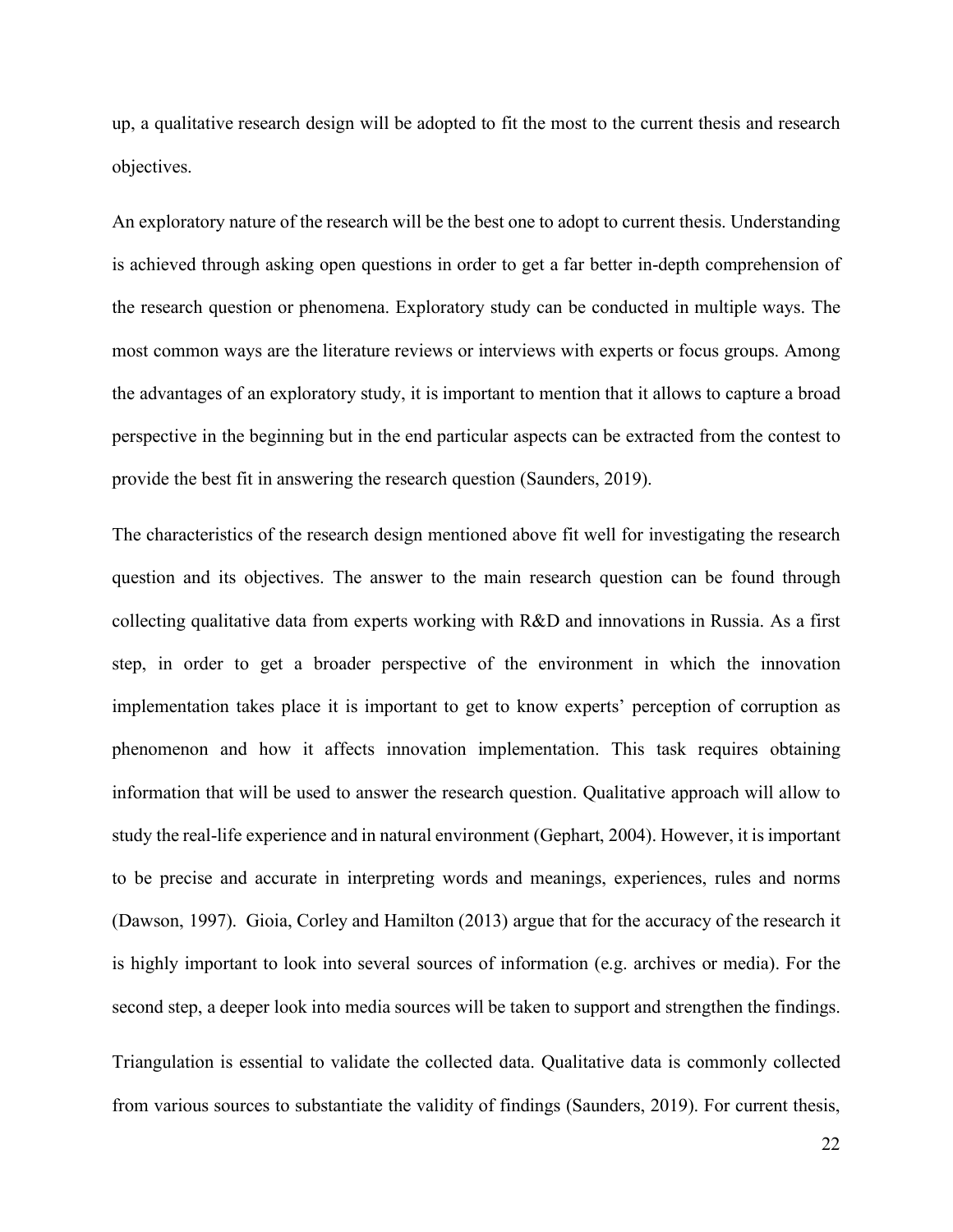data validity will be achieved in two steps. Firstly, the interviews with the experts from the innovation industry in Russia will be conducted in order to get a perspective from inside on the process of innovation in the local companies and the effect that corruption produces. Secondly, as advised by Gioia et al (2012) the overview of the media sources for the related issues will be done. The combination of these two types of analysis will provide the most accurate answer to the research question.

### <span id="page-22-0"></span>**3.2 Data collection**

Primary data for this thesis will be collected by conducting interviews with experts working with innovative activities in Russia. R&D employees and the managers responsible for innovations will be interviewed. Ten interviews with experts in telecommunication industry were conducted. In total, employees of four companies will be interviewed. Two of the companies represent telecom providers and the other two are the telecom equipment vendors. The overview of the companies is represented in the table 1. All the companies are large enterprises with annual turnover over 50 billion euros and their own R&D department.

| Criteria           | <b>Company 1</b>                 | Company 2                                           | Company 3                           | Company 4                                           |  |  |
|--------------------|----------------------------------|-----------------------------------------------------|-------------------------------------|-----------------------------------------------------|--|--|
| Country of origin  | Russia                           | China                                               | Russia                              | $EU^*$                                              |  |  |
| Year of foundation | 1993                             | 1987                                                | 1992                                | 1865                                                |  |  |
| Annual turnover    | 23 billion USD                   | 75 billion USD                                      | 21 billion USD                      | 23 billion USD                                      |  |  |
| R&D department //  | $Yes //$ IoT, BIG<br>data, cloud | Yes $//$ IoT, BIG<br>data,<br>cloud                 | Yes $//$ IoT, BIG<br>cloud<br>data, | Yes $//$ IoT, BIG<br>cloud<br>data,                 |  |  |
| research direction | services, digital<br>solutions   | services,<br>new<br>generation telecom<br>equipment | digital<br>services,<br>solutions   | services,<br>new<br>generation telecom<br>equipment |  |  |
| No of participants | 3                                | 3                                                   | 3                                   |                                                     |  |  |

**Table 1.** Characteristics of companies participating in the research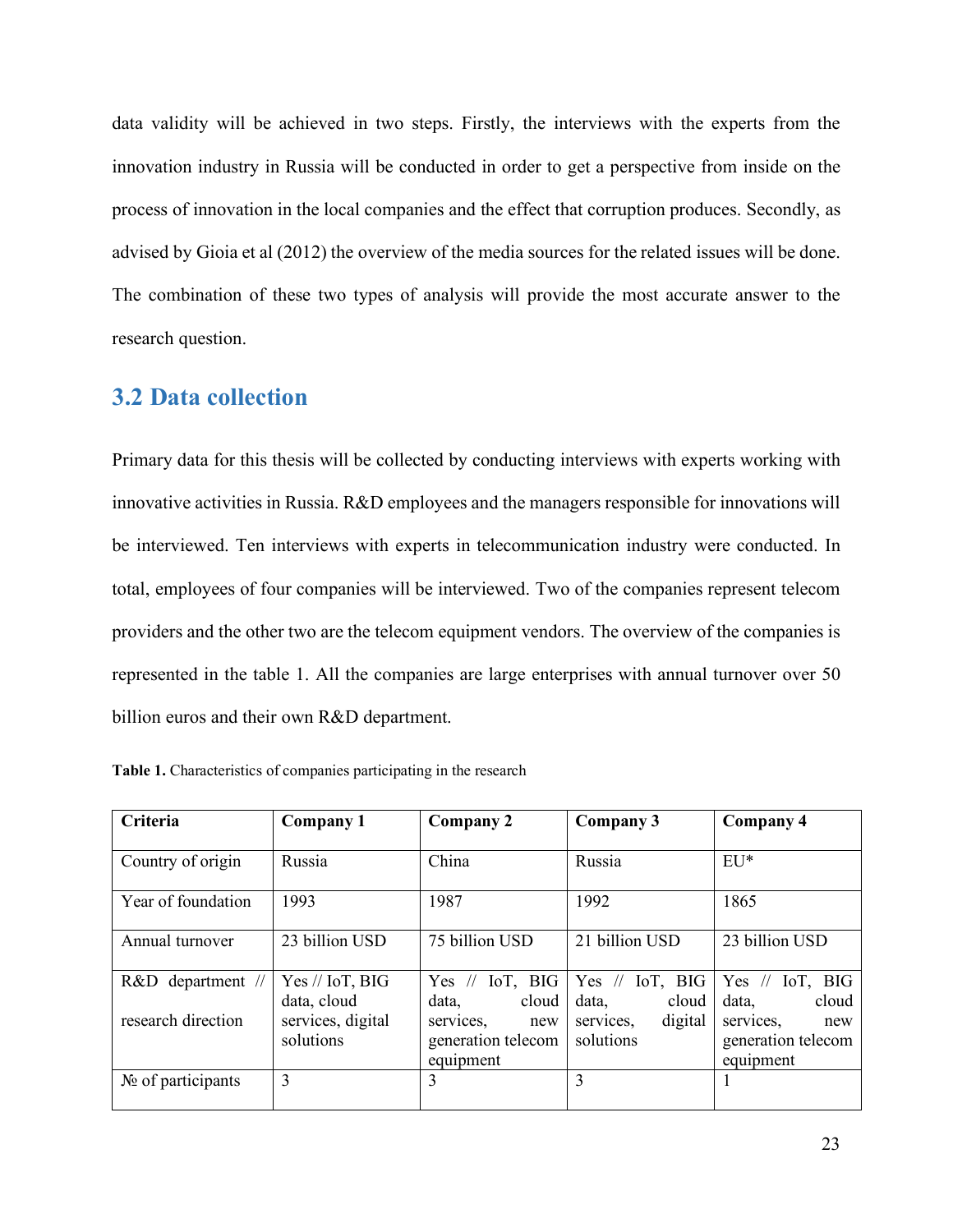| Paricipants position |            |                                                                               |            | Mid and senior Mid and senior Mid and senior Mid |  |            |  |  | and        | sentor |
|----------------------|------------|-------------------------------------------------------------------------------|------------|--------------------------------------------------|--|------------|--|--|------------|--------|
|                      |            | managers // $R&D$   managers // $R&D$   managers // $R&D$   managers // $R&D$ |            |                                                  |  |            |  |  |            |        |
|                      | department |                                                                               | department |                                                  |  | department |  |  | department |        |

\*The company 4 originates from European Union. The manager asked not to mention the particular country for privacy reasons.

In order to interview experts successfully it is necessary to adopt the correct type of interview. Semi-structured interview seems to be the most appropriate for this thesis. Semi-structured interviews often apply to qualitative research (Ghauri and Grønhaug, 2010). Questions for such interviews are normally prepared in advance but the structure of the interview may vary regarding the flow of the conversation. It implies that some questions can be omitted in favor of more important ones, which can be clarified during the conversation if it provide the opportunity to reach better in-depth understanding of the topic (Saunders, 2019). Usually the interviews are conducted face-to-face but regarding the recent COVID-19 peculiarities all the interviews were predominantly taken via Zoom. The interview template consisted of nine questions and can be found in Appendix A. All of the interviews started with the general question about the department that is in charge of innovations and manager's job responsibilities. It was followed by the questions regarding the process of innovation implementation and the difficulties occurring at different stages of innovation implementation. The final part was devoted to questions regarding corruption and its perception by managers.

Secondary data collection. Different sources of secondary data exist. As mentioned earlier this thesis will use information from media sources to achieve precise data collection. According to Saunders' (2019) classification, it refers to documentary data. This type of data is usually adopted in qualitative research that also uses primary data for triangulation of results (Yin, 2009).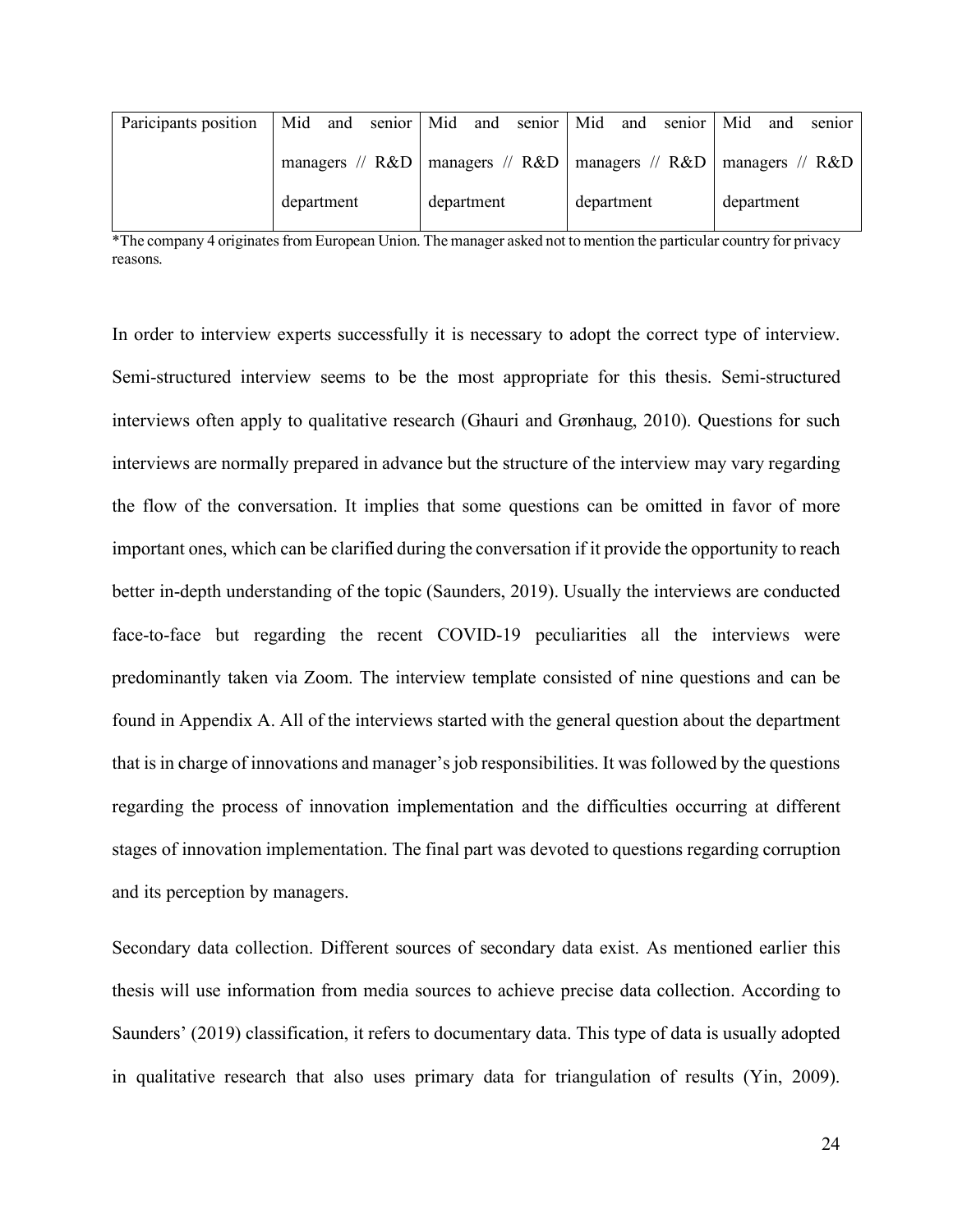Documentary data can be found in such sources as social networks (youtube, twitter, etc), TV programs, magazines and newspapers. All of the aforementioned sources are reliable. For example, Sergei Guriev has his own official Youtube channel. Many Russian journalists moved to online platforms as well due to censorship on TV and official media. Twitter can be used to search for newspaper articles as most of newspapers have official accounts. Nevertheless, newspapers are considered to be the most reliable sources and thus will be used most for this research. The search for secondary data was performed on the internet using Google search engine and Radboud university newspaper database. The keywords for the search are "corruption in Russia", "innovation in Russia", "innovation + corruption + Russia", "process of innovation in Russia", "corruption in innovation". The search results in Google gave in total over 6 million results. The search was performed within the first 10 pages and the news not older than 10 years. The selection of newspapers for use in this thesis was based on the research of Medialogy (2021) newspapers and online news agencies ratings. The search was performed in Russian.

To sum up, the combination of semi-structured interviews and information from media sources was used for this thesis in order to achieve triangulation. Such method will allow to reach credibility and dependability to the required level. It also will reduce the chances of misinterpretation.

### <span id="page-24-0"></span>**3.3 Data analysis**

The data analysis was performed as the analysis of interviews: interview transcripts, information from media sources and researcher notes. The researcher notes for all of the performed interviews were taken during the interviews writing down the most important aspects of the interviews. The notes were expanded in full transcripts right after the interview was conducted. Furthermore, the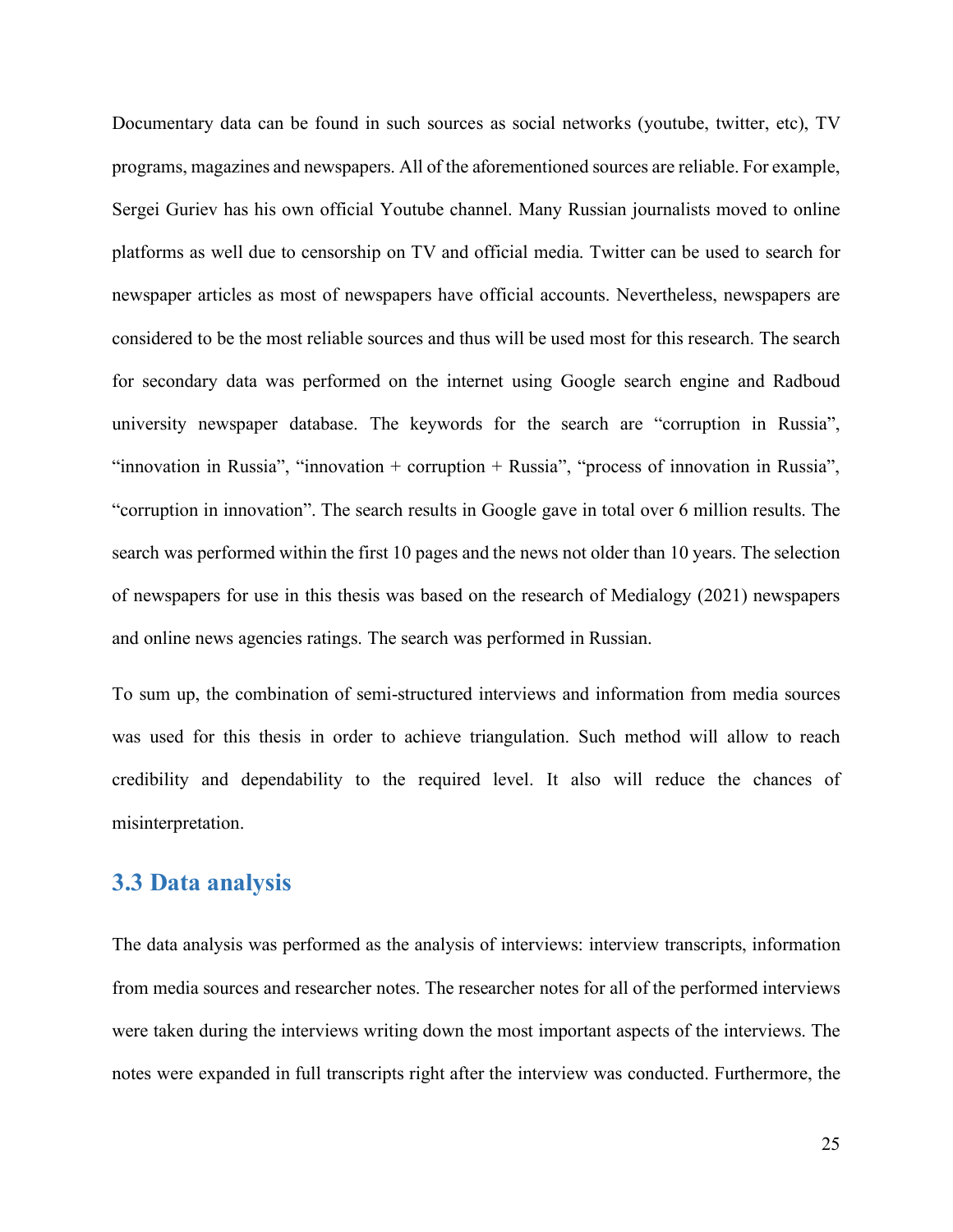data was divided into fragments and labeled with 1<sup>st</sup> order to codes to identify the themes and relationships between them (Gioia et al, 2012). At this stage, the principles of necessity and sufficiency are important (Hinings, 1997). On the one hand, the codes must be clearly defined in order to avoid confusion and overlapping of the range of values of several codes. On the other hand, the number of codes should be limited and reasonable so that the temptation to assign a code to each new proposal will not be possible.

After the  $1<sup>st</sup>$  order codes were applied it is obligatory to introduce  $2<sup>nd</sup>$  order codes. At this step, the basic 1<sup>st</sup> order codes are organized into a smaller themes in order to reduce the number of codes to an easier manageable amount (Gioia et al, 2012). 1<sup>st</sup> order codes similar in meaning are summarized under one common organizing theme or a construct. The construct contains a generalization for the entire group of topics included in it. It should be sufficiently speaking and readable at a glance. Such approach allows to start answering the research question (Bleijenbergh, 2013). First order codes were grouped in order to highlight the main aspects of the research subquestions: main problems that can companies faces in the process of innovation implementation, the influence on innovation phase and manager's perception of corruption – whether it is characterized as an opportunity or threat for the company. To narrow down  $1<sup>st</sup>$  order codes they were divided into smaller groups. For example, to define the innovation phase  $2<sup>nd</sup>$  order codes were divided into "generation", "elaboration", "championing" and "implementation". All the abovementioned allowed researcher to transform  $1<sup>st</sup>$  order codes into a manageable amount of  $2<sup>nd</sup>$ order codes. Finally, 2<sup>nd</sup> order codes were grouped into a common aggregate dimension. Figure 1 represents the data structure of this research.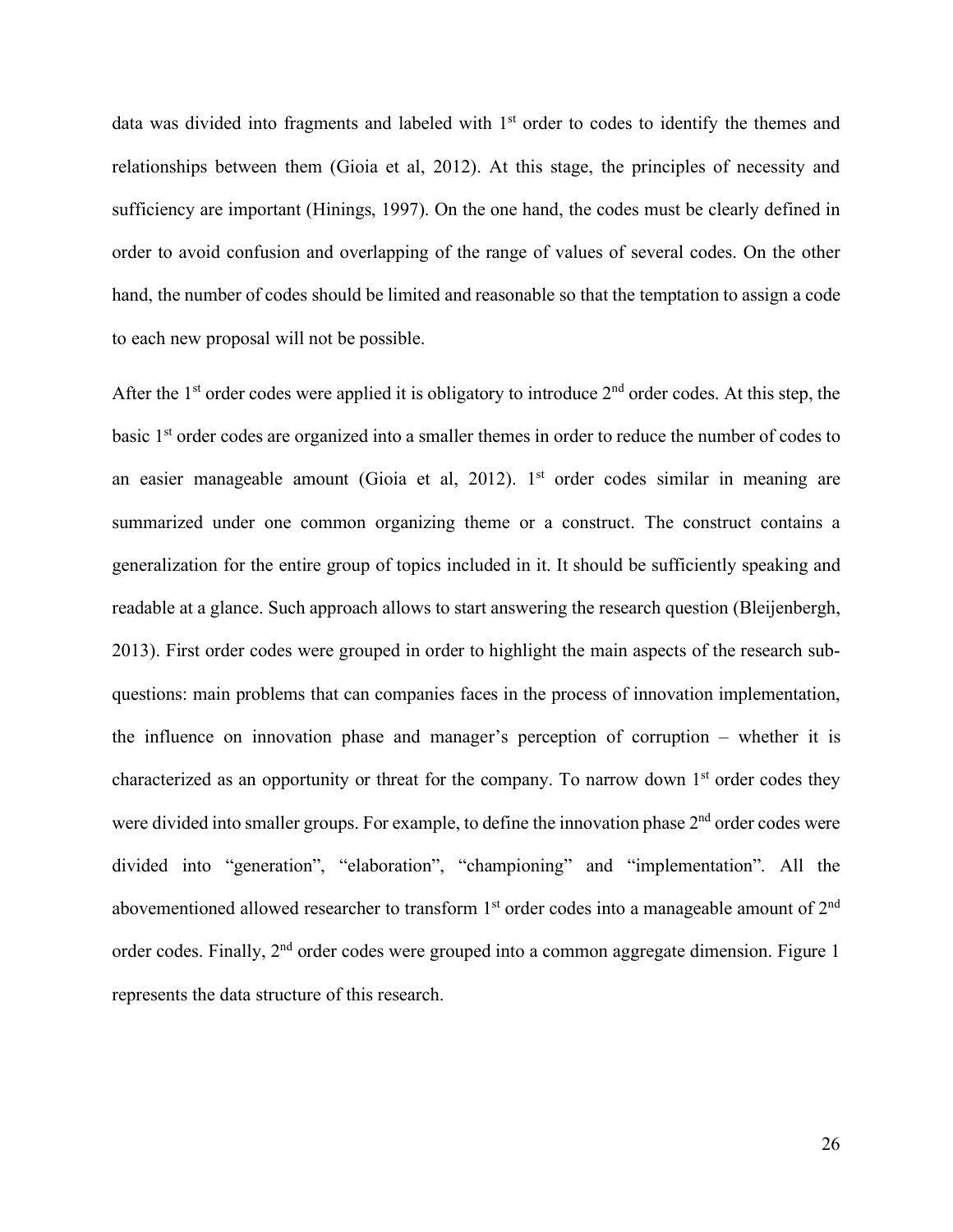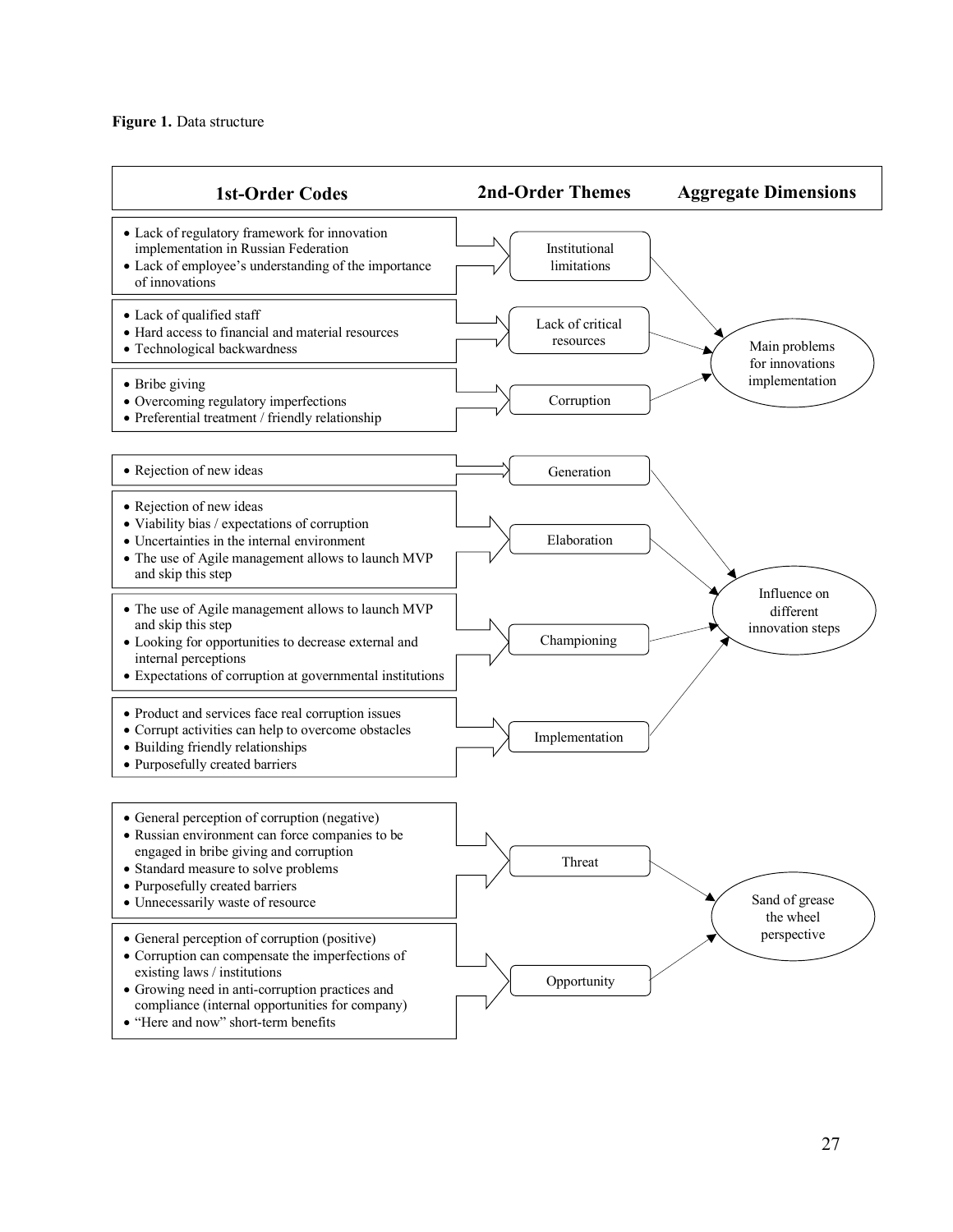After the coding has been done, the researcher returns to reading the original transcripts but at this time not read them linearly but uses the framework of a coding network. Now explanations to the texts can be given from the point of view of the formed 1<sup>st</sup> and 2<sup>nd</sup> order codes (Gioia et al, 2012). Thus, the researcher has a tool for understanding and generalizing the content of the original materials.

## <span id="page-27-0"></span>**3.4 Research ethics**

Research ethics considerations has become an increasingly important topic in conducting a research (Saunders, 2019). In business research and management, you cannot proceed without the involvement of a human participation. Due to that concerns the research ethics principles were applied to the research. Firstly, the *confidentiality* and *anonymity* of all the participants was guaranteed. Personal interviews, omission of names and company names, as well as the absence of audio or video recording devices guaranteed participant's anonymity. All of the participants were informed that they are participating in the research on a voluntary basis and the right to refuse participation in the study will be provided at any time. Extremely high sensitivity of the topic and the aforementioned principles imply that the content of interviews with experts will not be publicly disclosed in this thesis (Babbie, 2013).

Secondly, all the information regarding business processes, internal knowledge and practices is highly confidential information. *Data safety* must be achieved to avoid leaks of sensitive information. In this term, the interviews were conducted without using any audio or video recording devices. The researcher is originating from Russia and highly familiar with local people mentality. People will not freely, comfortably and truly speak in front of the recording devices. This is as well important to achieve trustworthiness of the research.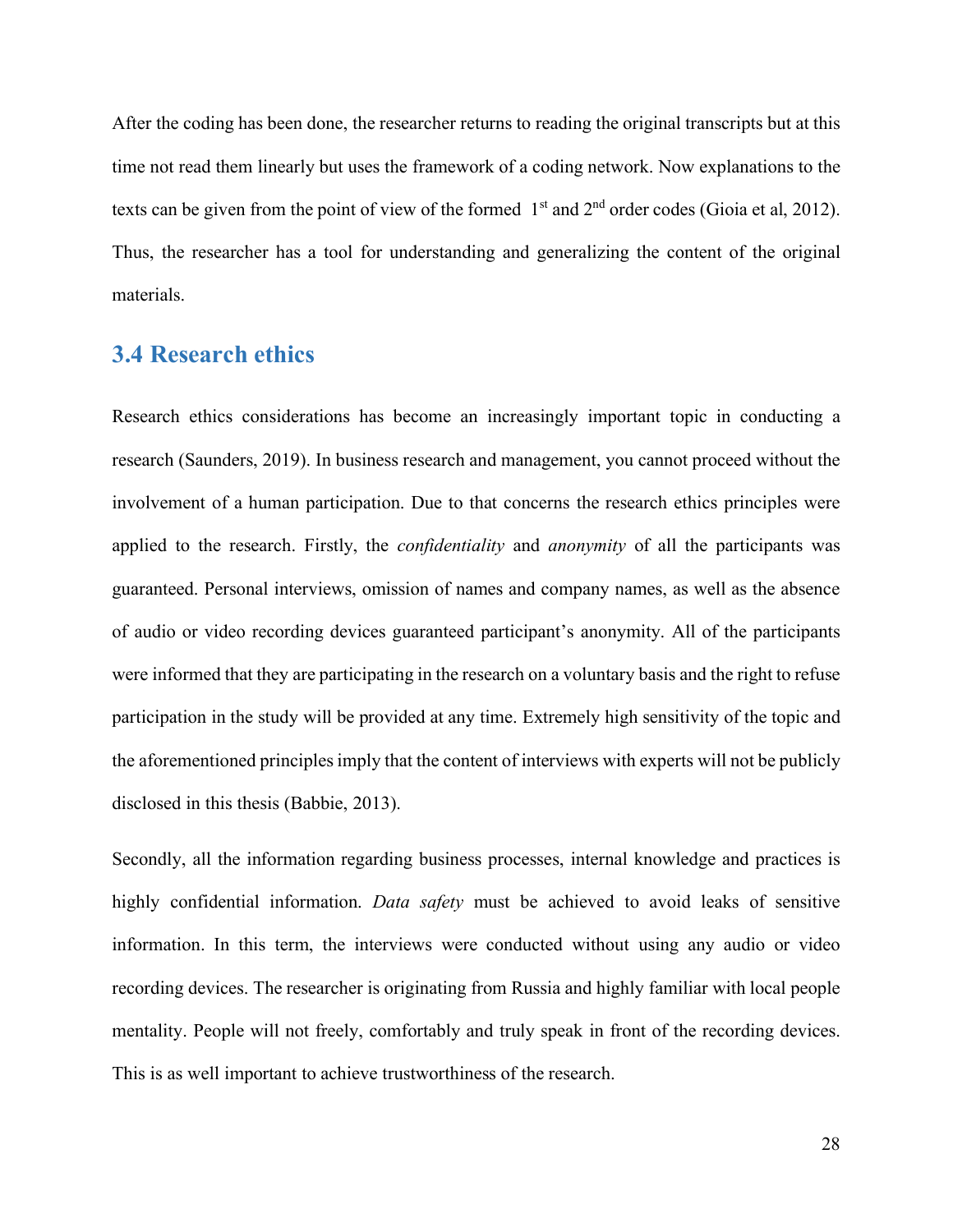Thirdly, the researcher is responsible for the information collected and thus should take *responsibility for data analysis* as well as the *integrity* and *objectivity* in the interpretation of the results. With these principles mean that the information gathered while collecting primary and secondary data should not be interpreted to match the expected outcome of the thesis. In addition, misinterpretation should be avoided (Babbie, 2013). To achieve that the coding of the interviews was made as well as triangulation of results with the media sources.

On top of already mentioned, Sanders (2011) also notes that there are still some ethical principles that the researcher should be guided by when collecting information. However, all these principles can be combined into a single category - generally accepted norms of behavior. These include, for example, respect for the interlocutor, the use of appropriate vocabulary, respect for personal space and freedom, etc. The researcher is a well-mannered person and respected the generally accepted social norms.

## <span id="page-28-0"></span>**4. Findings**

In this section the results of data analysis will be presented. In order to answer the research question, it is required to understand the process of innovation implementation, what obstacles managers face during the implementation process and whether corruption is perceived as a threat or an opportunity in Russian environment.

First thing that deserves much attention is that telecom companies originating from Russia have full cycle of developing and implementing innovations: from idea generation to implementation phase. They acknowledge the importance of developing new products and services that can be beneficial for both clients and business in general. These companies are represented by number 1 and 3.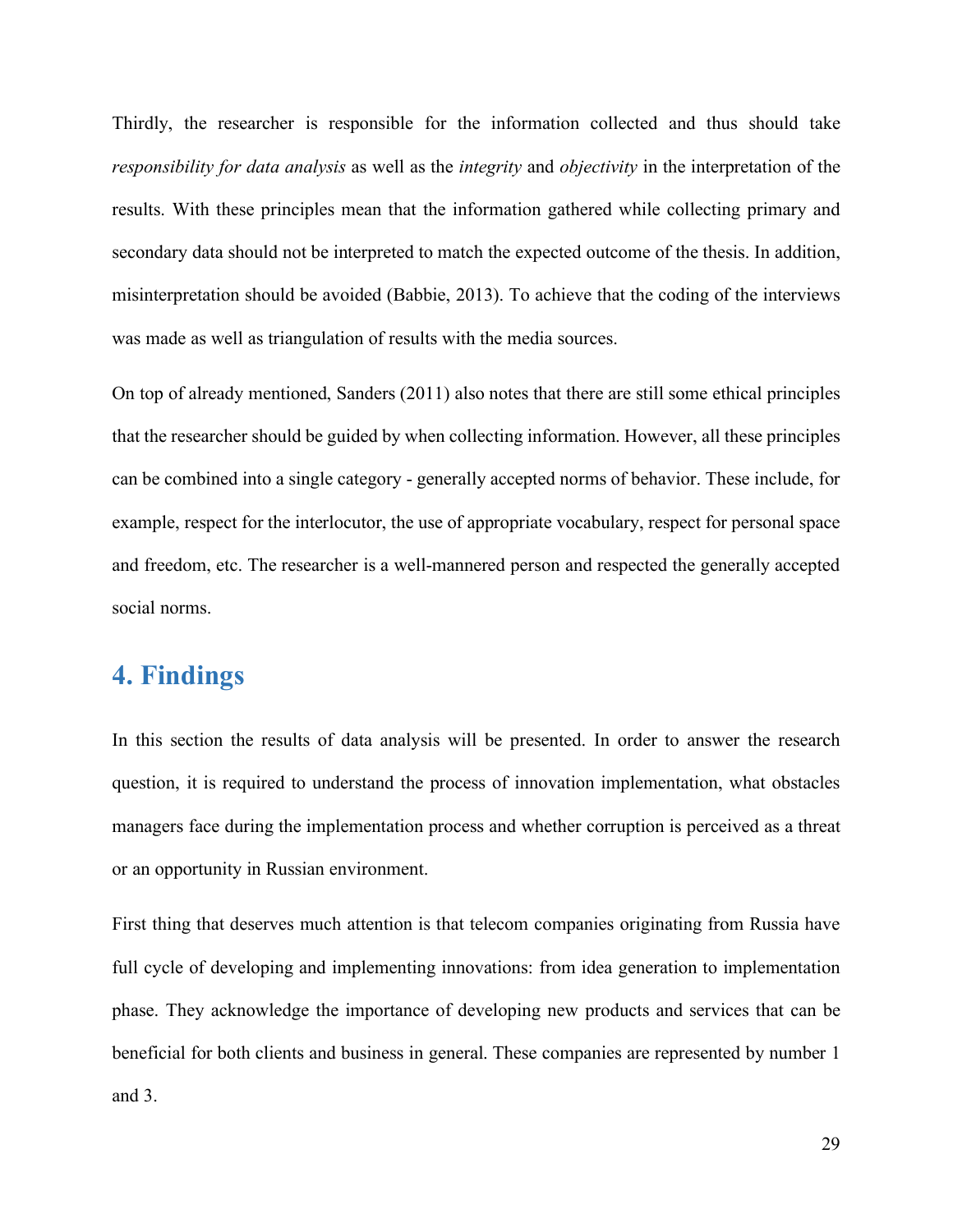*We create and develop really new digital services and platforms for both B2B and B2C. Some of them are in collaboration with other big companies – retail, banks, insurance, etc. Big Data from different industries will help you learn to deeply understand the desires of customers and create products that solve real user problems.*

#### *Manager 1. Company 3.*

*You should understand that the approach to production has changed nowadays. […] The key part here is the after-implementation development. The idea launches as minimum viable product in the shortest possible time and then we observe the reaction of customers – we correct the bugs, add new features, etc. Basically we implement the ideas immediately and monitor and improve them when they are already exist.*

#### *Manager 3. Company 1.*

However, companies from abroad have only implementation phase of innovation activities. R&D departments are underdeveloped and mostly perceived as departments in charge of promoting sales of innovative products.

*Foreign companies prefer not to locate R&D activities in Russia. Why? For example, for the same reasons airline companies do airplane registration abroad. This is simply because the legislation and taxation rules are much better, the rules of airplanes maintenance, registration period and validity, labor unions and everything else are recognized all over the world. If you do the same thing in Russia than it will cost you more and on top of that it will cause additional problems afterwards because leasing companies don't want planes that were serviced in Russia.*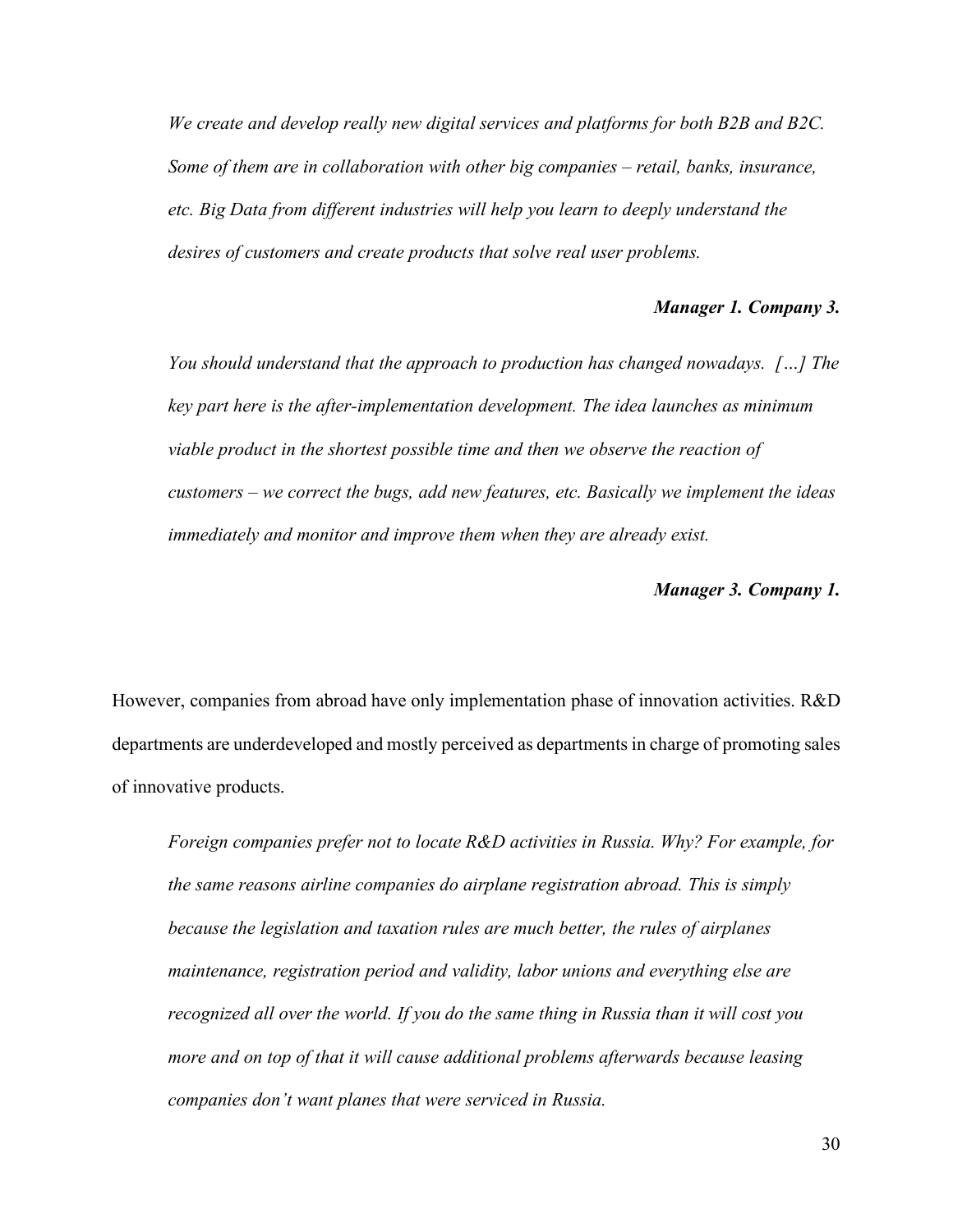The main reason for this is that employees represent R&D department only formally. They do not conduct any real research in Russia. The responsibilities of such employees are displaced to the field of sales and products promotion in the market.

*Here we are focused mostly on existing networks maintenance and looking for possibilities to promote our newest 5G tools. […] we are a part of global R&D but with responsibilities of technical sales people.*

#### *Manager 1. Company 4.*

Companies 2 and 4 have only innovation implementation phase in Russia, however, that mean only that they do not perform new research activities in Russia but they are actively engaged in improving existing products to local conditions and requirements.

*Our products are well designed and tested in their initial state but when we make adoptions here we can face some difficulties. For example, we sell brand new super innovative, compact, outdoor radio unit to customer. The technical solution is perfect, price – also perfect. Everything is good but it is out of service in one week. Why? Simply because of the permanent rains and high humidity in Saint-Petersburg! It turned out that for Russian market we had a special mounting kit that did not provide complete tightness*  to the radio unit. With this I would like to highlight that any product or service, *innovative or not, can prove itself only after implementation.*

#### *Manager 2. Company 2.*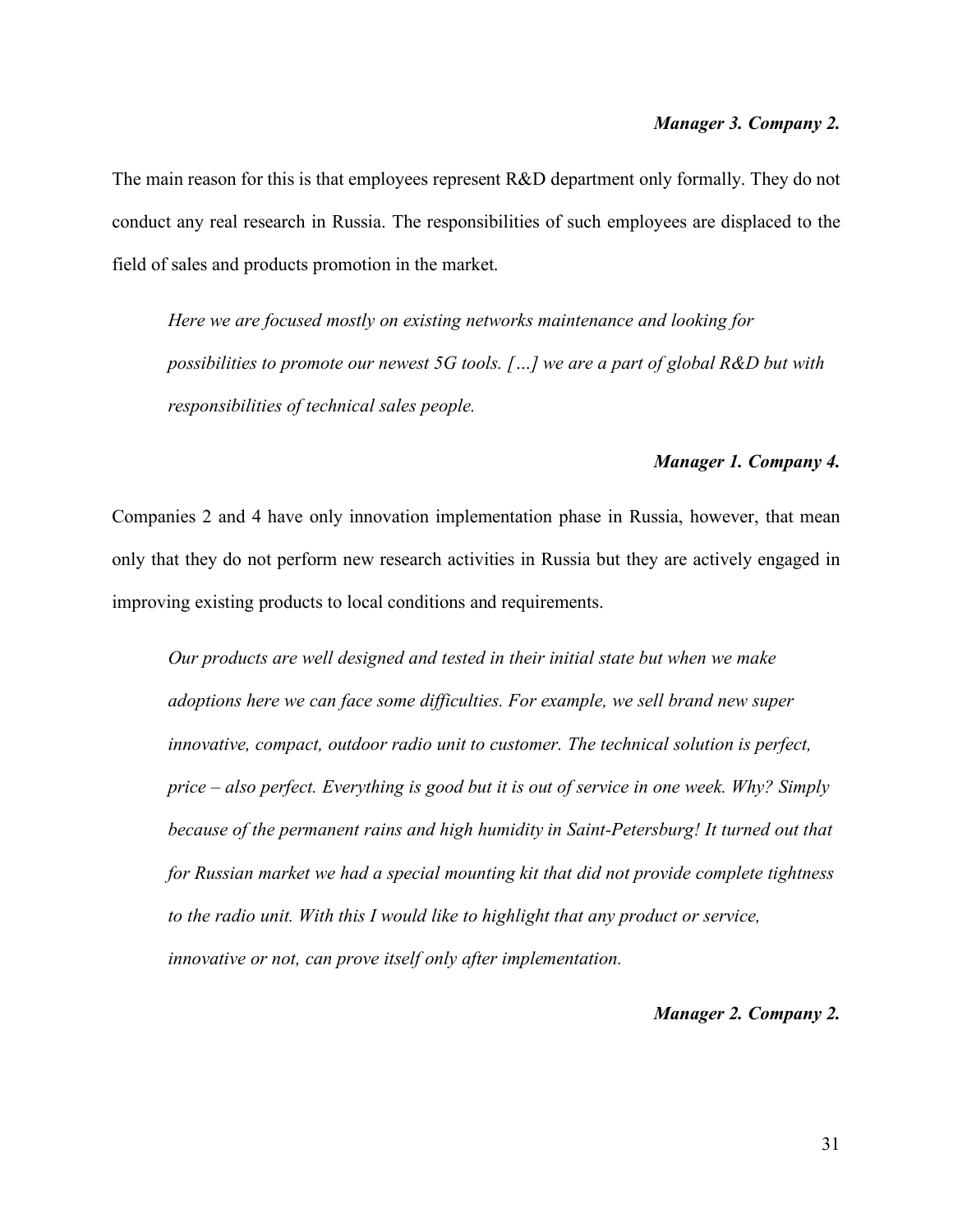For the emergence of full-fledged R&D centers of foreign telecom companies, adequate incentives are needed that are not yet available in Russia. Due to digitalization, the development of wireless technologies and the Internet of Things, many companies might be interested in opening R&D centers in Russia, however, legislative, production, commercialization and other problems stop them from doing so. In connection with this, many companies are forced to deal mainly with the adaptation of their existing innovative products to Russian realities and its sale.

On the other side, telecom companies originating from Russia perform its innovative activities in Russia. They seek to develop new products and services within the existing environment and if possible in the areas especially designated for that inside the country.

## <span id="page-31-0"></span>**4.1 Main obstacles for development of innovations**

To start with, it is important to identify the main problems that hinder the processes of innovative development in Russia. One of the most frequently mentioned aspects blocking innovative activities is lack of proper legislation in this field and the shortage of qualified employees.

*Main problems would be – regulatory framework, ethical issues and personal data safety.*

#### *Manager 1. Company 3*

*There are many reasons for that: law imperfections and intellectual rights protection, bad infrastructure outside Moscow […] the qualification of the employees here is lower than it is normally required. On the other side, it is not a complete truth. We have a huge number of talented people in Russia with an excellent level of education. Here is the only problem. They are already abroad, hunted by other companies, especially Russian technical scientists are in very high demand. Those who left in Russia work for low-*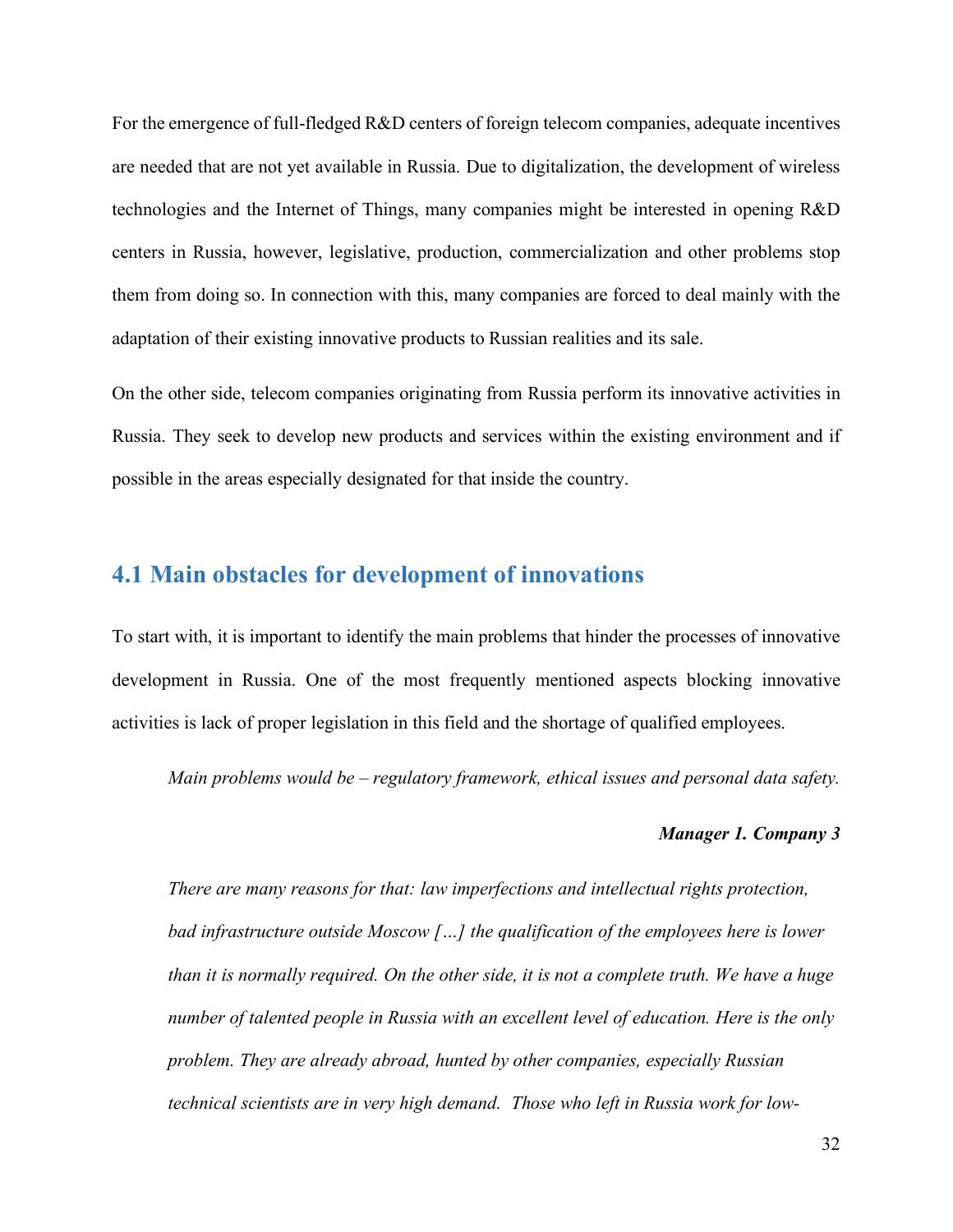*effective state-owned enterprises or changed the work sphere because they can earn more money there.*

#### *Manager 2. Company 2*

*To date, the Russian government has not developed a legal framework that would resolve issues related to the development and implementation of innovations. There is a draft federal law "On innovative activities in the Russian Federation" but so far this law has not entered into force. So that causes administrative barriers that in its turn support corruption. It looks like there is a specific purpose not to finalize the law, isn't it?*

#### *Manager 2. Company 3.*

Imperfections in regulatory field could lead to the very serious consequences for companies. Many telecom companies are interested in participating in state contracts for digitalization. However, not all of them are ready to be engaged in such activities due to high risks of breaking the law during the implementation process. TASS news experts (2020) highlight the importance of this statement by explaining how the lack of legislation can lead to a criminal prosecution. They argue that companies attracting funding and investing money in innovation are unable to show the required level of ROI and thus become figurants in criminal cases of ineffective spending of budget funds. According to RBK news (2019) the lack of qualified staff is one of the top problems for most companies. Raising the pension age should temporarily solve this problem, however, in the long term, the staff deficit will only grow.

Secondly, the lack of understanding by employees of the importance of innovation, the critical attitude of partners and, as a result, the lack of a culture of innovation leads to the fact that processes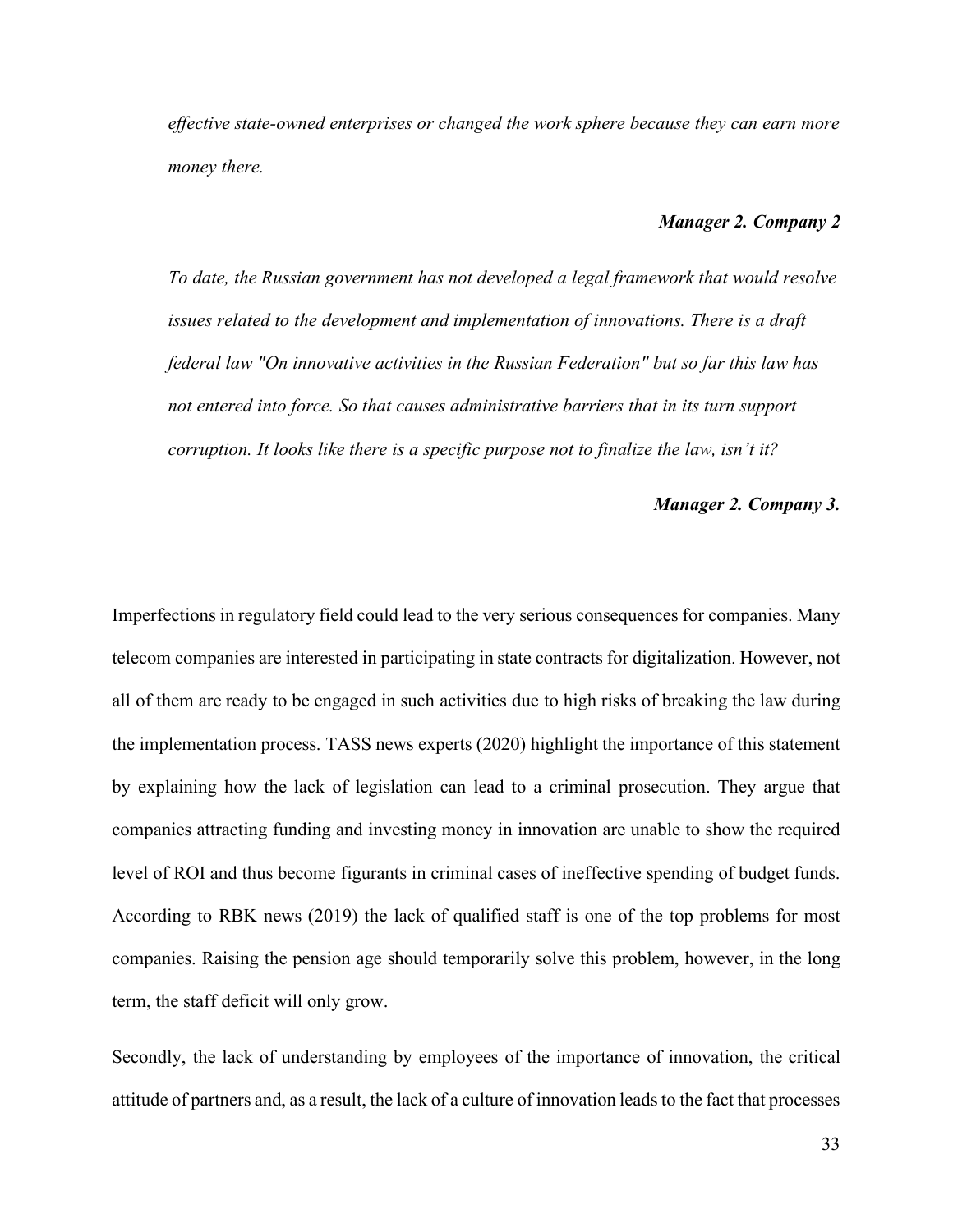are slowed down or not even start at all. Many managers often associate these problems with the fact that such a culture began to form in Russia only after the collapse of the Soviet Union. Prior to that, there was simply no normative tradition for such transformations.

*The first obstacle can be the mentality of the people. Not every employee is ready to quickly adapt to a new work format, a new level of responsibility and the need to work on only one project. The understanding that a product released into the world is not a final point of a project but only the beginning of its development. This could be a challenge. For us such difficulties cannot be called critical since the markets in which company operates have always demanded the readiness of employees to change and most of the specialists turned out to be open and capable of switching to a new format of work. But for some large companies this problem can become a serious deterrent.*

#### *Manager 1. Company 1.*

This shows that employees are not always enthusiastic about innovations, because they transform the existing order, require the development of new ways of interaction and work in unknown conditions. In addition, often middle management feeling its responsibility to the leadership is simply afraid to take risks because its status and work depend on it. All this greatly slows down the implementation process and does not allow you to go beyond the usual pattern of behavior.

*As I already mentioned rejection and denial of new ideas. That is a great problem. People produce innovations and the system of relations in which they operate should facilitate the production of innovations. People in the industry are rejuvenating but still the "soviet mentality" management is still in action. That causes such problems as:*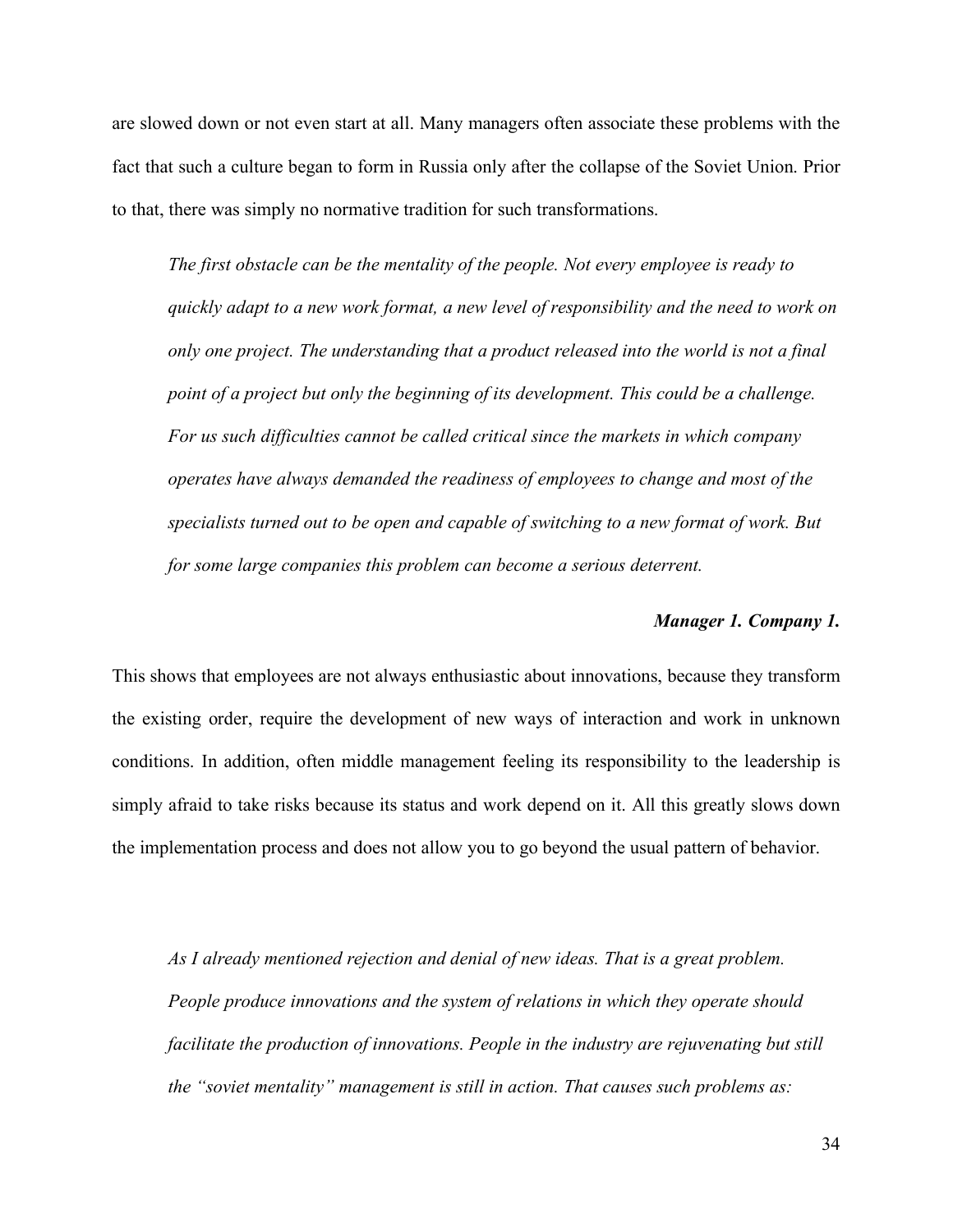*insufficient work organization, conservatism of aged employees, fear of the new, strong vertical management system, formalism, terrible overorganization and bureaucracy. […] such issues as the presence of tight exchange controls, poor protection of property rights (especially intellectual property) and a high level of corruption play a big role in developing innovations.*

#### *Manager 1. Company 3.*

Long process of approval and acceptance, endless negotiations and revisions - all this constitutes a serious bureaucratic brake for the rapid and effective implementation of innovations. Unfortunately, this is a fairly common problem in Russia that is difficult to deal with for companies alone and it will take a long time to overcome it. Obviously this is the prerequisites for corrupted actions. Interestingly, the process of state digitalization is seen as a strong facilitator for innovations implementation but the managers are not sure about it. As aforementioned big companies and state institutions resist rapid changes and thus create serious blocks for innovative development.

Thirdly, to ensure continuous innovation, various types of resources are needed. The main of which are labor, material, technical and financial. The lack of a competent team with the necessary skills and competencies, as well as enough administrative support to launch and promote a project is a serious obstacle on the way.

*[…] corruption in this case is equal to lobbying. Whereas lobbying is power, power to make decisions. To keep thing running in this country you need some authority. […] I will allow myself to fantasize a little. If we had a strong lobby here in companies or better in the government. Let's say in the US Chinese equipment is prohibited, what if we had*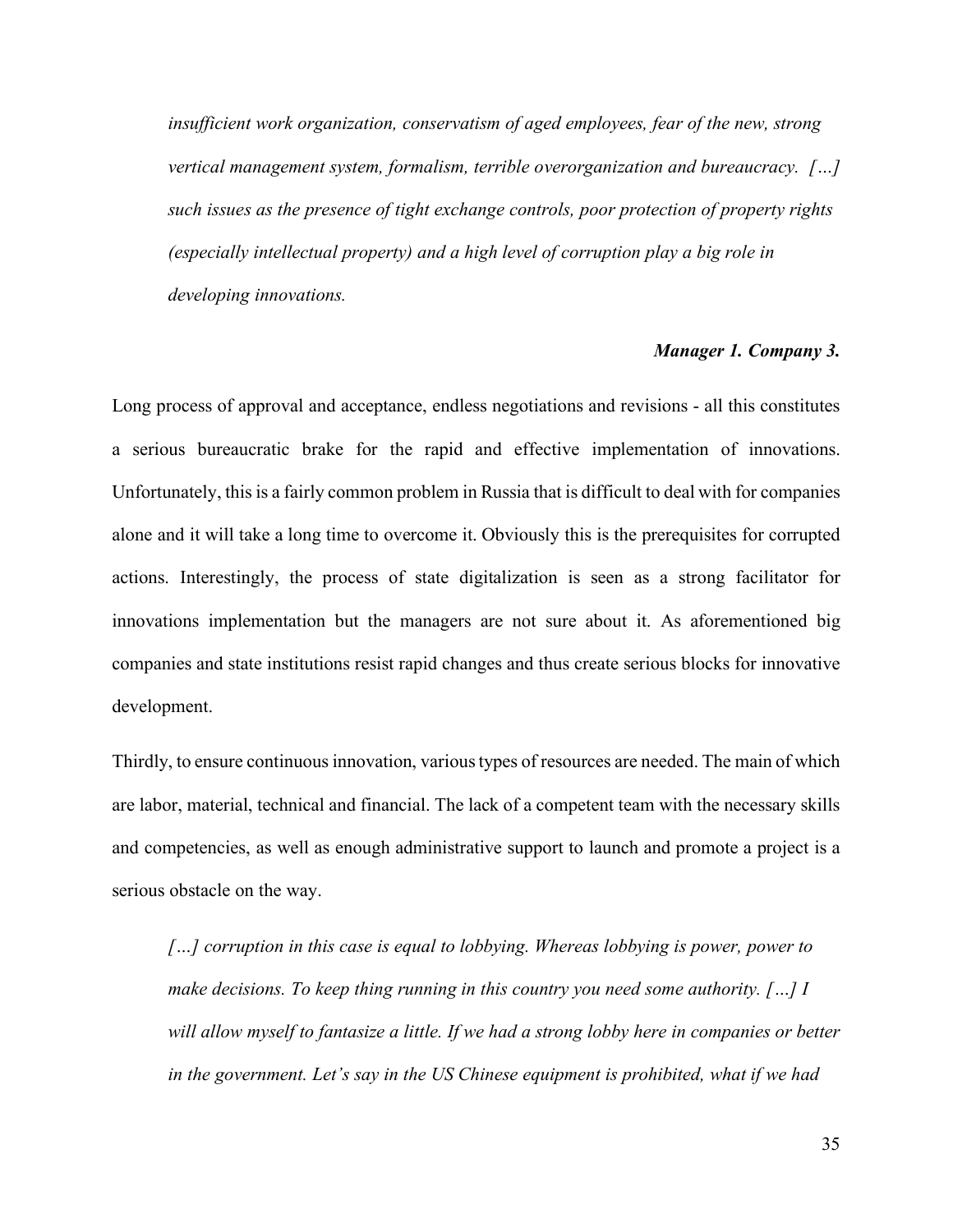*something like that here? The companies will need to switch to alternatives which are not that many. This could have made Russia the biggest market for us. This is unrealistic, it will touch interests of too many "influential persons".*

#### *Manager 1. Company 4.*

Finally, corruption was mentioned. However, I want to note that not all of the respondents were eager to mention corruption themselves. Almost half of the interviewees touched on this topic only after a leading question of whether they face corruption issues at work. Due to the sensitivity of the topic, not all the managers were open to further discussion.

*What corruption issues? You should not expect someone to say "oh, yes we do take or give bribes". There are some things that we all understand now but can't say it out loud. We all know it happens somewhere.*

#### *Manager 1. Company 1.*

*There is always a chance for corruption. But you should understand that people will not be completely honest to tell you. Everyone knows about the existence of corruption, but this is also a taboo topic. It is not common to talk about it.*

#### *Manager 3. Company 1.*

*Honestly speaking, some ideas will not grow into something bigger only because our staff knows in advance that it will fail. They know that regulatory barriers can be overcome in two ways only. Obviously, bribes and corruption or lobbying. We are not powerful enough to lobby anything as well as the costs of lobbying are extremely high.* 

#### *Manager 1. Company 3.*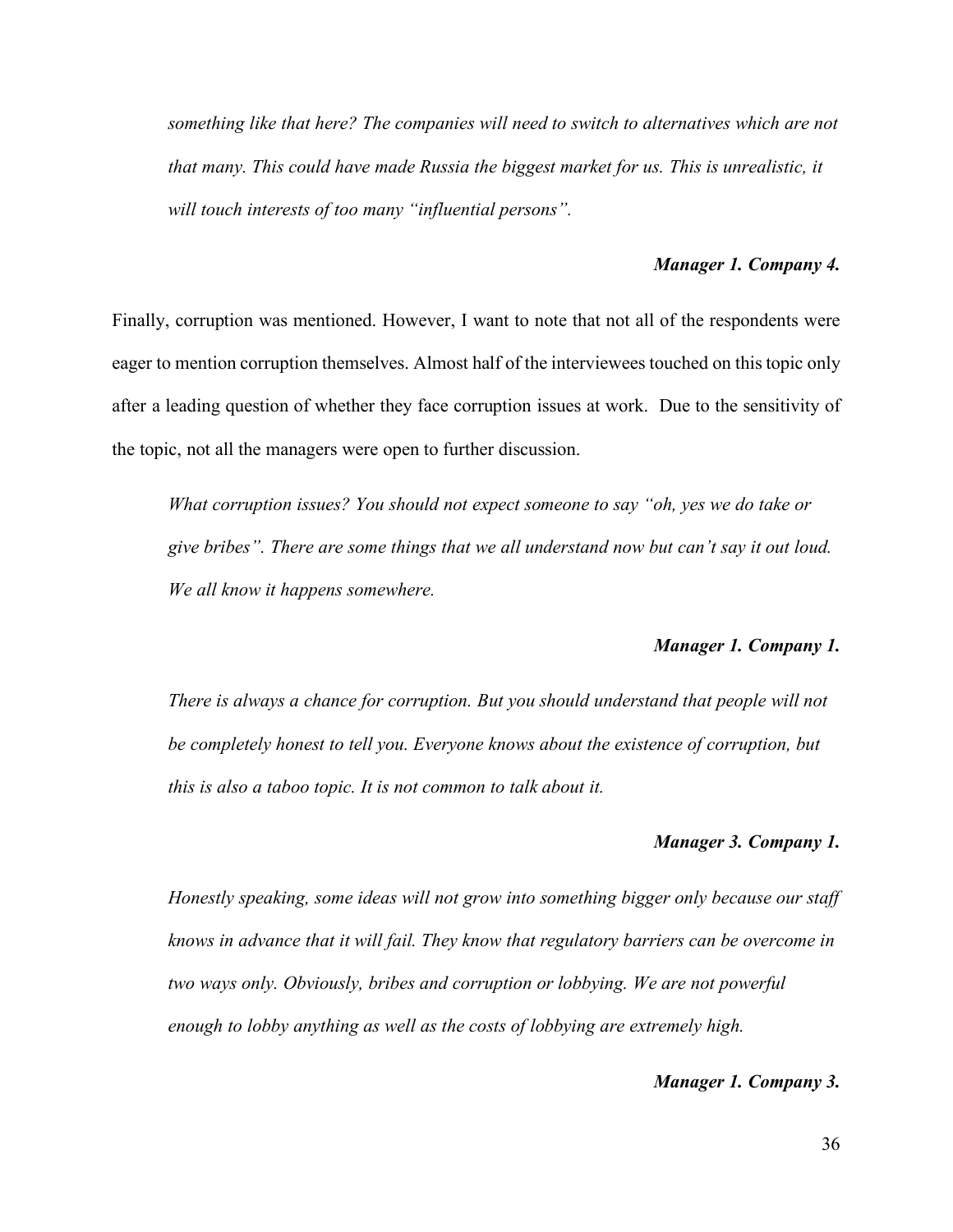Solodkov and Lindell (2017) from RIA news reported on the biggest companies that were involved in corruption scandals in Russia. Two of the companies from the article are among the companies represented in this thesis. It is said that they were using their Russian offices in order to bribe its subsidiaries in Uzbekistan to gain preferential treatment at the market.

Bribes are normally paid in the form of rollbacks or "otkat" in Russian. The managers agreed that this is the most common form of bribery. They said that it normally works with contracts. Two companies in this case agree that one of them enters into a contract with the other and for this receives a remuneration in the form of a percentage of the total transaction amount. This is what manager from company 4 and 1 refer to in their answers.

*I heard the rumors that they [competitors from China] pay money to top management in order to receive contracts. I believe this is not far from truth.*

#### *Manager 1. Company 4.*

*Giving and taking bribes, otkat. That is corruption for business in general. No one say corruption basically, they say "we want 10%".*

#### *Manager 2. Company 1.*

Such bribes can occur not only in monetary form as a rollback (otkat) of a certain percent from a contract. Bribes in the form of barter are also common. For example, company employees responsible for distributing orders, payments for goods and services performed, purchasing and supplying specialists may receive incentives in the form of expensive gifts.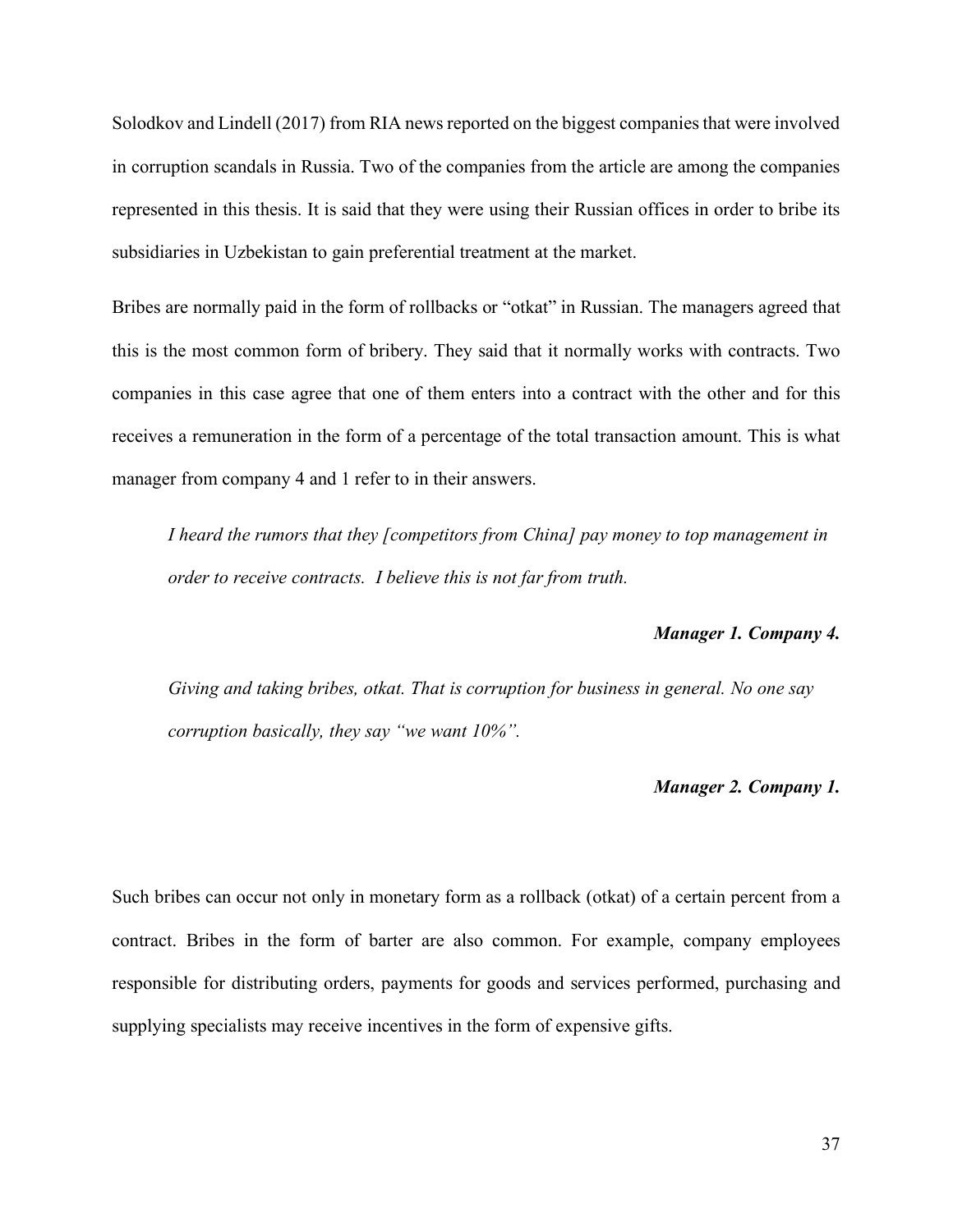*[…] there was one client who called me and said "I am thinking of Play Station 4 as a present for myself for the New Year" and he was a multi-million rubles client. Surely, we bought him a PS4 as a present. There is no company in Russia who will loose a multimillion client not buying him a Play Station.*

#### *Manager 1. Company 2.*

It was also mentioned that many employees abuse their positions and create contrived barriers in order to take bribes. This phenomenon is especially widespread in government structures, since there are no alternative places to receive required services.

*A friend of mine works in small company and they do state certification for different health products. He told me an interesting corruption scheme. You go for certification authority and they say that the appointment must be made in advance, there are no places for next month. But if you call special company (there is an advertisement inside the same room) than you can get the same service very fast for a small fee.*

#### *Manager 2. Company 3.*

*It is simpler to have a short example. For example, our colleagues have to get certificates of compliance with epidemiological standards for our equipment. These certificates are issued by state authority. And this is a bottle neck. According to the law, all vendors must get it. You understand what it is all about? Our certification specialists have to be in "friendly" relationship with people from this authority. Otherwise, they say "we are out of state certification blanks, come back next week" or "somebody is ill, we are doing all the best". You see, this is very simple hint, an allusion – come and talk. Surely, it affects our operations – uncertified equipment is illegal to use and sell.*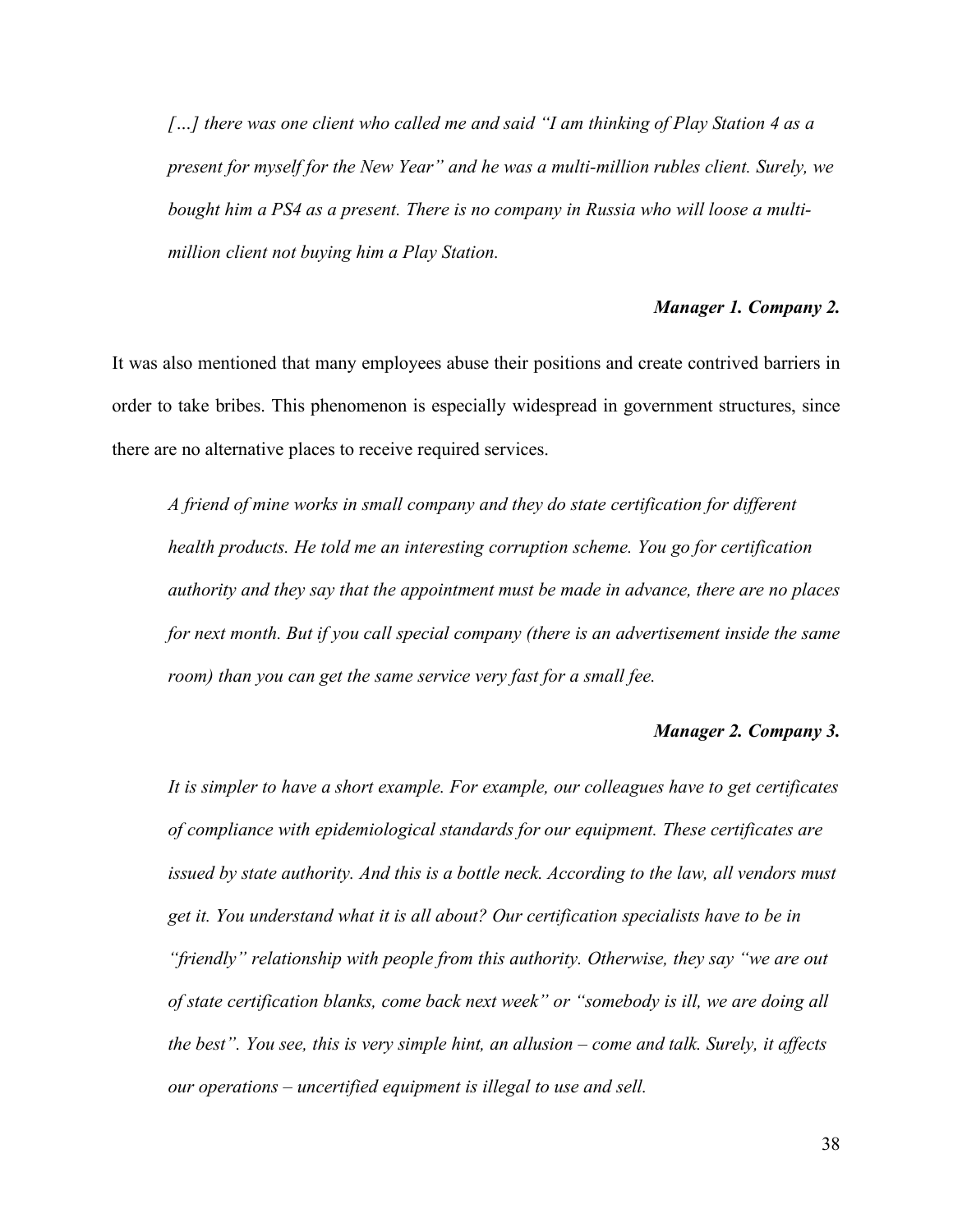#### *Manager 1. Company 2.*

I want to focus the attention on the interesting fact that managers avoid speaking about bribes as of their personal experience. They know corruption occurs but do not want to be associated with it. RBK news (2016) wrote that most Russians perceive a bribe as an unconditional evil, but at the same time many of them are ready to solve their problems with its help. This highlights the tendency in society in general and among managers as a part this particular society to see opportunities in corrupted activities.

Weak legal framework is a huge source of corruption. Companies from telecom sector are especially dependent on government agencies, as their activities are considered important for ensuring country defense and security needs and their entire infrastructure is considered to be strategically important.

*We are dependent largely on government legislative regulation and that is the large source of corruption.*

#### *Manager 1. Company 3.*

Even the Analytical Center for the Government of the Russian Federation (2019) mentions administrative and legal barriers as an obstacle to innovative development and a source of corruption.

In the same time, the managers from company 2 suggest that some activities aimed at building friendly relations between companies are not considered as a form of corruption in Russia. On the contrary, they regard such events as absolutely business relationships and a part of regular business environment.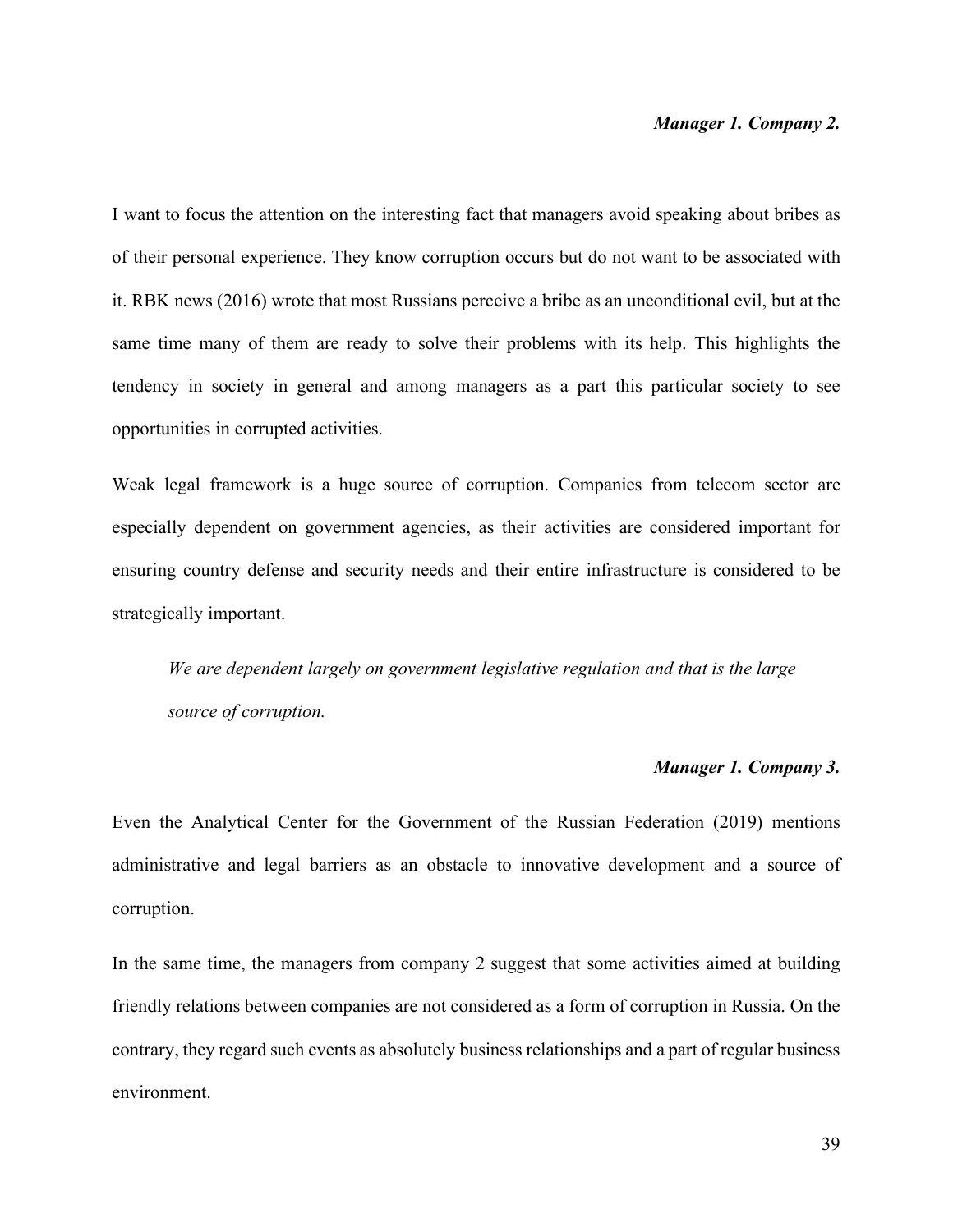*We sometimes can give presents to our customers or partners. Is it a corrupted action? We can hold an event that customers can attend, e.g. in a restaurant. We demonstrate our products and solutions there and if they attended we can offer them our devices or discount vouchers for the company and so on. It increases loyalty to the brand and on top of that, we are not the only company that does that. This is true for at least big enterprises. It might be that we are only a bit more generous.*

#### **Manager 1. Company 2.**

Howbeit, such activities might be recognized as illegal. It is up to local employees and management team to decide whether they want to be involved. The opinion of most interviewees is that normally there is always a way of legally solving the problems because experienced workers know beforehand the specific sources of corruption and ways to avoid it. The refusal of such "interaction" can affect business performance.

*But adoption to local needs could be quite challenging. And here I don't only mean technical adoption it is also corruption. […] it seems to me that this is obvious enough for everyone. How can this be managed, usually you just come across some kind of semilegal payment or rollback schemes. Then you decide whether you need it or not, try to assess the risks. I would say this: sometimes it is impossible to fulfill the KPI without this. Many of our employees know in advance where they can encounter a "hairy hand" and will try to avoid such places if possible.*

#### *Manager 3. Company 2.*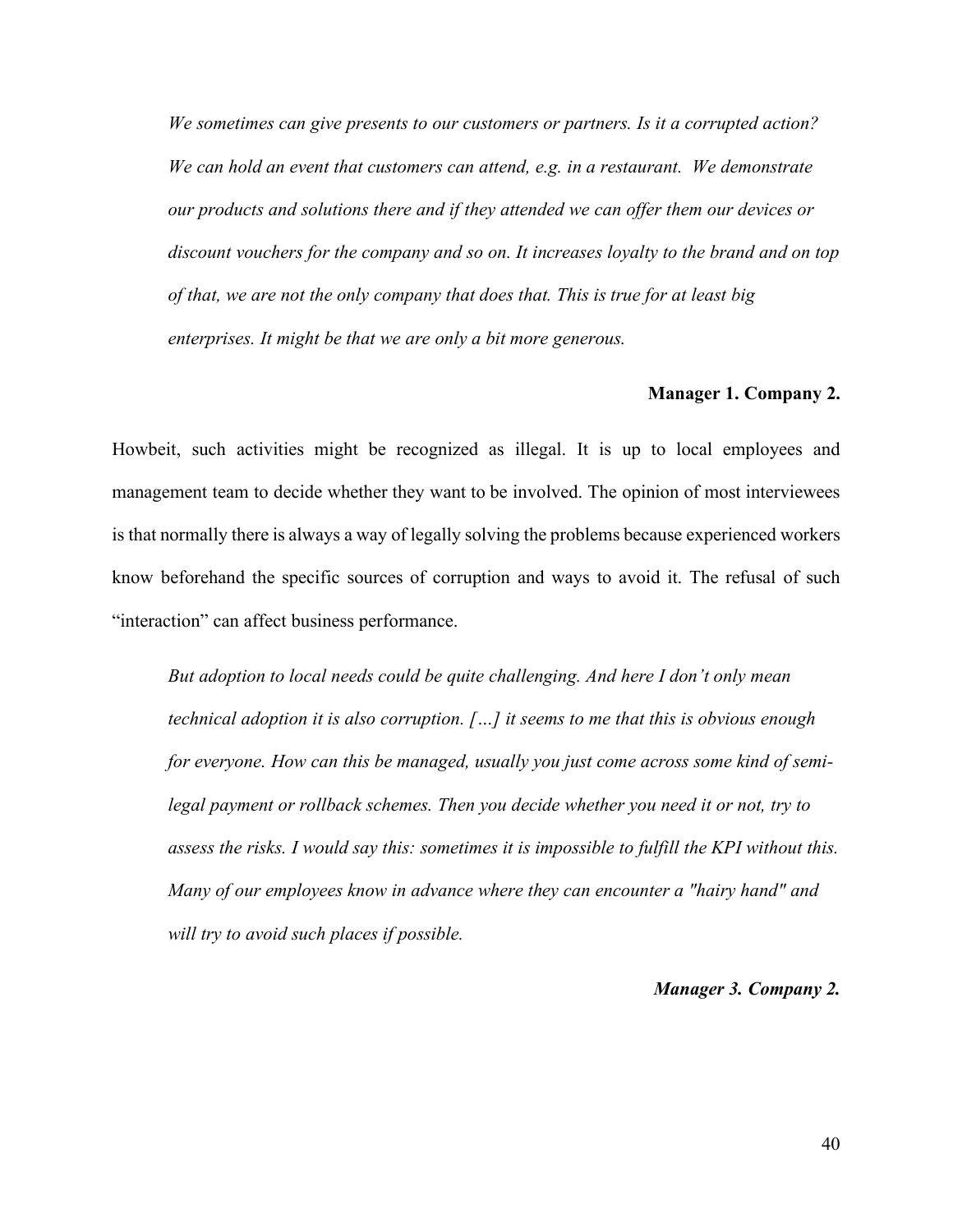From the other point of view, the possibility to solve problems faster is not always a good option. Companies try to prevent its employees from bribery and in this way secure its reputation and avoid problems with law enforcement.

*You know that we have compliance? We are not allowed to get engaged in illegal practices.*

#### *Manager 1. Company 1.*

To sum up, corruption is among the main obstacles that companies face in the process of innovation development and implementation. According to Vedomosti newspaper (Stepantsov, 2018) around 30% of employees in Russia with the income rate higher than average are involved in different types of corruption relationship. Such relations are perceived as a necessary condition for mutually beneficial cooperation. Thus, bribery and corruption are pervasive, and managers take it as common practice in the business environment.

### <span id="page-40-0"></span>**4.2 The perception of corruption**

Corruption like any other complex social phenomenon does not have any single definition among scholars. The same happens with the perception of corruption between different managers. The perception can be formed due to different life experience and is normally associated with corruption schemes, payments in money or "otkat" (rollback) – the share of negotiated amount, usually as a percentage, of a third party contributing to the successful transaction.

*The first thing that comes to my mind when I hear the word corruption is "enrichment". This what it's about, people are making themselves rich no matter how.*

#### *Manager 1. Company 2.*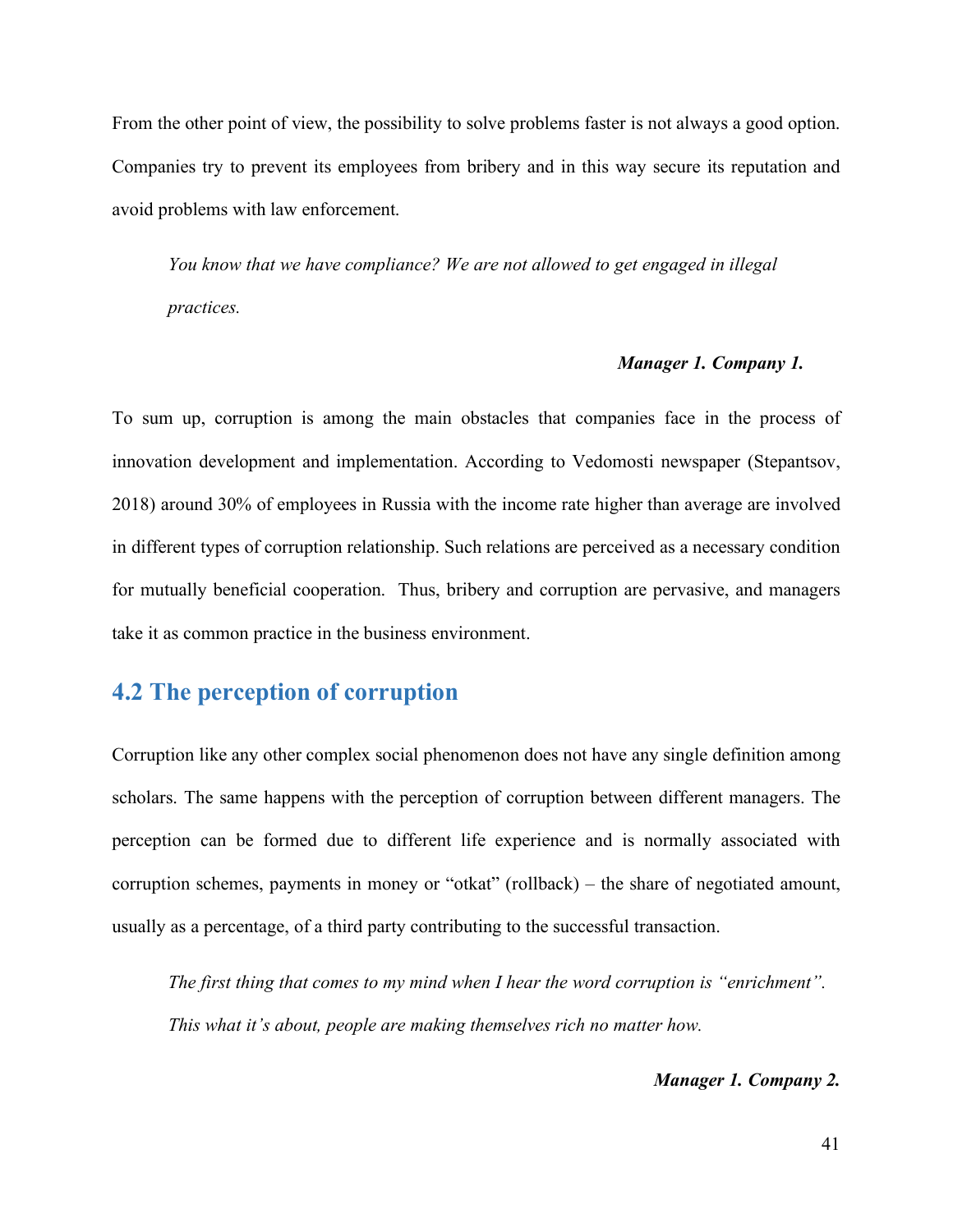Almost all interviewed managers characterized corruption by the presence of such features as rollback, enrichment, and the use of official position for personal benefits. However, I would like to highlight several cases separately. One of the managers tried to be creative in his answer and provided a good comparison of corruption with cudgel.

*In a wide sense corruption is like a cudgel hanging over your head. You need to learn how to dodge its blows, or if this is impossible then try to minimize the damage from it hitting you.*

#### *Manager 1. Company 3.*

Corruption itself can mean many things. However, in most cases, this word means any type of bribery. Interestingly enough, one of the managers argued that the perception of corruption also requires an understanding of the reasons for its occurrence.

*[…] corruption is an obviously a broad term used to define the process of abuse of power but when you say it you normally mean simple bribery. In this terms I would say not the corruption itself is interesting but what are the reasons for its occurrence and what we can do with it. "Why" is the key question to understanding any phenomenon.* 

#### *Manager 2. Company 1.*

Thus, it can be assumed that perceptions of corruption may vary depending on what a particular manager encounters most in his work or everyday life. This approach is quite well explained by the fact that household corruption is the most widespread in Russia. According to an article in Novaya Gazeta (Bashkatova, 2020) every second Russian regularly faces everyday corruption.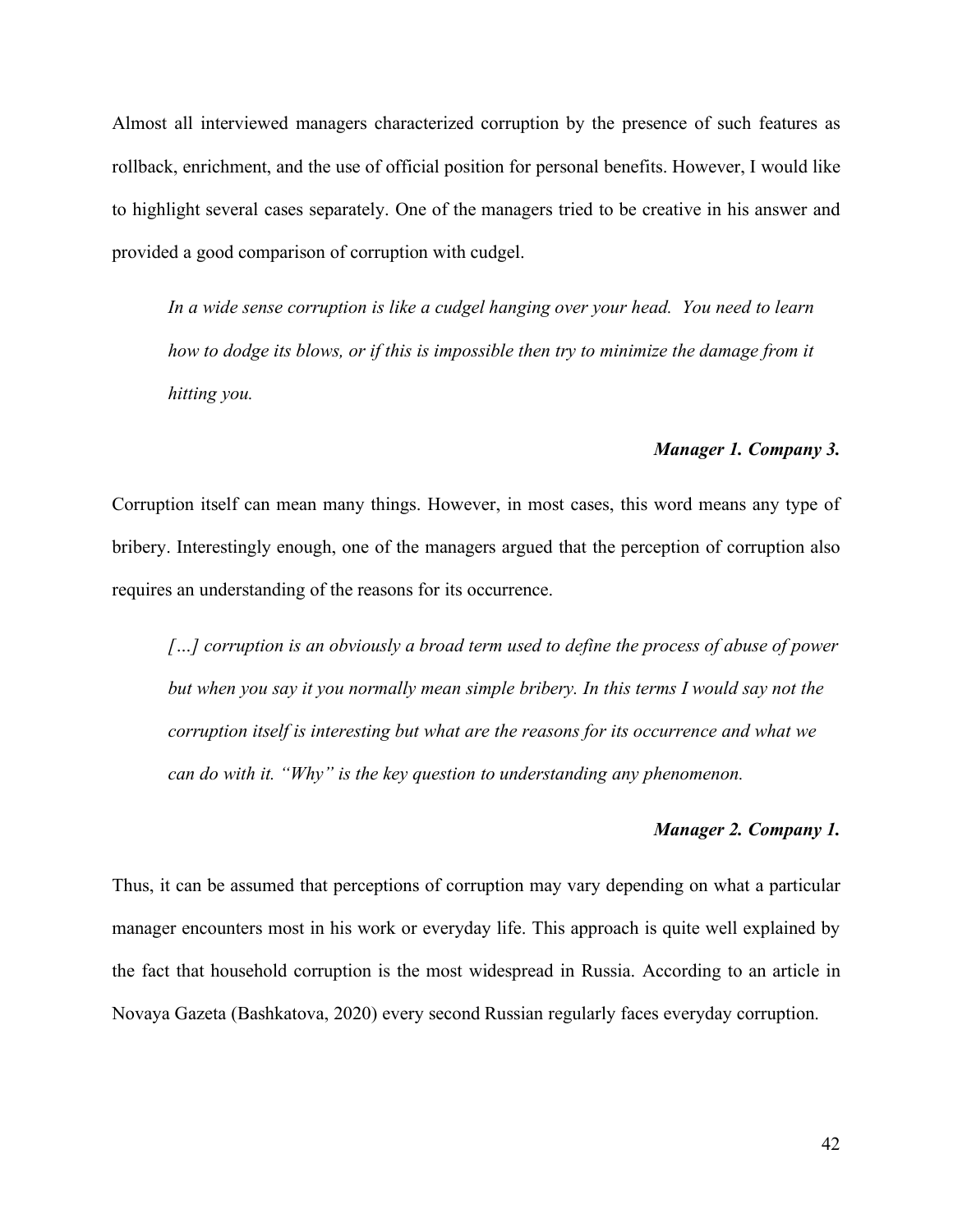It is important to understand whether the managers see any opportunities in corruption or they perceive it as a complete threat. During the interviews the managers were not taking a single perspective to this question. On one side, corruption is a negatively colored word that normally reminded them of illegal activities that are perceived as a threat.

*Breaking a law is an obvious threat. After all, from the perspective of the law, corruption is performed to satisfy someone's personal interests. Likewise, laws can also be created*  to meet personal needs. In any case, ordinary people pay for corruption, it does not *create any public goods and in the long term destroys the foundations of the rule of law and the functioning of normal market relations.*

#### *Manager 1. Company 4.*

On the other side, some of the managers were also thinking about the opportunities that the companies could gain from corruption. In their opinion, corruption compensates the shortcomings of poorly functioning state and social institutions. The ability to pay to speed up the process, reduce the bureaucratic burden or even completely omit the need to follow certain statutory norms will help maintain the company's competitiveness in the market.

*To my mind, businesses are constantly trying to figure out what kind of work conditions they are provided with and trying to find the best opportunities in order to earn money. If the state or environment in which they operate leads to such a scheme, then it will be so. The aforementioned obviously points out that businesses will perceive corruption as an opportunity. Yes, this is a negatively colored word, but it doesn't matter. As I said you adopt or you are in the end of the queue.* 

#### *Manager 1. Company 2.*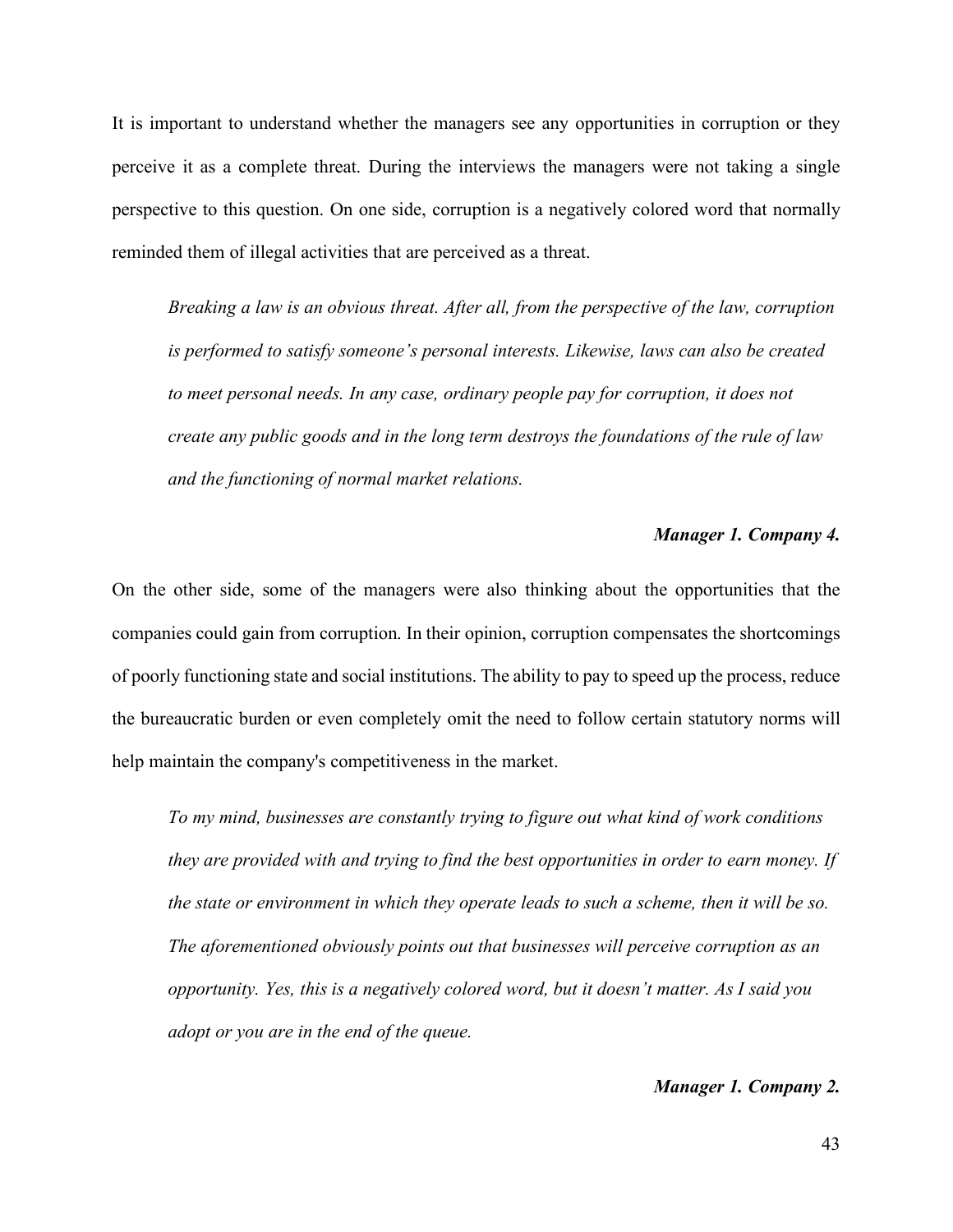In general, there is no consensus among managers on an unambiguous negative impact of corruption on any type of economic activity: some managers argue that corruption can help overcome some of the inefficiencies in management and serves as a standard measure of solving such problems.

*They just play according to the rules accepted in society and you cannot live in a society and be free from it. Bribe is a standard measure for solving problems. Sometimes it would be possible to do without any bribes but this is so common that it is easier to give*  it than to figure out whether there will be an effect without it, especially if the amount of *money or a gift is not a significant burden on the company's budget.*

#### *Manager 3. Company 1.*

Most managers agree that the main reason for high corruption is the imperfection of state institutions. In addition, there is reason to believe that some objective circumstances make a significant contribution to the need to be involved in near-corruption activities.

*Corruption is a very specific phenomenon. I think it is highly associated with the local environment and governance. I have to admit that we cannot avoid it. Without a targeted and comprehensive fight against corruption by the state we are unable to effectively fight it at our own. If I resist I know there are two people outside the company who will do it. Unfortunately, this is a "necessary evil" nowadays in Russia.* 

#### *Manager 3. Company 2*

In this way, the weakness of governmental institutions, lack of mechanisms of interaction between business and the state and low level of participation of citizens and employees in control over the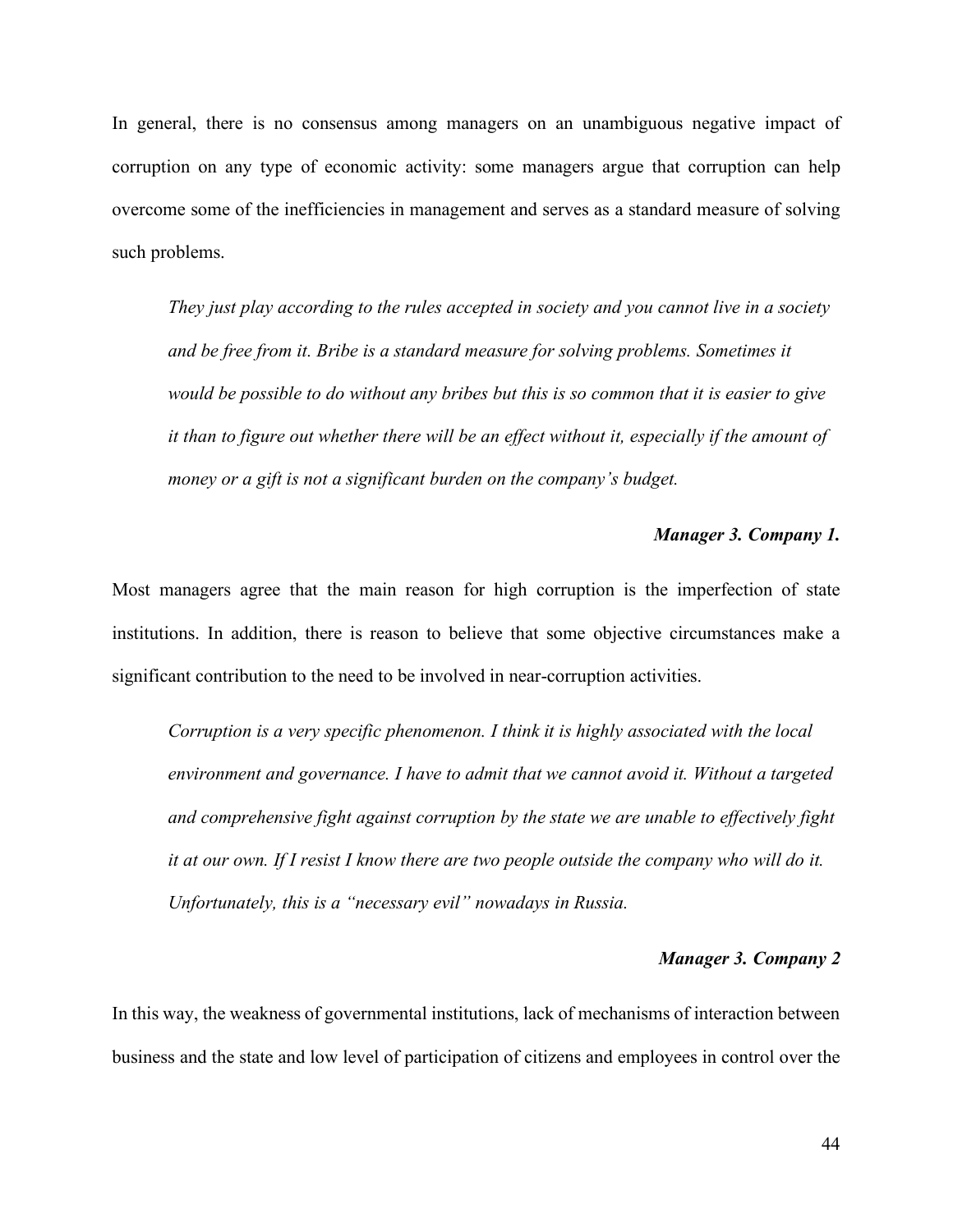state and its politics lead to the formation of the environment that predisposes to the active development of corrupt relations.

In this case, it is highly important to consider the attitude of employees to the methods of combating corruption within the company is extremely indicative. Some of the respondents mentioned the need to solve these problems at the state and company level.

*Anti-corruption measures could lead to a significant increase in overall economic activity, and in particular to high growth in innovation. In this regard, investments in reducing corruption are the most profitable from an economic point of view. And both technology and innovation will be added to this.*

#### *Manager 1. Company 3.*

From one side, they agree that corruption is a threat and does not benefit companies in the longterm perspective. From the other side, they do not consider some ways of unprofessional interaction with partners to be conducive to corruption such as gifts or informal meetings. The use of one's official position for personal gain is limited by the scope of the law and coercion to comply with it as well as the moral characteristics of the employee.

*In general, I've never thought of the corruption as an opportunity. The only opportunity here is only a possibility to solve problems. After all, we recognize the cultural peculiarities of doing business in other countries, for example, in Japan, it is customary to give a business card to your partner with both hands but in our country it is customary to discuss issues at a restaurant table. I do not see it as a problem.*

#### *Manager 2. Company 1.*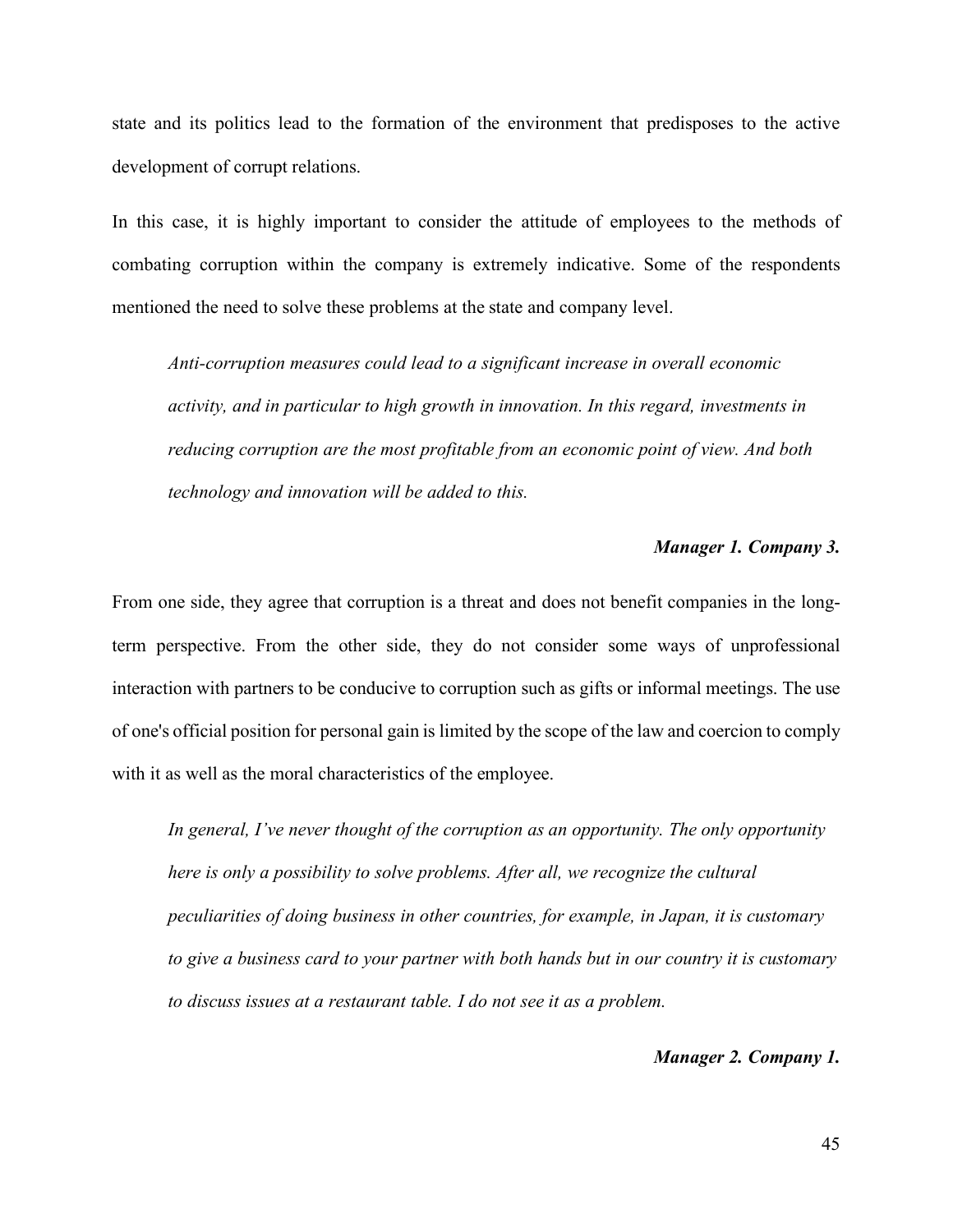Elena Panfilova, founder of the Russian branch, and in 2014-2017 vice-president of the global branch of Transparency International, in an interview with Sergei Guriev (Guriev, 2020 November 25) confirms all of the above. In her words, building friendly relations with the necessary people, top managers and government officials is a modern Russian trait that is deeply based on historical roots. Many are seriously talking about the "genetic predisposition" to this type of relationship. Obviously, that is not true. People rely on blat and informal connections that could make their lives easier. Elena argues with this position in the following way, she sets the question what people or company managers will do if at one point their system of friendly relations disappears. The answer is that they will inevitably turn to the law as a norm that should regulate social and business relations.

Unfortunately, nowadays corruption is the baseline of business relationship and keeps companies afloat in Russia. Those who not aware of breaking the law are in predominant position.

*Our competitors from China can offer prices lower than its cost price and they will make money on maintenance contracts and software afterwards. On top of that, they are not aware of playing dirty. I heard the rumors that they pay money to top management in order to receive contracts. I believe this is not far from truth. The "Big three" (NB – this is the top-3 Russian telecom providers in Russia) networks are running mostly on Chinese equipment […] It steals our work and money. We are becoming less and less profitable in Russia. On top of that, bad news are the sanctions, growing exchange rates and extremely high import tariffs. How do you think companies manage such situations? Nobody has spoken openly about this yet, but I think we are under the threat of closing the branch in Russia.*

#### *Manager 1. Company 4.*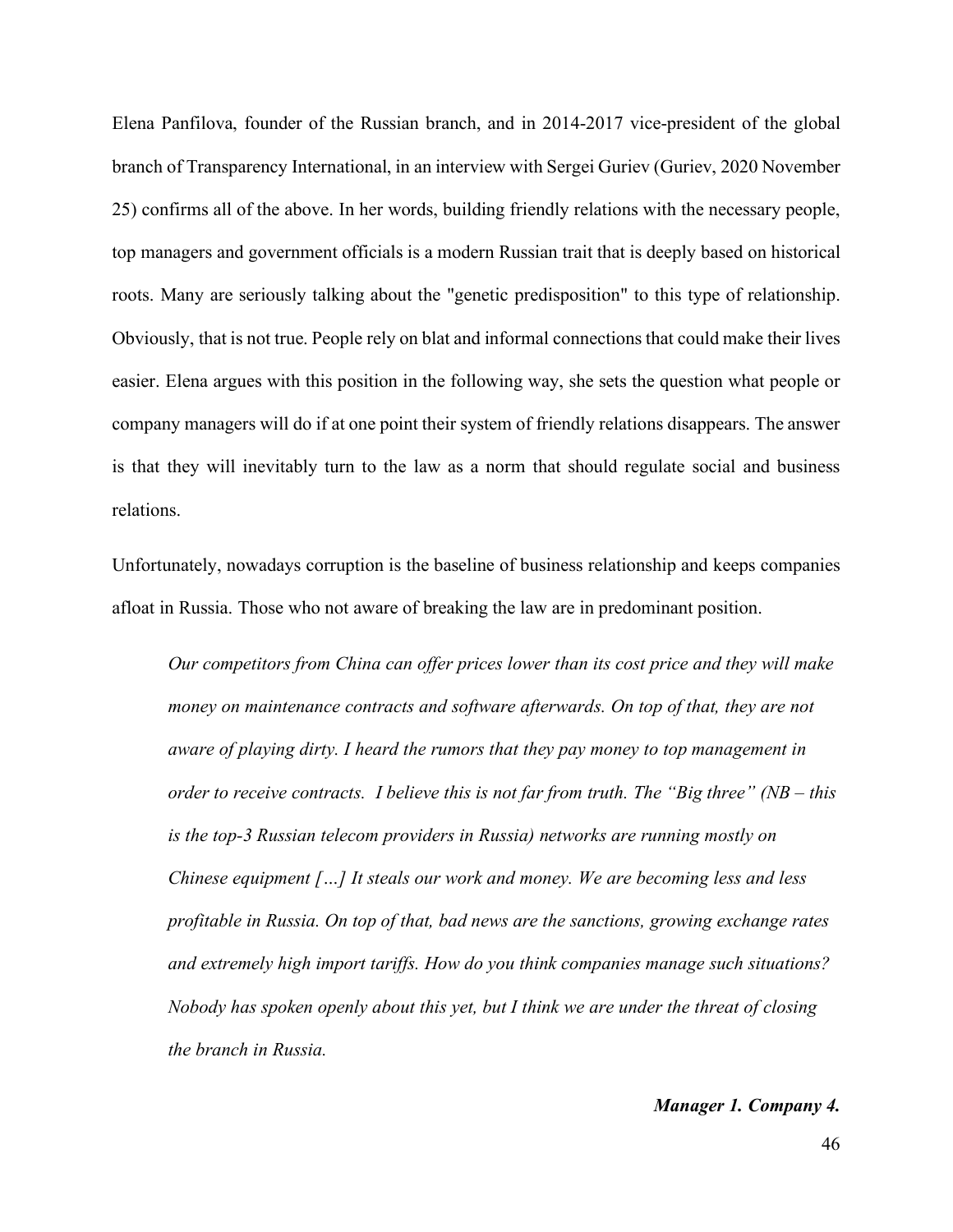Bribing for receiving contracts was largely discussed in different spheres, however, not all of them are available to the public. Kommersant (2006) wrote about such scandal with Company 4. They tried to influence the number of purchased devices and their placement at the most demanded slots in retail chains. At that time they managed to do without serious consequences and the retailer began selling devices from a rival company.

Thus, innovation is part of a complex value chain and is associated with a high degree of uncertainty. Among other things, uncertainty manifests the ability of the innovator to appropriate most of the created profit and therefore is in a rather strong dependence of state institutions and corruption. The success, quality and innovativeness of new products and services provide an opportunity for profit. In this case, we can observe how the corruption component shifts the emphasis to the company's ability to have the necessary connections, financial and other resources to influence the process of introducing innovations. For this reason, today foreign companies prefer not to have R&D centers in Russia and import products only at the stage of innovation implementation. Russian companies have to maintain the entire development process in their own country. At the same time, some companies successfully implement non-standard solutions in order to save competitive advantage on the market, such as Agile. Shifting innovative activities to specific environments like Skolkovo is helpful as well. Although managers from Company 3 pointed out that idea elaboration is not a problem in most cases.

## <span id="page-46-0"></span>**4.3 Most affected stages of innovations**

The innovation process is a systemic organized set of stages carried out to develop and implement innovations. Managers were asked if corrupted practices affect the development of innovations in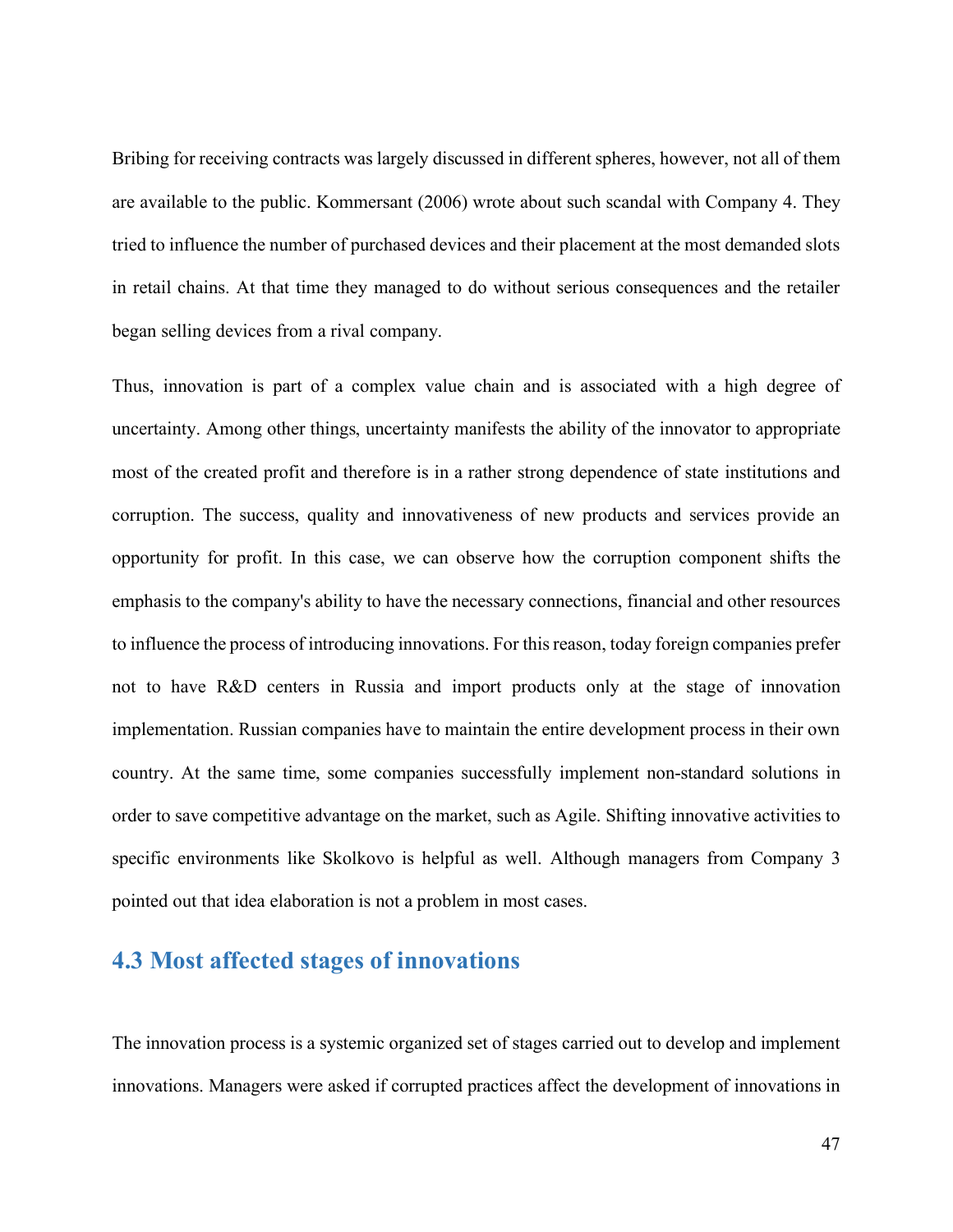their companies. It was expected that implementation step will be the most affected by corruption. All of the mentioned above does support this statement. The managers never mentioned it at any other stages before implementation. Idea generation step is not a problem for all interviewed employees as they can freely produce ideas. Instead of corruption, rejection of new ideas will be considered the main problem at elaboration step. Doubts about the possibility of commercializing the idea in the future are among the main problems at this stage.

*Sometimes it could be that the promising idea will never reach us – it could be that someone doesn't like it or don't understand. Rejection and denial of new ideas are the main problems in our field.*

#### *Manager 1. Company 3.*

For elaboration and championing steps of innovation implementation one of the companies use Agile development, which actually allows you to skip these stages and immediately proceed to the innovation implementation step.

*When the technology or innovation is being developed at ICC […] Working groups include specialists from Company A, Company B and other subsidiaries that are needed to proceed with technology. After that the drafts are represented to our marketing and financial team. Their approval is a must before we can start implementation. […] The timing of product development is very important here.[…] It turned out to be more profitable not to focus on the long development process of large and complex products but to release the so-called minimum viable product (MVP) in a short time and immediately begin to implement it receiving feedback from customers.*

#### *Manager 1 and 3. Company 1.*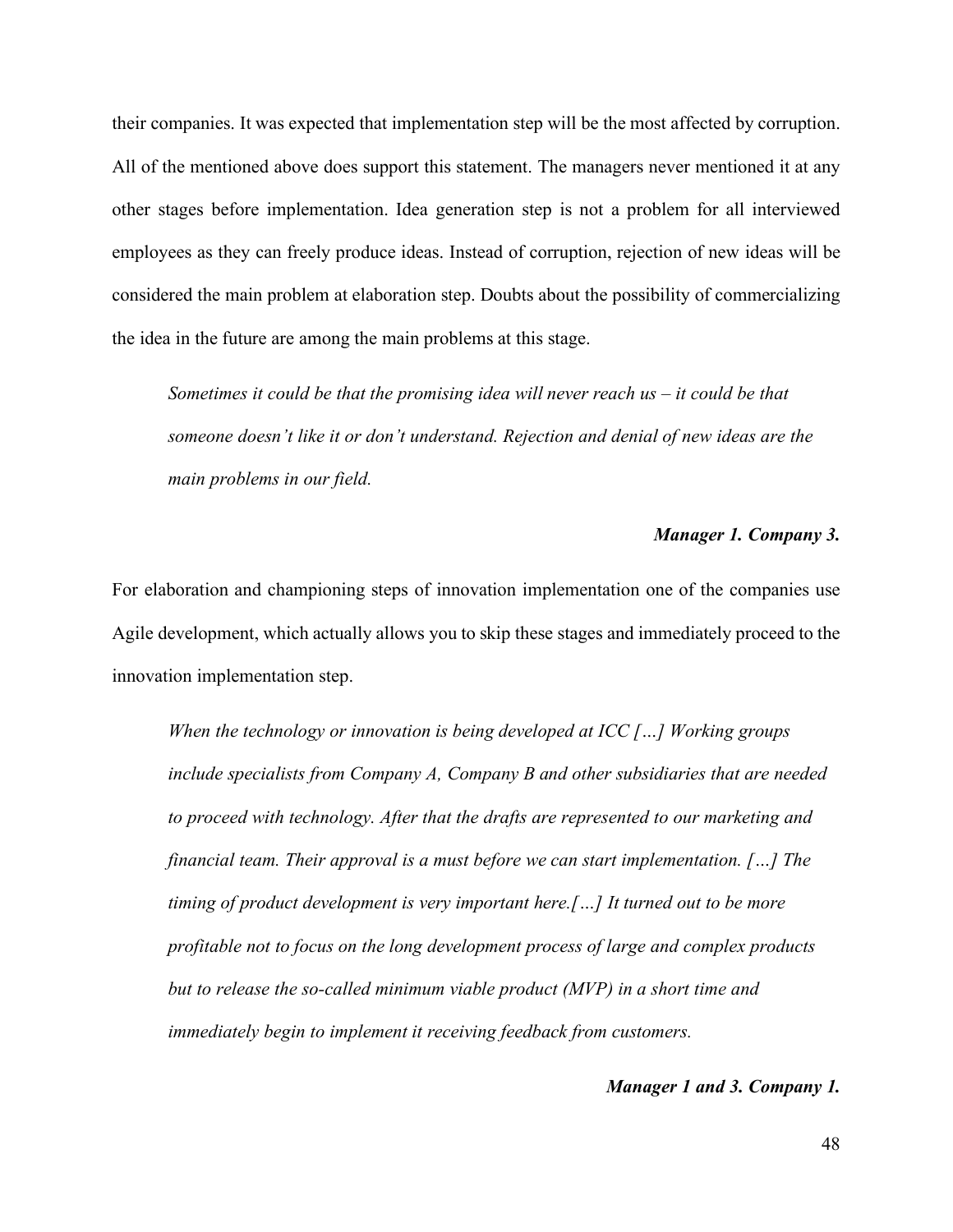The manager said that the board of executives consider Agile methodology management to be the innovation itself. Their point is that normally such approach to innovations development management is not common for huge telecom companies. This type of management allow to skip elaboration and championing steps and corruption during these steps. However, when it comes to implementation step the chances not to face corruption are quite low.

*I can say that the risk of bumping into corruption with product innovations is much higher than with organizational ones. Likewise, for innovative firms, the chance of dealing with corruption is much higher than for traditional firms because they need to obtain more permits from governmental institutions. The creation and implementation of innovative ideas is always risky. At the first stages of creation it is very difficult to say how successful this or that project will be.*

#### *Manager 1. Company 1*

During the implementation step some of the barriers for innovations are created on purpose. The great examples were already mentioned above: health certificates or compliance with epidemiological standards. All the telecom companies are prepared for that in advance. Experienced employees know where to avoid such barriers if possible but managers say that in reality they sometimes have to be engaged in illegal practices.

*With innovations in telecom, you have to act fast and in the right moment so in that sense it makes further implementation planning useless. It is better to switch over to another project. This is management in this case – avoid or adapt. We know some mechanisms are created purposefully to promote corruption so we avoid them if possible.* 

#### *Manager 1. Company 3.*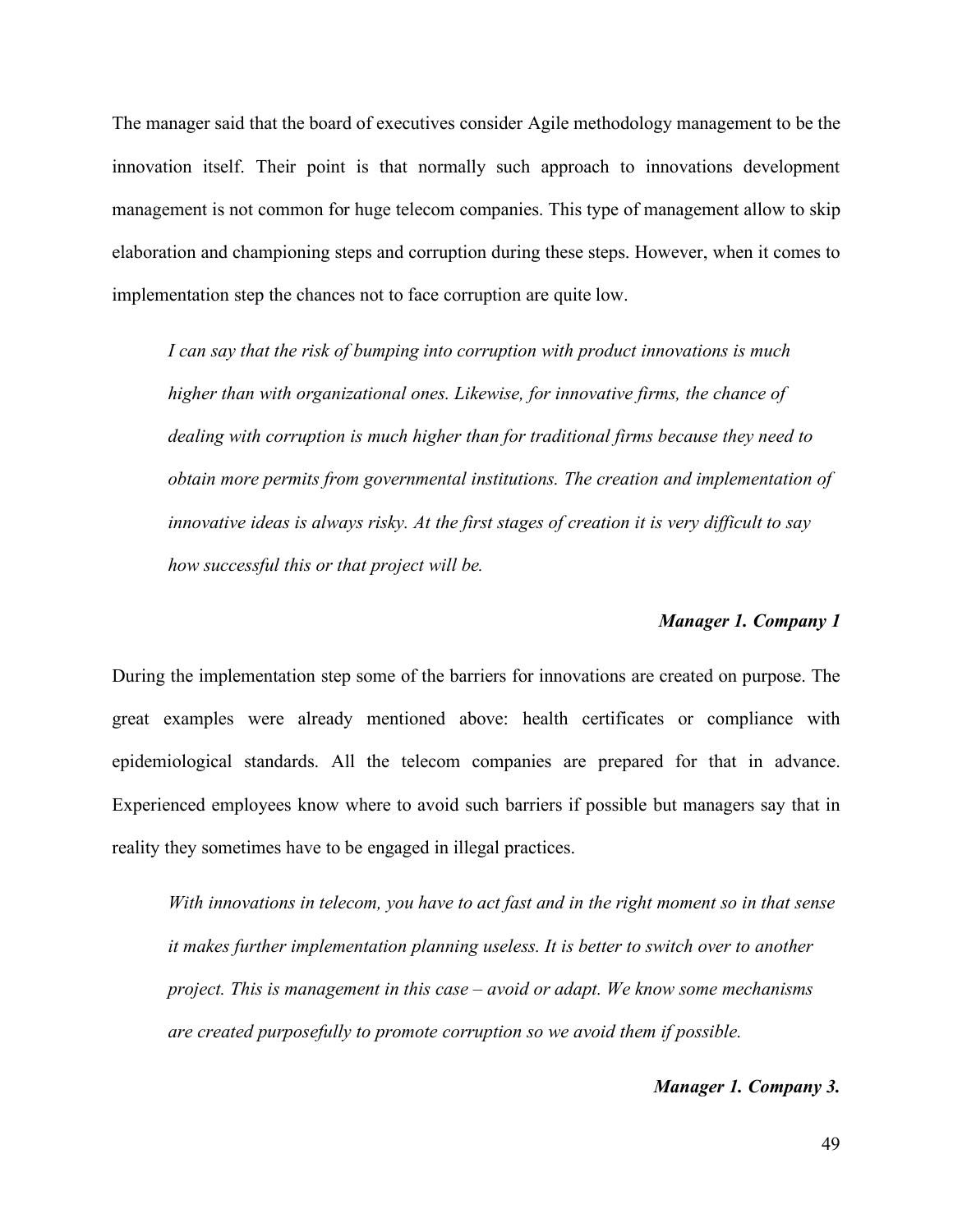Managers also told that the decision to be involved in corrupt activities is not always obvious. As well as it is normally not decided at the level of regular employee but at top management sessions. Some of the extra expenses that might occur are pre-budgeted and therefore not a big surprise for anyone.

*Of course we know that some problems may occur, we are over 20 years in Russia. Adopt – this is the answer. When we plan to sell and implement our product, we have some extra expenses included in the budget: presentations, business dinners, business trips, presents, etc. As I said I've never been asked to give bribes or give presents in this company. But if such a need arises, I am not sure that the company will decide to completely legally resolve such issues because they run counter to the interests of the business […] Not to mention, that I know we made presents, paid for vacations and so on as a bribe but the company never gives money. I guess this is the sort of company's informal regulation for bribes.*

#### *Manager 1. Company 2.*

It is worth noticing that Company 3 manager said that no matter that they know corruption exists they will try to solve problems in the legal field. This organization is huge and bureaucratic itself so it can afford long negotiation process in the legal field. On top of that, the anti-corruption practices are widely adopted inside the company.

*I think it is quite important that we are a big company – everyone we interact with understand that we have a strong legal support team and we can afford to solve many issues in the legal field. On top of that, one of our main principles is transparency. All of the procedures, tenders, negotiations are open to the audience and partners and it makes*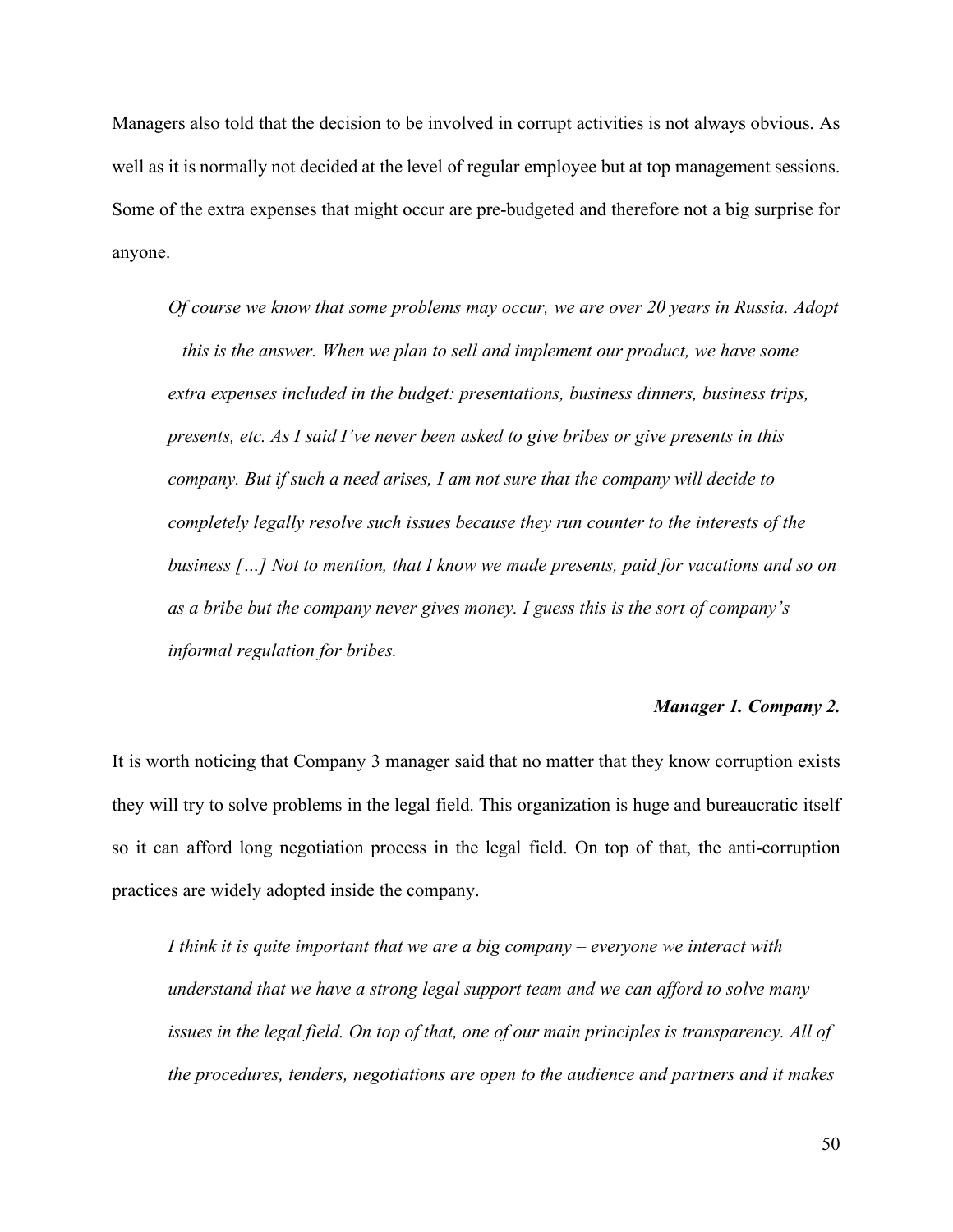*it even harder to get involved in corrupt activities. We try to avoid corruption at any means.*

#### *Manager 2. Company 3.*

On one hand, some companies put the interests of the business development at the first place and allow themselves to be involved in illegal practices when needed. On the other hand, we see companies that strongly resist corruption and try to act only in the legal field. I believe that highlights the "avoid or adapt" strategy mentioned by the managers. The companies are not easily involved in solving problems via bribery but in most cases they prefer to overcome the obstacles using existing internal resources and legal regulatory environment. Vedomosti (2018) wrote that more and more companies now adopt anti-corruption practices to secure its business. They argue that even though giving a bribe can have a significant effect on some aspects of the company's work and speed up bureaucratic procedures, the losses from such actions can be many times greater and even endanger the existence of the company as a whole.

# <span id="page-50-0"></span>**5. Discussion**

In this research the effect of corruption on innovation development in Russia has been studied. The four huge telecom companies were participating in this research. It has been studied what is the overall perception of corruption of management in Russia and whether the development of innovations is affected by the high presence of corruption in local environment. On top of that, this research links together the phases of innovations development and the effect of corruption on it. The research question was posed as follows:

*How does the corruption level in local environment affect the choice of companies to implement innovation?*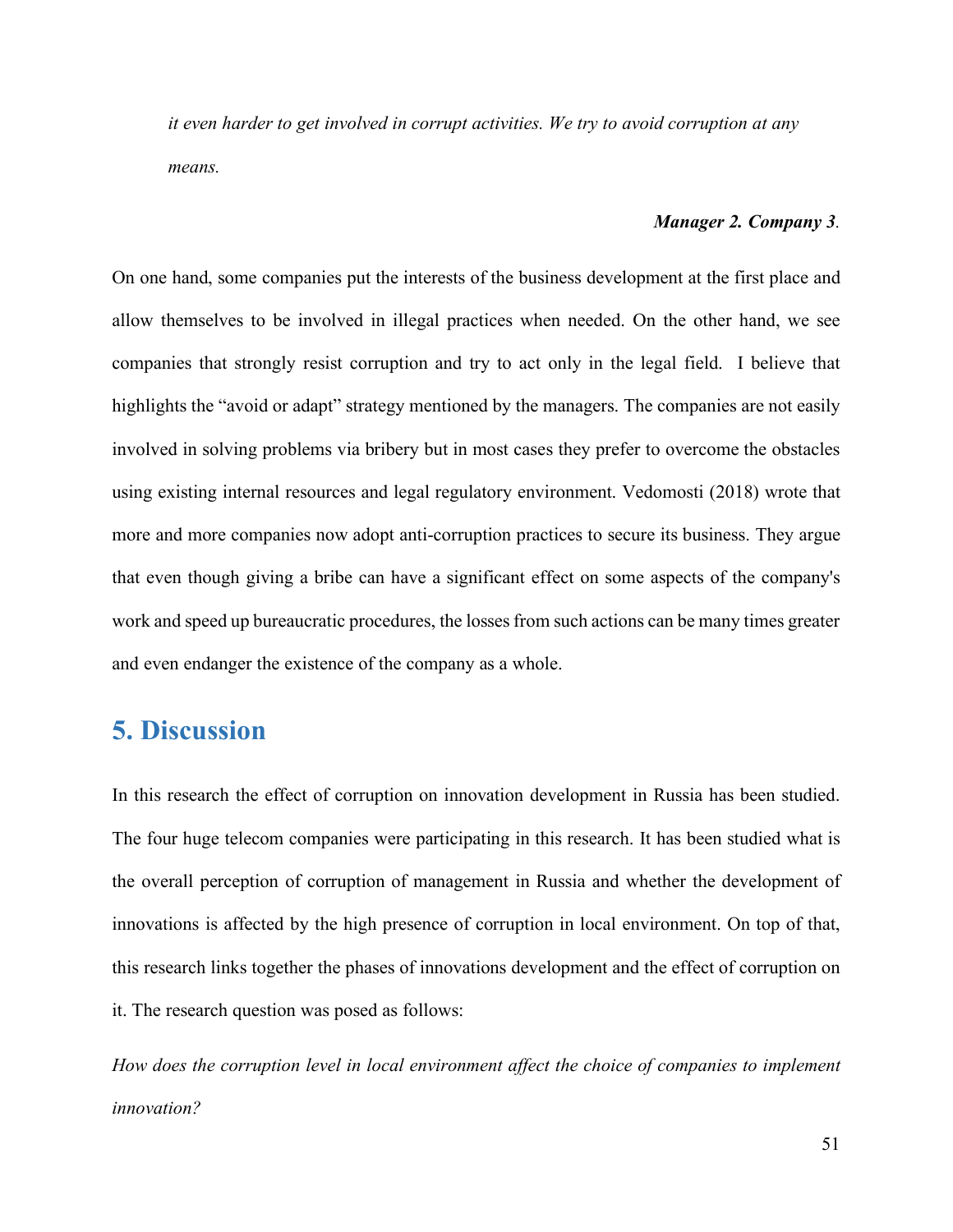In order to answer this question three sub-questions were formulated. First of all, it was important to identify which problems the managers will denote as the obstacles for innovations implementation. Ermolova (2015) argued that the combination of environmental factors influence the companies decision to innovate. The mangers mentioned various factors influencing the process of innovation and thus confirmed the literature. However, the mentality of local workforce was not mentioned in the literature. It was discovered that many employees prefer to maintain established working relationships and technologies and resist innovation implementation. Understanding the environment and managers concerns is vital for answering the other subquestions. Corruption, bureaucracy and the lack of proper legislative framework are among the main issues in developing innovations. Many scholars highlighted the importance of governmental regulation in facilitating innovation development (Feldman, 2004; Khan, 2006; Lerner, 2020). Russian government does not seem to be participating. The managers mentioned the draft bill on innovation development that has not been finalized and not did not enter into force since 2013. On contrary to the literature, Russian government in fact creates structures that are monopolists in a certain area (e.g. equipment methodological certification). It was noted that such policy promote the growth of corruption and bribery. It should be noted that these are not all problems. It include the problems related to the weak governmental support, the corruption component and extremely high risks of investing in innovations due to the lack of proper legislation and qualified staff.

Secondly, it was discussed which phases of innovations development are mostly affected by corruption. Perry-Smith and Mannucci (2017) argued that innovation implementation is a process and divided it in four steps. It was found out that not all of the companies have all four phases of innovation development. First of all, foreign companies prefer to locate generation, elaboration and championing steps outside Russia. They perceive Russia as a great market form selling and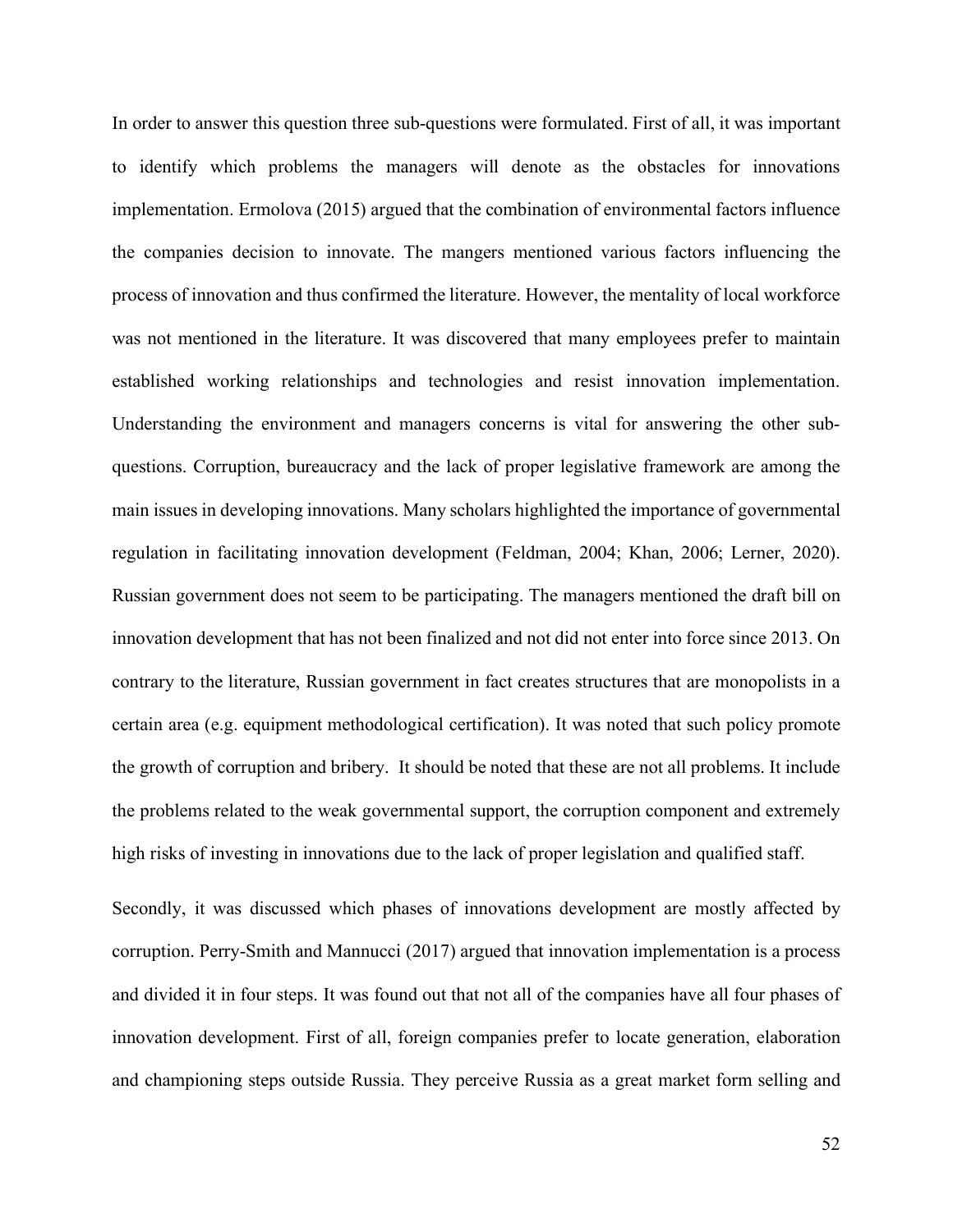implementing innovation but not for its development. Russian companies in its turn have no other choice than to develop innovations at home. However, that does not mean that the process goes as Perry-Smith and Mannucci (2017) described. The use of modern project management techniques allow companies to skip championing step and move immediately to implementation phase. This is an interesting finding that indeed support the ideas of Rogers (1983), Schroeder, Van de Ven, Scudder and Polley (1989) who argue that innovation process requires deep understanding of how it is established in each individual case.

It is important to note here that companies 2 and 4 originating from abroad lack the first three steps: generation, elaboration and championing the ideas. However, it does not mean that they are not engaged in innovative activities. These companies sell their products that were invented abroad but adjustment to local requirement is needed on permanent basis. On the other side, Russian companies 1 and 3 have their own Innovation development centers that cover full cycle of innovations development: from idea to implementation. It was expected that implementation step would be the most affected by corruption. At implementation step the final product is introduced to the market and faces the effects of corruption outside the company (Ermolova, 2015). To add to that, it was studied that managers expect that products would face corruption before the implementation step. Managers mentioned that some of the ideas do not go beyond generation phase just because managers understand in advance that they will not be able to bring these ideas to the stage of implementation. In this case, it turns out that all stages of innovations development are prone to corruption in one way or another, albeit not directly.

Finally, corruption was considered to be a big issue in Russian environment and hence it was important to understand the perception of it by local management. The literature suggested two perspectives on this question – the corruption could "sand the wheel" and have a negative impact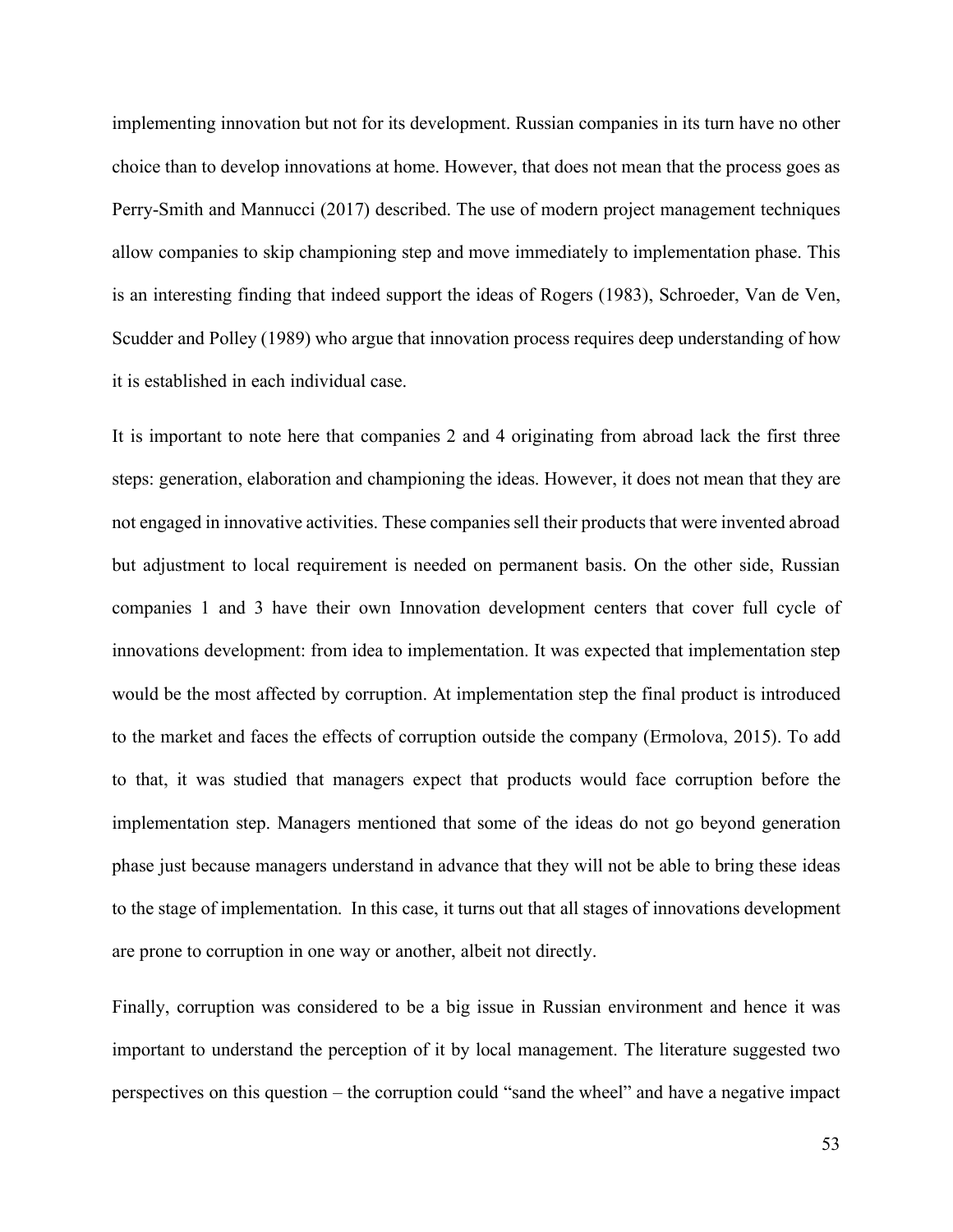(Grossman and Helpman, 1993; Mauro, 1995; Mo, 2001; Anokhin and Schulze, 2009) or it could "grease the wheel" and therefore can be seen as an opportunity for companies to succeed (Lui, 1985; Vial and Hanoteau, 2010; De Jong et al, 2012). As it has been studied, the managers provided both negative and positive opinions. Opposite to the literature, they were not inclined towards a certain perspective. Their opinion in this case was "avoid or adapt" – meaning that corrupt actions are only necessary in some extreme cases, otherwise, it is better to be avoided. However, it is important that they all mentioned that even if corruption is seen as an opportunity it still has a negative meaning. This is because it can be beneficial for companies in the given time but could not solve problems in a long term perspective. Local environment and governance are the main facilitators for engaging in corruption.

All of the mentioned above can provide the answer to the main research question. No doubt that corruption in Russia is widespread and telecom companies operating in Russian market often deal with it. In this regard, many companies in Russia that do not have the opportunity to rely on the really working economic, social and political institutions of the country are forced to rely on informal institutions and engage in informal economic activities that leads to widespread corruption and development of gray sector of economy. Karmann, Mauer, Flatten and Brettel (2016) showed that innovation activity inhibits corrupt practices, however, according to the managers that is not always true and could work in the opposite direction. Each of the interviewed managers of companies participating in this research stated that officials take bribes to "resolve issues" as well as such corruption scheme as *otkat* (rollback) in monetary or barter form between the participants of the market is a normal practice. The most interesting finding is that the most managers no longer want to put up with corruption but still see bribes as an effective method for solving problems and overcoming institutional limitations.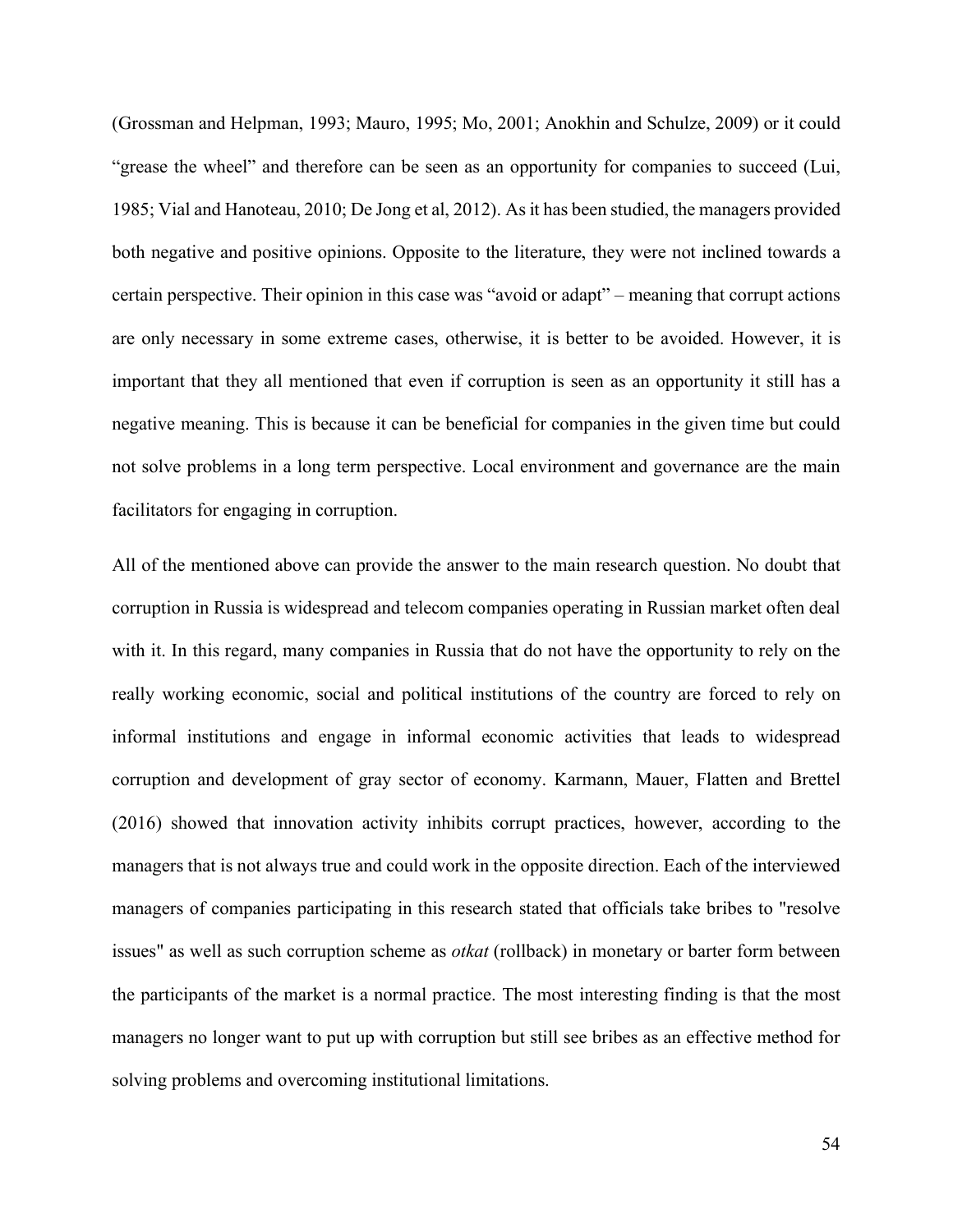# <span id="page-54-0"></span>**6. Conclusion**

From one side, Russian market is characterized by a high level of corruption. From the other side, Russian government and companies operating in the market always highlight the importance of implementing innovations, digitalization and high innovativeness of the economy. Four huge companies operating in local market were taken for this research to study the effect of corruption level on innovation development. It was found out that all of the companies are experiencing effects of corruption and institutional imperfections. Firstly, it was studied what are the main problems accompanying the development of innovations. Apart from the obvious, it was found that the soviet mentality and staff readiness for change is significantly important.

Secondly, the impact of corruption on different innovations implementation stages was studied. Implementation stage was expected to be the most affected by corruption. The results showed that the effect of corruption can indirectly influence the development of innovations. Some of the ideas do not reach the final implementation stage due to the high expectations of corruption burden during the development process.

<span id="page-54-1"></span>Finally, it was studied whether the mangers see corruption as an opportunity or threat for the development of innovations. This part enriched the literature streams in terms that managers called "avoid or adapt" management. It means that they do not stick to the particular sand or grease the wheel perspective but argue that the choice of perspective depends on the possibility to overcome the obstacles in the legal field.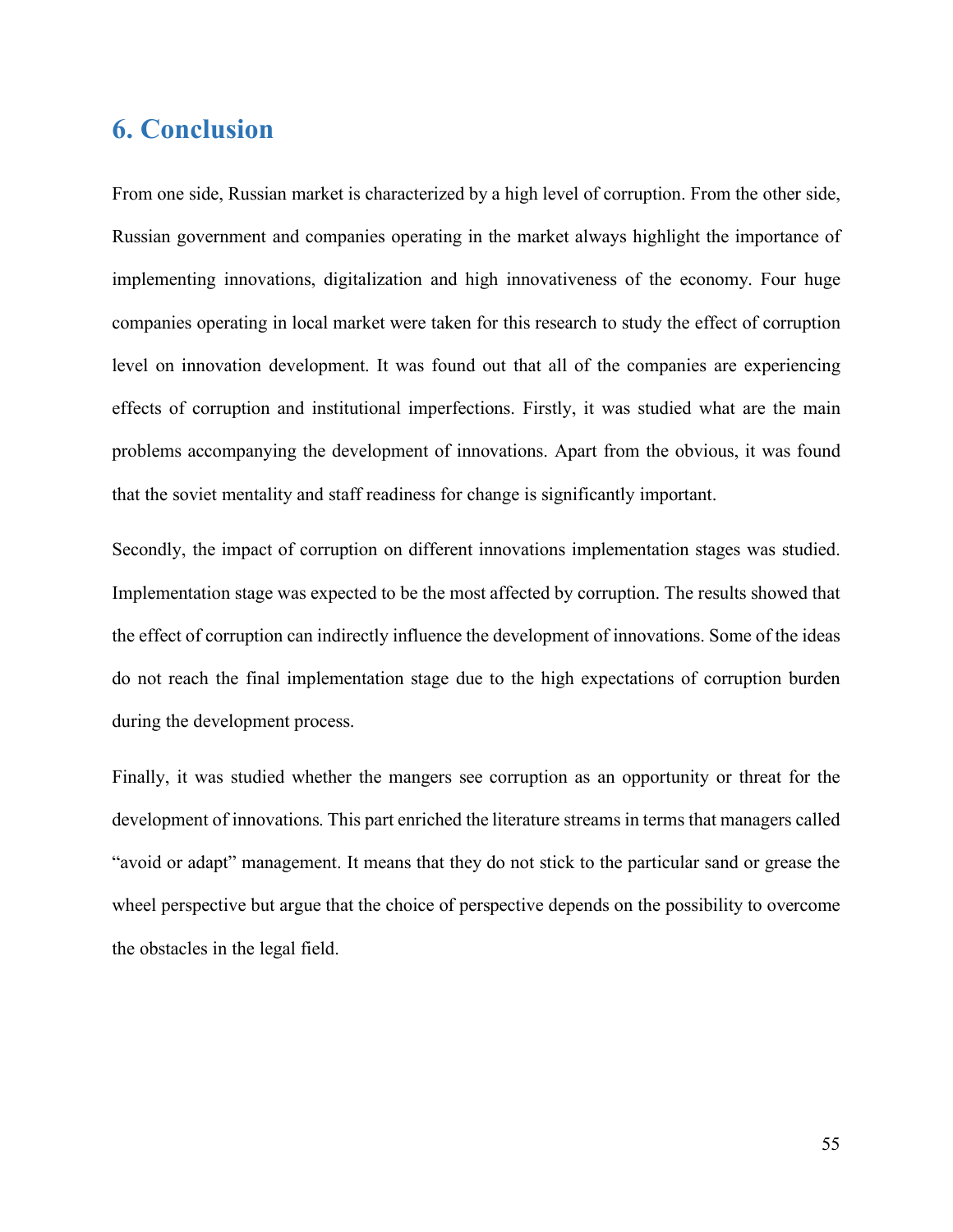## **6.1 Theoretical implications**

This research combines the literature on phases of innovations development (Perry-Smith and Mannucci, 2017) and corruption. It provides understanding of which steps are mostly affected by corruption. Despite the fact that it was expected that implementation step of innovations development would be the most affected by corruption it was figured out that corruption could indirectly influence of phases of innovations.

What's more, it enriches the corruption literature in terms of how the sand the wheel (Grossman and Helpman, 1993; Mauro, 1995; Mo, 2001; Anokhin and Schulze, 2009) and grease the wheel scholars (Lui, 1985; Vial and Hanoteau, 2010; De Jong et al, 2012) perspectives are perceived by real managers. The meaning of the concepts of bribery and corruption presupposes the solution of certain problems, however, it is not associated with opportunities in the literal sense. Acoording to the mangers, companies would choose to pay bribes only if there is no option to solve existing problems in the legal field.

Finally, this research does confirm the existing finding from the literature. Bureaucracy-related obstacles are created specifically to promote corruption in state institutions (Guriev, 2004). The managers mentioned that strong governmental support could have helped to increase innovative activities (Feldman, 2014). On top of that the quality of regulatory mechanisms and decline in number of administrative barriers could be helpful (Feldman, 2004; Khan, 2006; Lerner, 2020).

## <span id="page-55-0"></span>**6.2 Practical implications**

This research has a strong practical relevance. Despite the relatively high level of development of science and technology, as well as the attractiveness of Russia from the point of view of the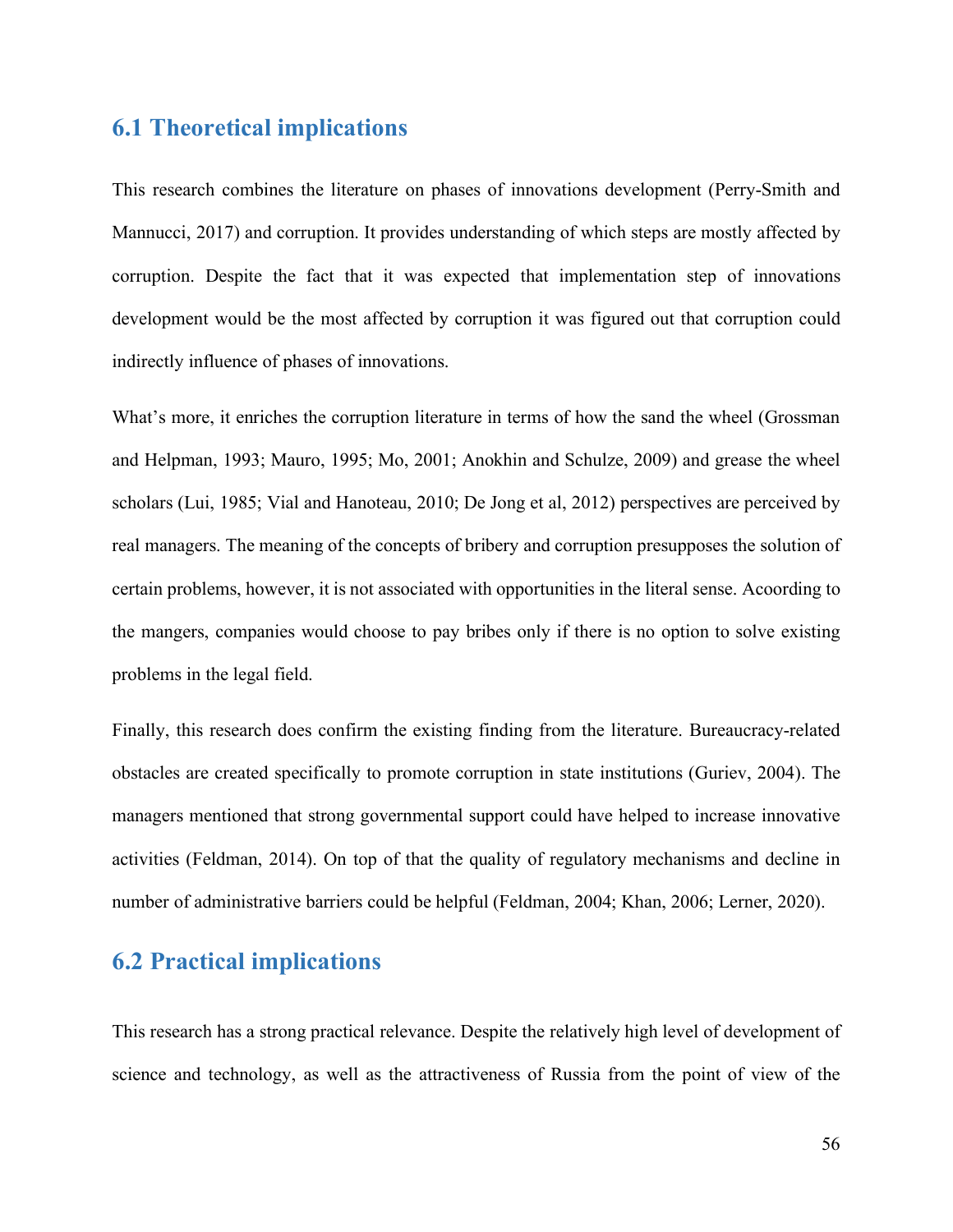development of innovations and their commercialization, this market is still not considered very attractive by some players. Economic growth and strong position of the state in the world largely depends on factors such as intellectual rights protection, strong regulatory framework and developed infrastructure including effective anti-corruption mechanisms. The aforementioned attributes are not developed to the level required for rapid development of innovations. Commercialization of advanced technical developments and innovative solutions are also important for companies operating in Russian market. Many interviewed managers note the imperfections of many existing institutions and weak government regulation. In this regard, Russia must have a national anti-corruption action plan. Among other things, it should provide for the development of the regulatory framework, improvement of the authorities to prevent corruption, introduction of compliance system for state employees, sociological studies of the level of corruption, etc.

State inaction inevitably leads to the development of corrupt activities. Existing real life examples of typical bribery and corruption were reviewed in this thesis. This could save time and effort for practitioners who want to know the current situation with the development of innovations in the conditions of Russian environment.

### <span id="page-56-0"></span>**6.3 Limitations and recommendations for future research**

This research was conducted within the specific context of Russian environment. However, Russia has all the prerequisites for active development of innovations. Great sources of global innovation are large companies and fundamental research. On a national level, the involvement of large business in innovative process plays a decisive role.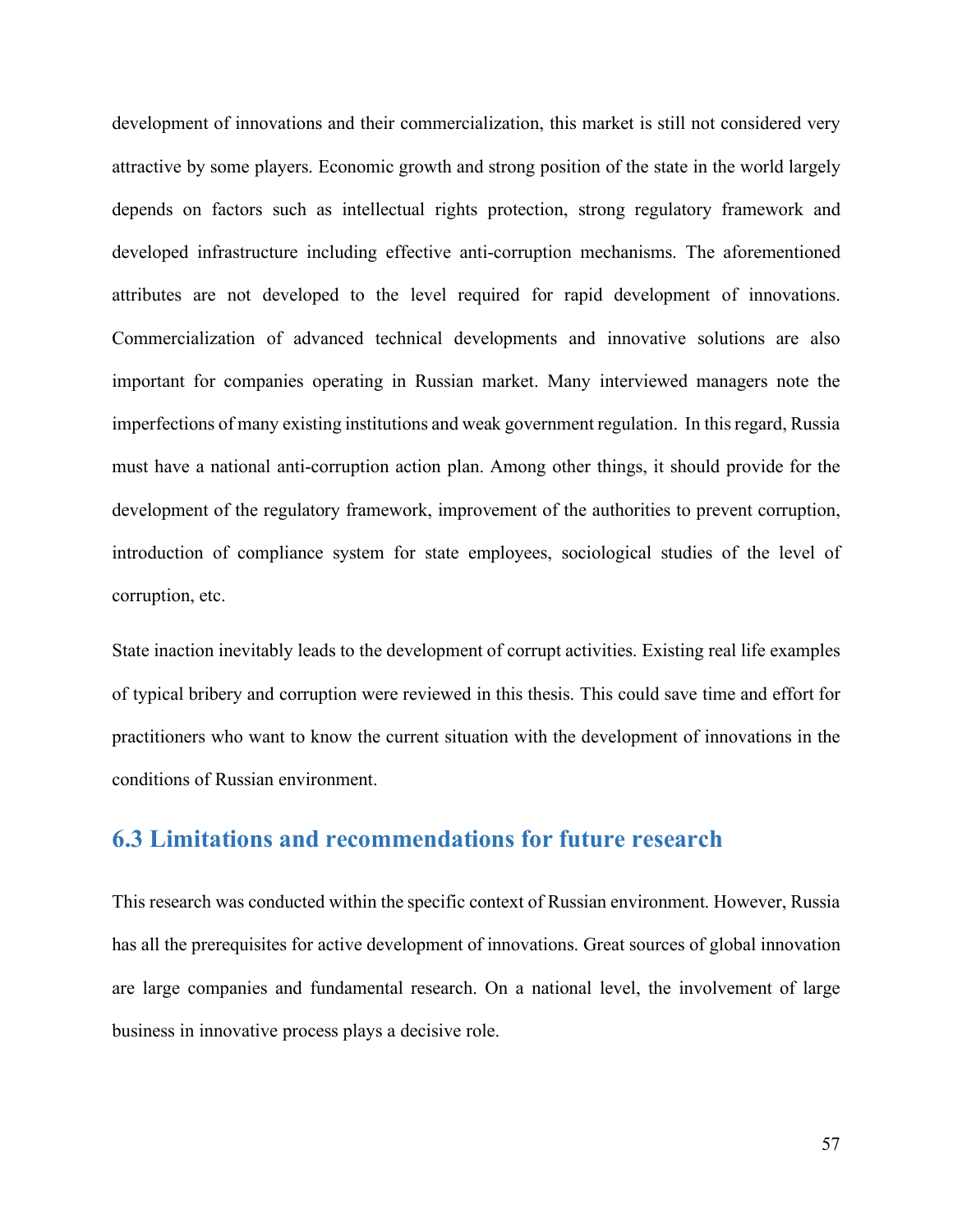Another limitation is a limited access to data. The current situation in Russia does not support the collection of data on corruption. News such as the arrest of Alexei Navalny (Troianovski and Nechepurenko, 2021), the recognition of the Anti-Corruption Foundation as a foreign agent (Dergachev, 2021) and later an extremist organization (BBC, 2021), the dismissal of people from their jobs for supporting Navalny's initiatives (Danilov, 2021; Tolmachev, 2021) has a significant influence on the ability of the researcher to collect material for research.

Finally, the research is also limited to telecom industry and huge companies with high amount of financial, managerial and administrative resource. Such selection was made specifically due to the availability of research to access staff for interviewing. It is widely known that corruption is rampant in industries such as construction, mining and finance. It would be highly interesting to assess the effect of corruption on implementation of innovation in them.

From the practical aspect it is important to provide future research on corruption in Russia. I could suggest the research trajectory to focus more on smaller companies operating in Russia. The lack of critical resources such as financial or administrative can be crucial for the existence and development of innovations. The burden of corruption can be an overwhelming obstacle for such firms. However, it might be that smaller firms are more flexible and less bureaucratic that could have a positive effect.

Further research suggestions could also include the discovered obstacle of the lack of proper legislation in the field of innovations. In this way, it might be interesting to discover how companies overcome such difficulties in order to mitigate the risks connected to the protection of intellectual property and introduction of new innovations to the market. In addition to this, most of the research focuses on the final effects of corruption while research in the area of real-life corruption features are limited.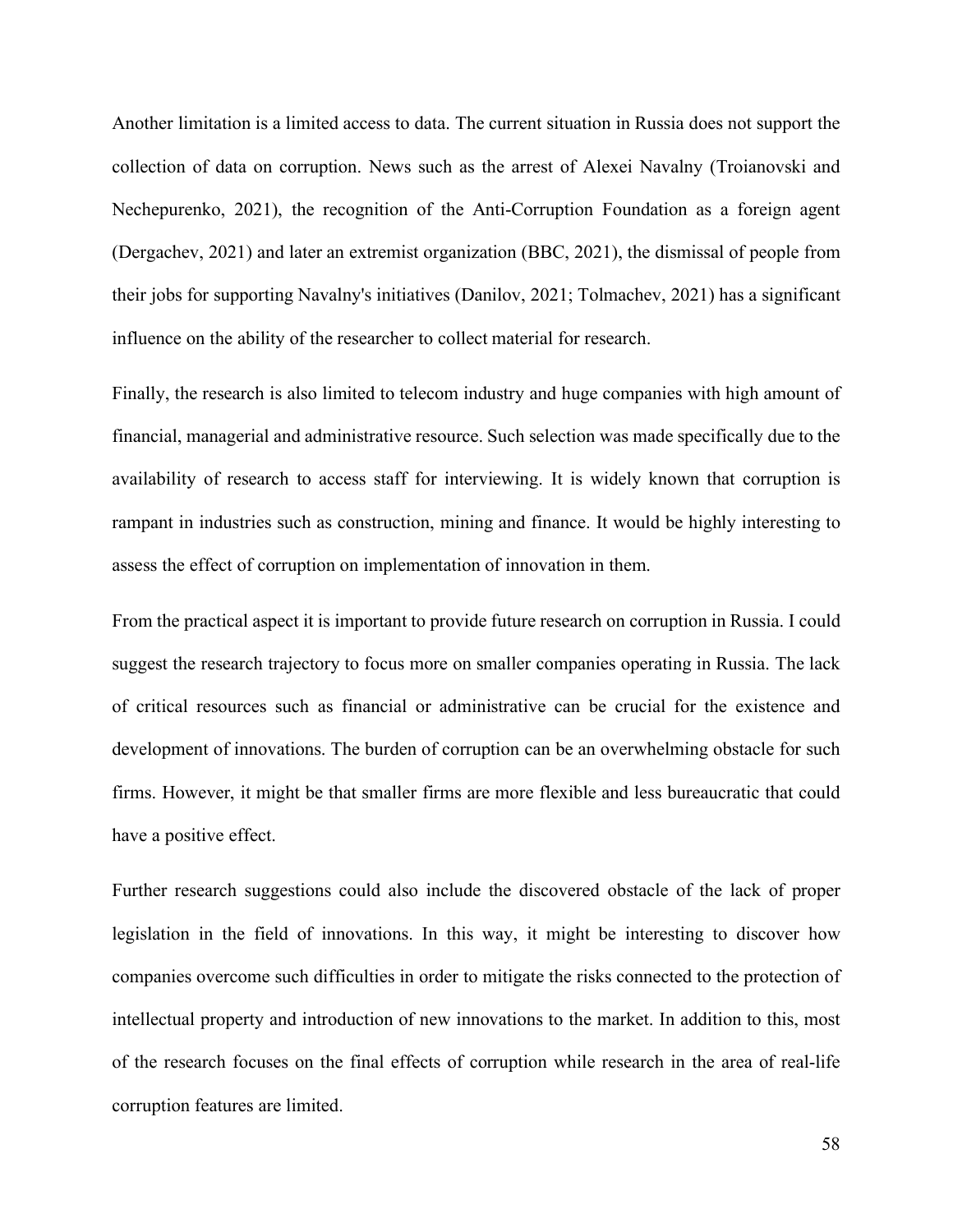# <span id="page-58-0"></span>**Appendix A. Interview template**

- 1. Tell a little about the department that is in charge of innovations. What are your main functions and job responsibilities?
- 2. What is the process of innovations in your company? (how are they implemented?)
- 3. Which step of innovation implementation is the most problematic (the easiest one)? Why?
- 4. What do you think are the main obstacles in implementing innovations in your company?
- 5. Does corruption have any bearing on the planning and development of your innovative products (or services)? If so, how do you manage it?
- 6. What is corruption in your personal opinion?
- 7. How often do you face corruption issues at work?
- 8. Do you think corruption is a threat or an opportunity for the company?
- 9. [question if needed] Is it possible to overcome the aforementioned difficulties?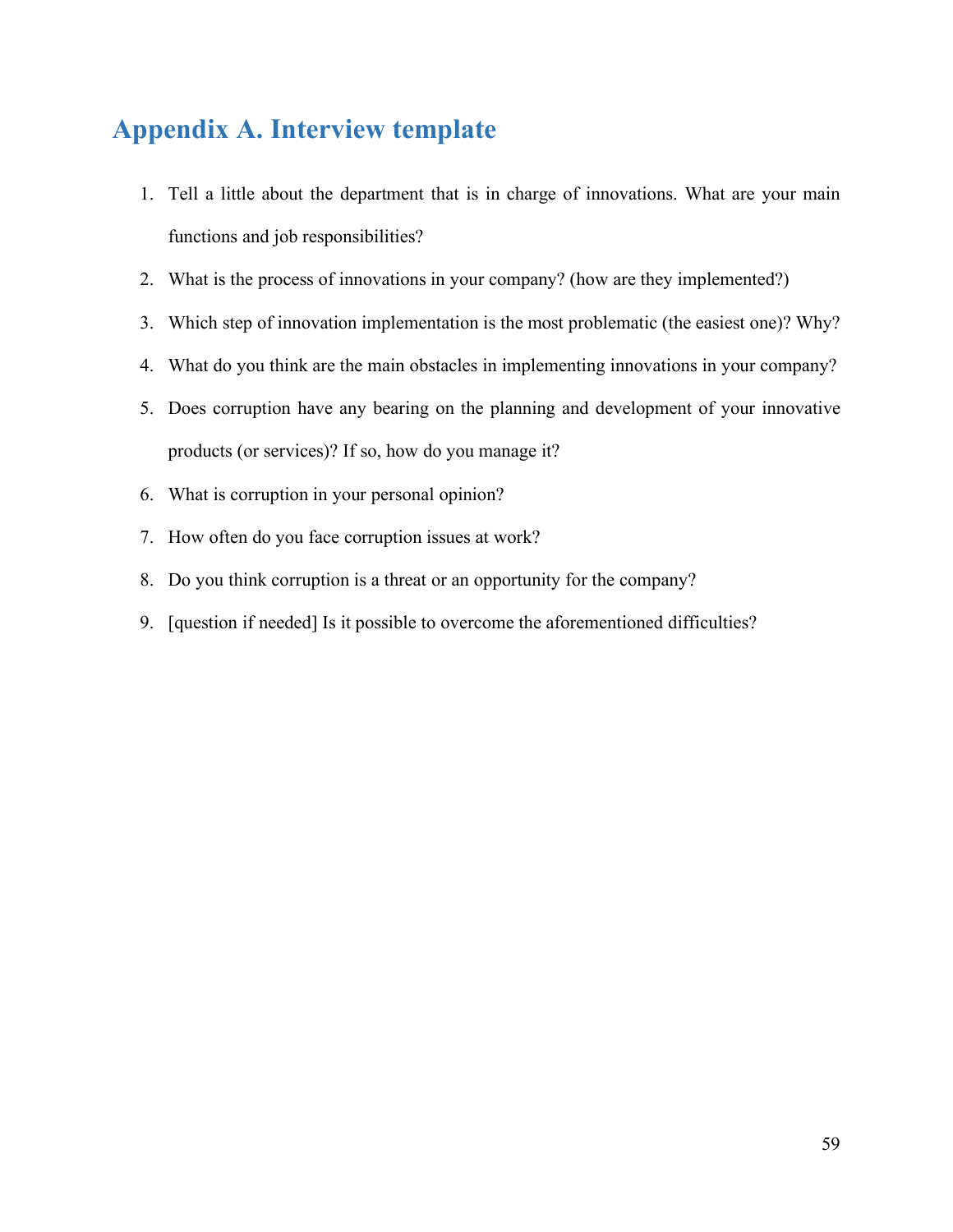# <span id="page-59-0"></span>**References**

Accenture, (2020). Approaching the future. The use of 5G in business. Retrieved from: [https://www.accenture.com/\\_acnmedia/PDF-125/Accenture-Accelerating-5G-Future-](https://www.accenture.com/_acnmedia/PDF-125/Accenture-Accelerating-5G-Future-Business.pdf)[Business.pdf](https://www.accenture.com/_acnmedia/PDF-125/Accenture-Accelerating-5G-Future-Business.pdf)

Aidt, T. (2009). Corruption, Institutions and Economic Development. Oxford Review of Economic Policy. Vol.25, No.2, p. 271-291.

Analytical Center for the Government of the Russian Federation. (2019). Barriers for digital economy development in subjects Russian Federation. Retrieved from: <https://ac.gov.ru/archive/files/publication/a/25838.pdf>

Anokhin, S., & Schulze, W. S. (2009). Entrepreneurship, innovation, and corruption. Journal of Business Venturing, 24(5), 465–476.

Aptekman, A., (2017), Digital Russia: New reality. Retrieved from: [https://www.mckinsey.com/~/media/McKinsey/Locations/Europe%20and%20Middle%20East/R](https://www.mckinsey.com/%7E/media/McKinsey/Locations/Europe%20and%20Middle%20East/Russia/Our%20Insights/Digital%20Russia/Digital-Russia-report.ashx) [ussia/Our%20Insights/Digital%20Russia/Digital-Russia-report.ashx](https://www.mckinsey.com/%7E/media/McKinsey/Locations/Europe%20and%20Middle%20East/Russia/Our%20Insights/Digital%20Russia/Digital-Russia-report.ashx)

Babbie, E. (2013). The practice of social research (13th ed., international ed.). Belmont, CA: Wadsworth, Cengage Learning.

Banfield, E. (1958). The Moral Basis of Backward Society. New York: Free press.

Baranov, A., Dolgopyatova, T. (2013). Business corruption and corporate innovations: Empirical analysis. Finance and Business, No 4, 84–99.

Bashkatova, A. (2020). Every second Russian was credited as a bribe-taker. Novaya Gazeta newspaper. Retrieved from: [https://www.ng.ru/economics/2020-12-28/1\\_8051\\_corruption.html](https://www.ng.ru/economics/2020-12-28/1_8051_corruption.html)

Bateneva, T., (2020). Running in circles. The results of innovation activities in Russia are below expected. Retrieved from: [https://rg.ru/2020/11/30/rezultaty-innovacionnoj-deiatelnosti-v-rossii](https://rg.ru/2020/11/30/rezultaty-innovacionnoj-deiatelnosti-v-rossii-okazalis-nizhe-ozhidaniia.html)[okazalis-nizhe-ozhidaniia.html](https://rg.ru/2020/11/30/rezultaty-innovacionnoj-deiatelnosti-v-rossii-okazalis-nizhe-ozhidaniia.html)

BBC. (2021). The court restricts the activities of Navalny's funds on the claim of extremism. Retrieved from:<https://www.bbc.com/russian/news-56890284>

Bloomberg Innovation Index (2020). Retrieved from: [www.bloomberg.com](http://www.bloomberg.com/)

Bogdan, R. & Taylor, S.J. (1975) Introduction to qualitative research methods: A phenomenological approach to the social sciences. John Wiley & Sons.

Borodkin, S. (2011). The science got into the disaster. Arguments of the week journal, №7. 32 pages.

Brentani, U. (2001). Innovative versus incremental new business services: different keys for achieving success. Journal of Product Innovation Management, vol. 18. pp. 169-187.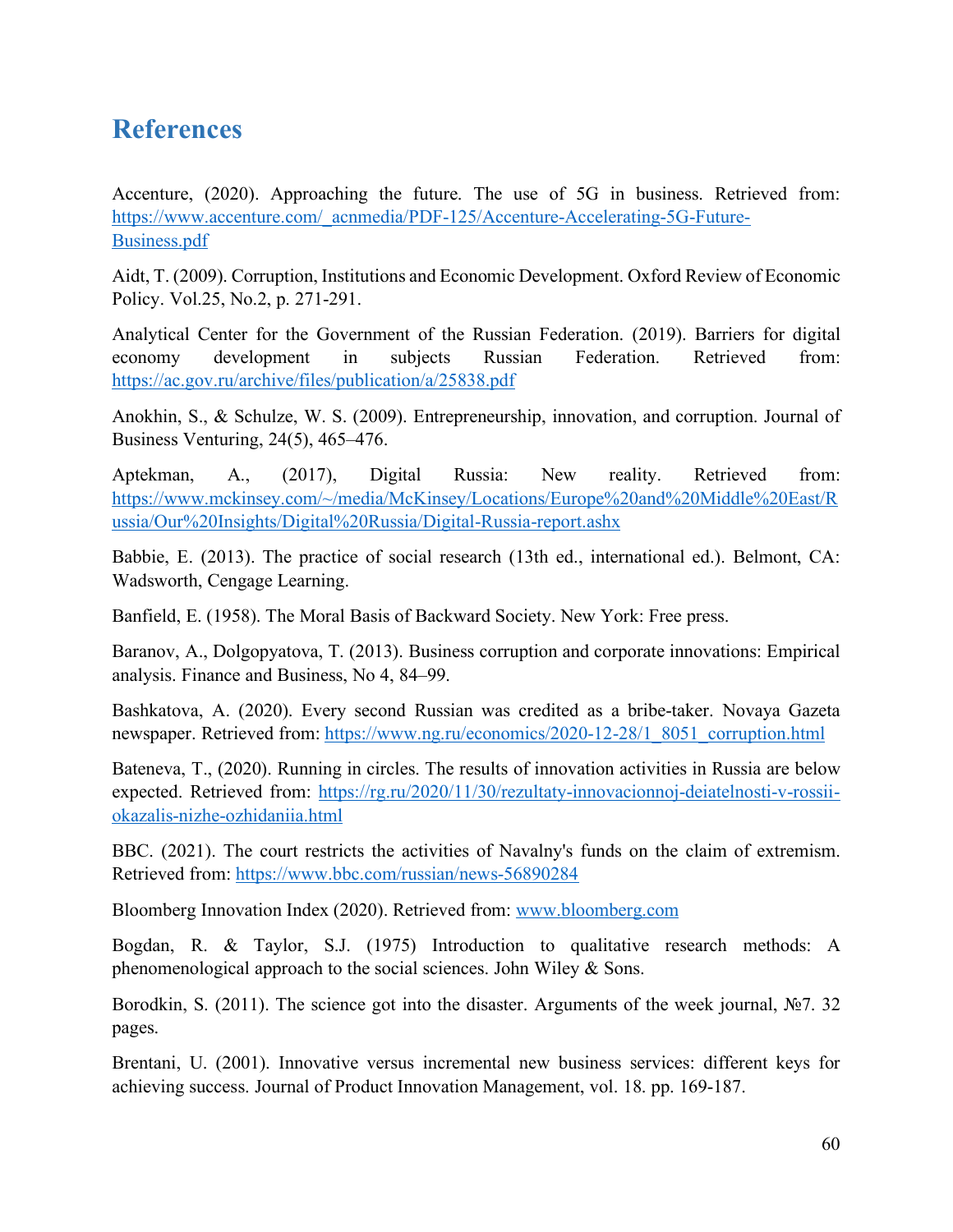Bryman, A. (1989). Research Methods and Organisation Studies . London: Unwin Hyman.

Cifaldi, G., Yugai, T. (2015). Corruption through centuries: from Roman and Russian Empires to current time. National interests: threats and security. №22 (307), 39-51.

Corbin, J. and Strauss, A. (2008). Basics of Qualitative Research (3rd edn). London: Sage.

Danilov, F. (2021). Mosgortrans dismissed an engineer due to the support of Navalny. Znak media. Retrieved from: [https://www.znak.com/2021-04-](https://www.znak.com/2021-04-30/v_mosgortranse_uvolili_inzhenera_iz_za_podderzhki_navalnogo) [30/v\\_mosgortranse\\_uvolili\\_inzhenera\\_iz\\_za\\_podderzhki\\_navalnogo](https://www.znak.com/2021-04-30/v_mosgortranse_uvolili_inzhenera_iz_za_podderzhki_navalnogo)

De Jong, G., Tu, P. A., & Van Ees, H. (2012). Which entrepreneurs bribe and what do they get from it? Exploratory evidence from Vietnam. Entrepreneurship Theory and Practice, 36(2), 323– 345.

De Waldemar, F.S. (2012). New Products and Corruption: Evidence from Indian Firms. Developing Economies, Vol. 50, 268–284.

Dergachev, S. (2021). The Ministry of Justice has declared the Alexei Navalny fund a foreign agent. How much will this complicate the activities of the Anti-Corruption Fund and its perception in society? RBK news. Retrieved from: <https://www.rbc.ru/politics/09/10/2019/5d9dd4019a794733fee77221>

Di Rienzo C., Das J. (2015). Innovation and role of corruption and diversity: A cross-country study. International Journal of Cross Cultural Management. Vol. 15. p. 51–72.

Dmitrieva, O., Volkov, V., Titaev, K., Paneyakh, E. (2011). Effects, Mechanisms and Localization of Bad Institutions in the Russian Economy. Institute for Law Enforcement Issues at the European University in St. Petersburg.

Dolzhenkova, O., Gorshenina, M., and Kovaleva, A. (2012). Problems of innovation implementation in Russia. Ways of solving it. Young Scientist Journal №12 (47). p. 208-210.

Edgerton, D. (2010). Innovation, Technology, or History: What Is the Historiography of Technology About. Technology and Culture, 51(3), 680-697.

Egger. P., Winner, H. (2005). Evidence on Corruption as an Incentive for Foreign Direct Investment. European Journal of Political Economy. Vol. 21, p. 932-952.

Eisenhardt, K.M. & Graebner, M.E. (2007). Theory building from cases: Opportunities and challenges. Academy of management journal. 50 (1), 25–32.

Fadeichev, S. (2016). Yuri Chaika: dishonest officials sometimes show miracles of ingenuity. Interfax News Agency. Retrieved from:<https://www.interfax.ru/interview/540326>

Fagerberg, J. (2006). Innovation: A guide to the Literature. The Oxford Handbook of Innovation.

Farrels, M.J. (2005). Farrales, Mark Jorgensen, What is Corruption?: A History of Corruption Studies and the Great Definitions Debate. Available at SSRN:<https://ssrn.com/abstract=1739962>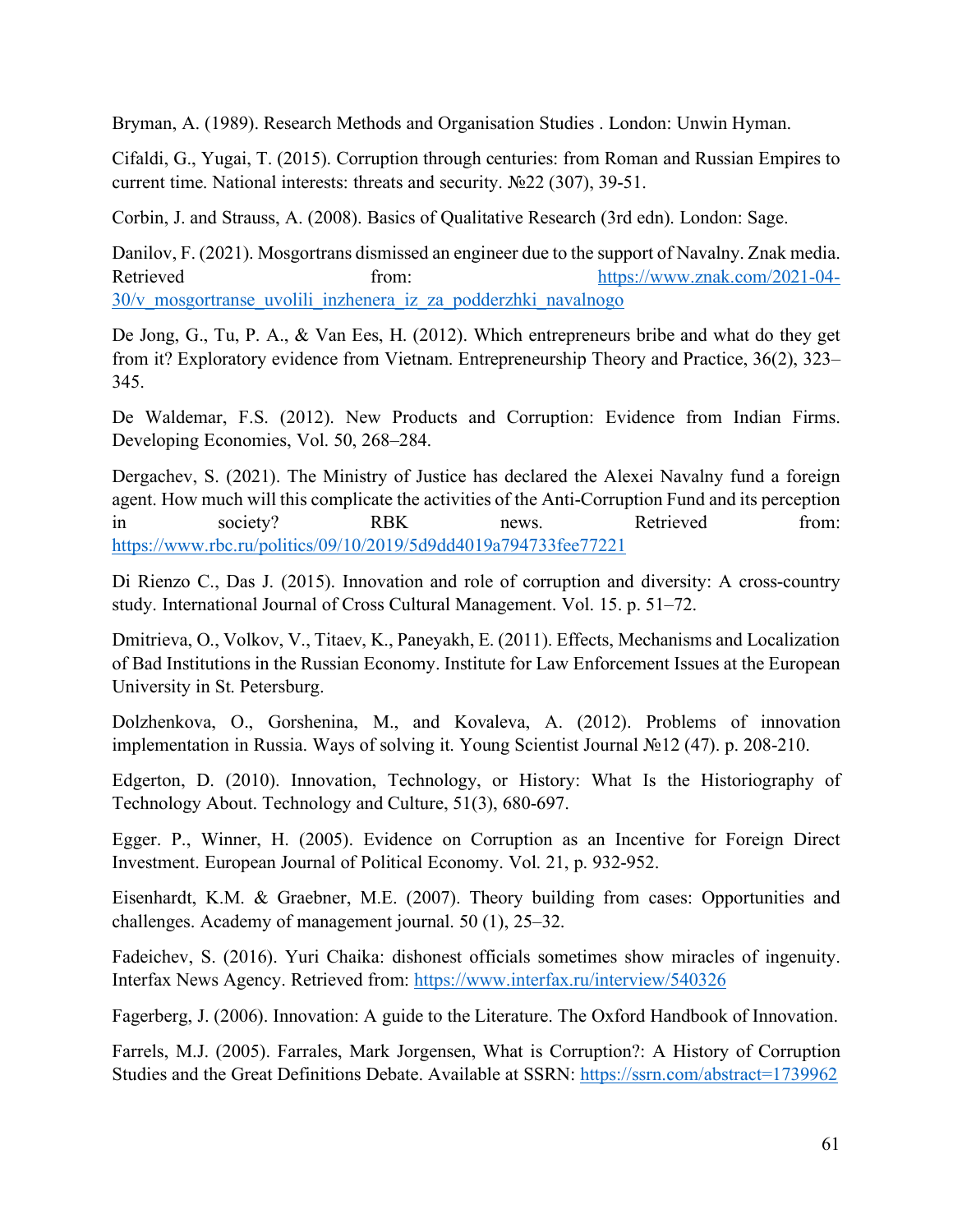Feldman, M. (2004). The significance of innovation. Rotman School of Management, University of Toronto, 1-14.

Fleck, C., Kuzmics, H. (1985). Korruption: Zur Soziologie nicht immer abweichenden Verhaltens. Athenaum: Konigstein. 301 p.

Gallup Hungary (1999). Basic Methodological Aspects of Corruption Measurement: Lessons learned from the Literature and the Pilot Study. Joint Project against corruption in Hungary.

Garcia, R., Calantone, R. (2002). A Critical look at technological innovation typology and innovativeness terminology: a literature review. Journal of Product Innovation Management, vol.19. pp. 110-132.

Ghauri, P. and Grønhaug, K. (2010). Research Methods in Business Studies: A Practical Guide (4th edn). Harlow: FT Prentice Hall.

Gill, J. & Johnson, P. (2002). Research methods for managers. Sage.

Gioia, D., Corley, K. and Hamilton, A. (2013). Seeking Qualitatie Rigor in Inductive Research: Notes on the Gioia Methodology. Organizational Research Methods 16(1), 15-31.

Goroshko, A.S., Poklonova, E.V., (2016). Innovation Market in Russia: current condition, factors and development perspectives. Journal of the actual economics questions. p. 99-106.

Grigoriev, L. (2008). Corruption as a barrier to modernization. Questions of Economy journal, №2. p. 44-60.

Grossman, G. M., & Helpman, E. (1993). Innovation and growth in the global economy. Cambridge, MA: The MIT Press.

Guriev, S. (2004). Red tape and corruption. Journal of development economics, 73(2), 489-504.

Guriev, S. [Sergei Guriev]. (2020, November 25). What to do with corruption? Elena Panfilova. [Video]. YouTube.<https://www.youtube.com/watch?v=TLJLlYhGcj8&t=679s>

Guriev, S., Melnikov, N., & Zhuravskaya, E. (2019). 3g internet and confidence in government. Available at SSRN 3456747.

Harvey, S. (2014). Creative synthesis: Exploring the process of extraordinary group creativity. Academy of Management Review, 39: 324-343.

Heidenheimer, A. (1970). Political Corruption: Readings in Comparative Analysis. New York: Holt, Rinehart and Winston, Inc.

Hinings, C. (1997). ctions on processual research. Scand. J. Mgmt, vol. 13, No.4, pp.493-503.

Jain, A. (2001). Power, Politics and Corruption. The Political Economy of Corruption. Routledge Contemporary Economic Policy Issues. New York: Routledge

Jalles J.T. A new theory of innovation and growth: the role of banking intermediation and corruption // Studies in Economics and Finance. 2016. Vol. 33. P. 488–500.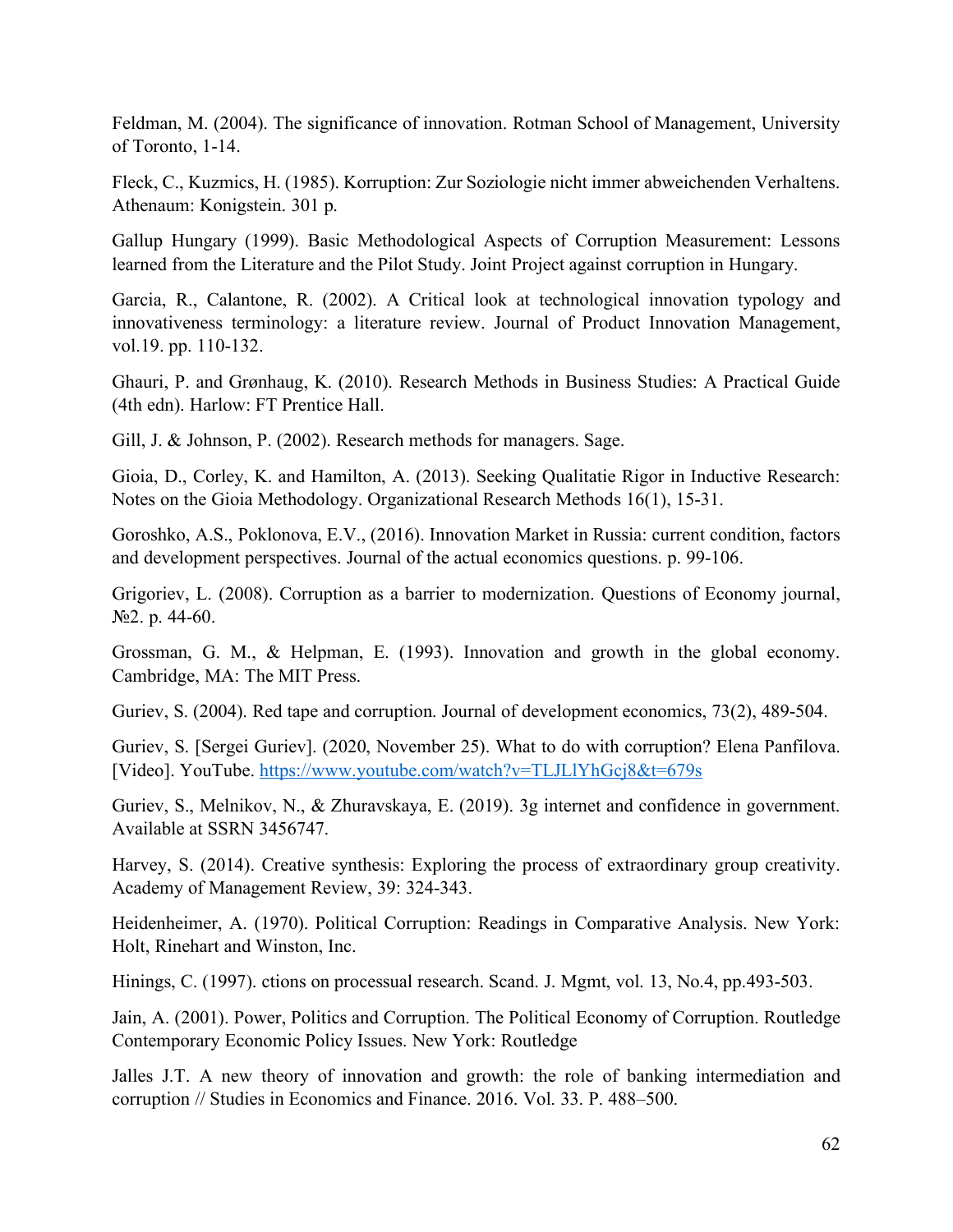Johnson, P., Buehring, A., Cassell, C. & Symon, G. (2006) Evaluating qualitative management research: Towards a contingent criteriology. International Journal of Management Reviews. 8 (3), 131–156.

Johnston, M. (2001). The Definitions Debate: Old Conflicts in New Guises. In Arvind K. Jain. The Political Economy of Corruption. Routledge Contemporary Economic Policy Issues. New York: Routledge.

Jungmittag, A. (2004). Innovations, technological specialisation and economic growth in the EU. International Economics and Economic Policy, 1(2), 247-273.

Karmann, T., Mauer, R., Flatten, T.C., Brettel, M. (2016). Entrepreneurial Orientation and Corruption. Journal of Business Ethics, Vol. 133, 223–234.

Kaymak, T., Bektas, E. (2015). Corruption in Emerging Markets: A Multidimensional Study. Social Indicators Research 124, 785-805.

Keita, K. and Laurila, H. (2016). Governance and Corruption – sand or grease in the wheels? Working Papers 1698, Tampere University, School of Management and Business, Economics.

Kelemen, M. and Rumens, N. (2008). An Introduction to Critical Management Research. London: Sage.

Ketokivi, M. & Mantere, S. (2010). Two strategies for inductive reasoning in organizational research. Academy of management review. 35 (2), 315–333.

Khan, M. (2006). Corruption and governance. [in Jomo, K.S. and Ben Fine (eds) 2004. The New Development Economics. New Delhi: Tulika Press and London: Zed Press]

Knoema (2018). R&D expenditures, % of GDP. Retrieved from:<https://bit.ly/37to5sJ>

Kochesokova, Z. (2014). Special features of state regulation in ensuring the economic security of the region. Gaps in Russian legislation, №3

Kommersant. (2006). \*Company 4\* phones pushed into the back shelf. Retrieved from: <https://www.kommersant.ru/doc/699966>

KPMG Russia and Agency of Strategic Initiatives report. (2020). Research of digitalization and innovation openness of Russian companies. 35 pages.

Kuzovkov, Y. (2010). History of corruption in Russia. Anima-press publisher. 632 pp.

Lau C.K.M., Yang F.S., Zhang Z., Leung V.K.K. (2015). Determinants of innovative activities: Evidence from Europe and central Asia region. Singapore Economic Review. Vol. 60. AN 1550004.

Leff, N. (1964). Economic development through bureaucratic corruption. American Behavioral Scientist, 8(2). 8-14.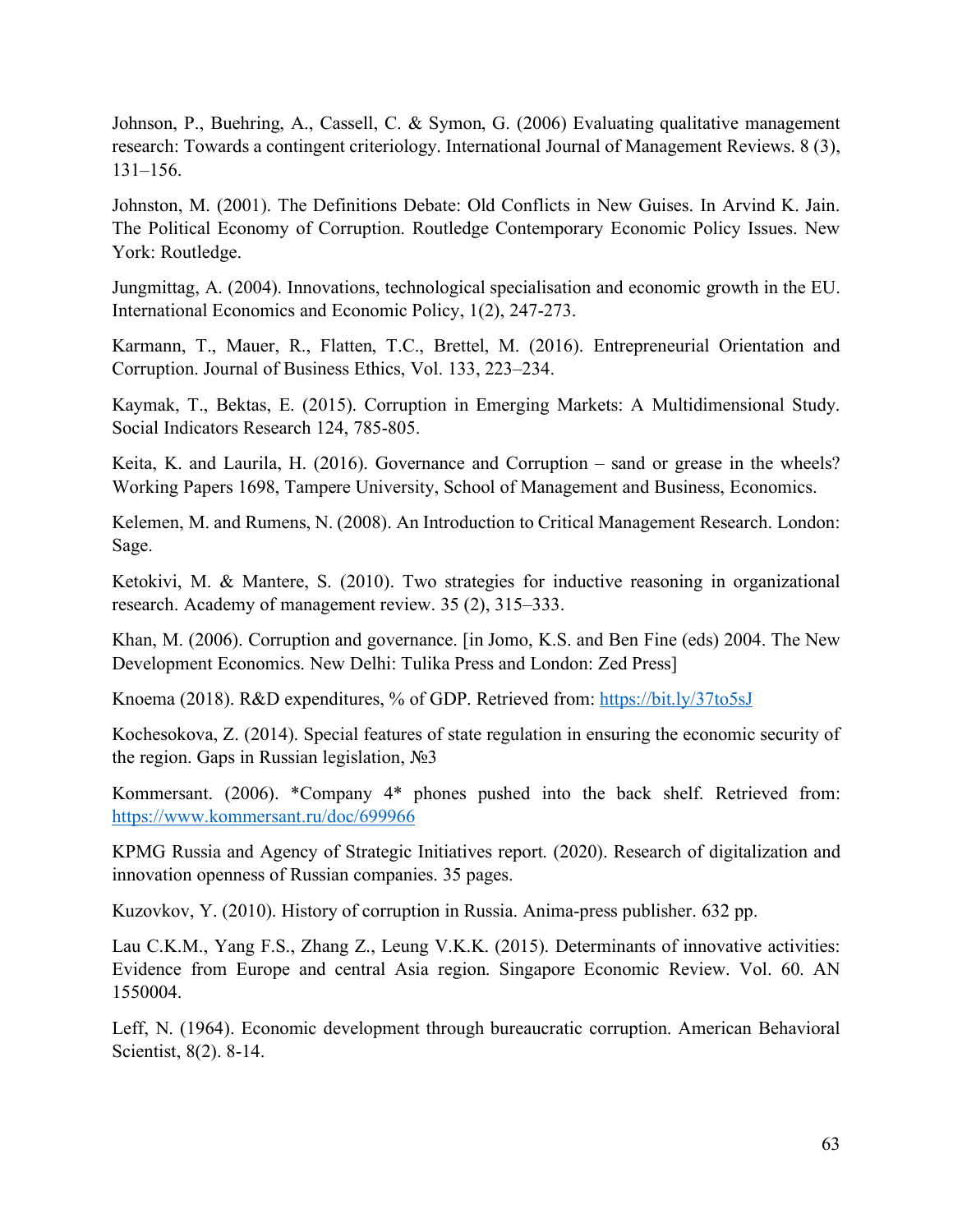Lerner, J. (2020). Government incentives for entrepreneurship. Global Innovation Index 2020. p.  $105 - 112.$ 

Levin, M. J., & Satarov, G. A. (2013). Russian corruption. In The Oxford handbook of the Russian economy.

Levin, M., Matrosova, K., Shilova, N. (2014). Innovation policy and corruption as instruments expanding opportunities at the macro level. Finance and business, No 4, p. 4–12.

Lin, A.C. (1998). Bridging Positivist and Interpretivist Approaches to Qualitative Methods. Policy Studies Journal. 26 (1), 162–180.

Litvinov, D. (2011). Corruption as a barrier to innovative development of Russian economy. VGU bulletin: Economy and Management, №2. p. 21-27.

Lui, F. T. (1985). An equilibrium queuing model of bribery. The Journal of Political Economy, 760–781.

Luna-Pla, I., Nicolás-Carlock, J.R. (2020). Corruption and complexity: a scientific framework for the analysis of corruption networks. Appl Netw Sci 5, 13

Mahemba, C. M. & Bruijn, E. J. D. (2003). Innovation activities by small and medium‐sized manufacturing enterprises in Tanzania. *Creativity and Innovation Management*, 12(3): 162-173.

Mashevskaya, O. (2017). History of Development of Innovations: Problems and Prospects. The Bulletin of Polessky State University: Social Sciences and Humanities Series, (2). ISSN 2078- 1032

Mauro, P. (1995). Corruption and growth. The Quarterly Journal of Economics, 110(3), 681–712.

Medialogy. (2021). Federal media ratings: April 2021. Retrieved from: <https://www.mlg.ru/ratings/media/federal/8396/#gazeti>

Mendez, F., Sepulveda, F. (2006). Corruption, Growth and Political Regimes: Cross-country Evidence. European Journal of Political Economy. Vol. 22. p. 82-92.

Mishin, G. (1994). The problem of economic crime. Experience of interdisciplinary study. VNII MVD SSSR publisher. 88 pp.

Mo, P. H. (2001). Corruption and economic growth. Journal of Comparative Economics, 29(1), 66–79.

Moon P., Sekkat, K. (2005). Does Corruption Grease or Sand the Wheels of Growth? Public Choice. No.122. p. 69-97.

Mungiu-Pippidi A. (2015). Corruption: Good governance powers innovation. Nature. Vol. 518. P. 295–297.

Nguyen, N.A., Doan, Q.H., Nguyen, N.M., Tran-Nam, B. (2016). The impact of petty corruption on firm innovation in Vietnam. Crime, Law and Social Change, Vol. 65, 377–394.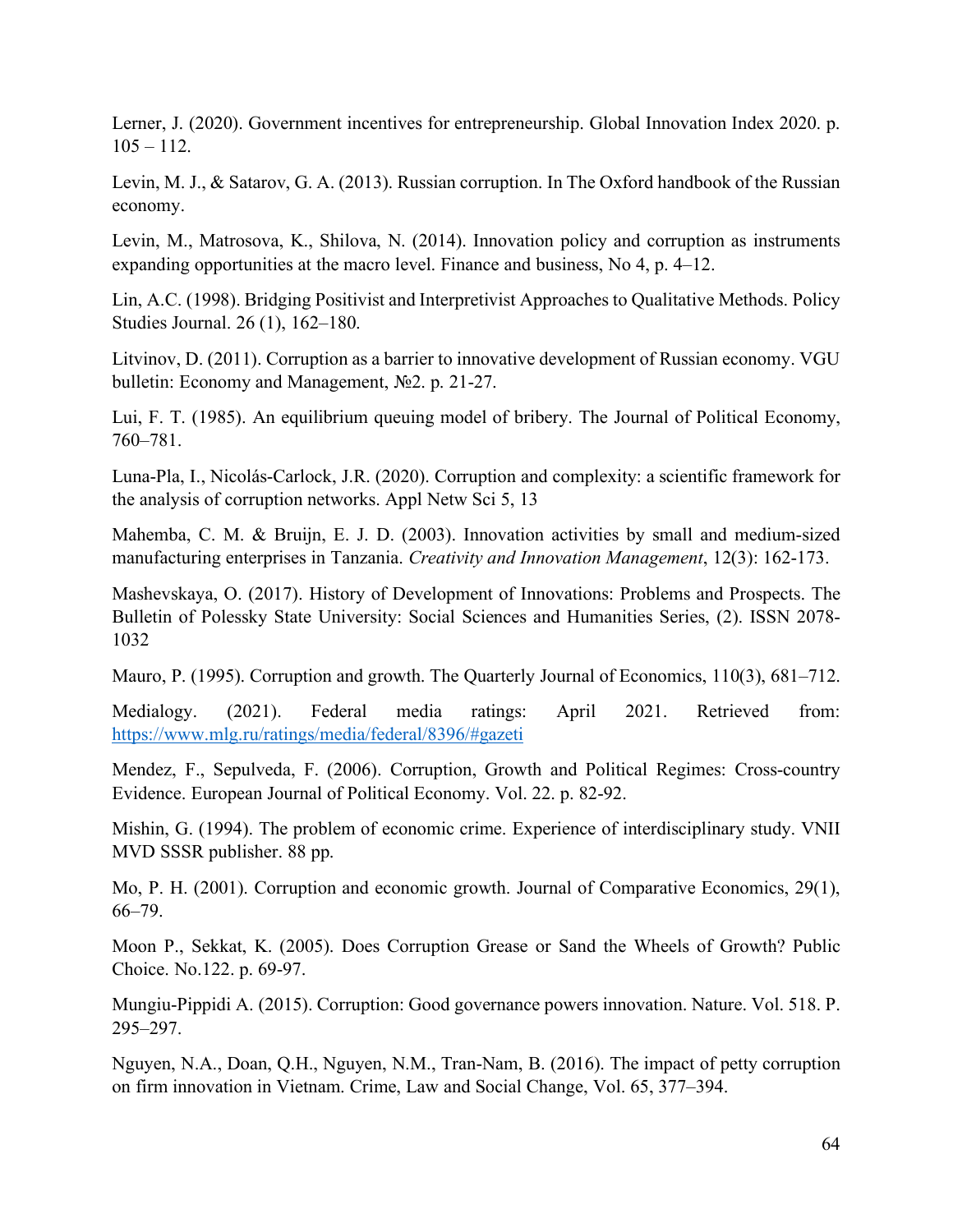Nye, J. (1967). Corruption and Political Development: A Cost-Benefit Analysis. American Political Science Review 61. 417-427.

OECD,  $(2005)$ . Oslo manual: guidelines for collecting and interpreting innovation data,  $3<sup>rd</sup>$  ed. OECD Publishing.

Perrons, R.K., (2014). How innovation and R&D happen in the upstream oil & gas industry: Insights from a global survey. Journal of Petroleum Science and Engineering,Volume 124. p. 301- 312

Perry-Smith, J., Mannucci, P. (2017). From Creativity to Innovation: The social network drivers of the four phases of the idea journey. Academy of Management Review, vol. 42, No 1. p. 53-79.

Peters, J. G., & Welch, S. (1978). Politics, Corruption, and Political Culture: A View from the State Legislature. American Politics Quarterly, 6(3), 345–356. <https://doi.org/10.1177/1532673X7800600305>

Philp, M. (1997). Defining Political Corruption. In Heywood, Paul (ed.). Political Corruption. Oxford: Blackwell.

Puchkarev, D. (2018). Companies with state participation, how many of them exist. Retrieved from: [https://bcs-express.ru/novosti-i-analitika/kompanii-s-gosudarstvennym-uchastiem-skol-ko](https://bcs-express.ru/novosti-i-analitika/kompanii-s-gosudarstvennym-uchastiem-skol-ko-ikh)[ikh](https://bcs-express.ru/novosti-i-analitika/kompanii-s-gosudarstvennym-uchastiem-skol-ko-ikh)

Putin, V. (2012). Message from the President of the Russian Federation to the Federal Assembly. Moscow, Kremlin. Retrieved from:<http://kremlin.ru/events/president/news/17118>

PwC, (2019). Telecom market: Value creation in the era of radical change. Retrieved from: [https://www.pwc.ru/ru/industries/telecommunication/pwc-telecoms-creating-value-in-a](https://www.pwc.ru/ru/industries/telecommunication/pwc-telecoms-creating-value-in-a-disruptive-age.pdf)[disruptive-age.pdf](https://www.pwc.ru/ru/industries/telecommunication/pwc-telecoms-creating-value-in-a-disruptive-age.pdf)

RBK news, (2016). "Sign of respect": how Russians view corruption. Retrieved from: <https://www.rbc.ru/opinions/society/24/03/2016/56f271cd9a7947f9c25d740b>

RBK news, (2019). Putin warned of skilled employees shortage by 2030. Retrieved from: <https://www.rbc.ru/politics/01/11/2019/5dbc6df69a7947f792ab10a3>

Robson, P. J., Haugh, H. M. & Obeng, B. A. (2009). Entrepreneurship and innovation in Ghana: Enterprising Africa. Small Business Economics, 32(3): 331-350.

Rodriguez-Pose, A., di Cataldo, M. (2015). Quality of government and innovative performance in the regions of Europe. Journal of Economic Geography, Vol. 15, 673–706.

Rogers, E. (1983). Diffusion of Innovation, 3rd ed. New York: Free Press.

Rozhkov, R., Tishina., J. (2017). Advantages of country digitalization. Kommersant newspaper. p. 7. Retrieved from:<https://www.kommersant.ru/doc/3344129>

Saka-Helmhout, A., Chappin, M. and Vermeulen, P. (2020). 'Multiple paths to firm innovation in sub-Saharan Africa: How informal institutions matter', Organization Studies, 41: 1551-1575.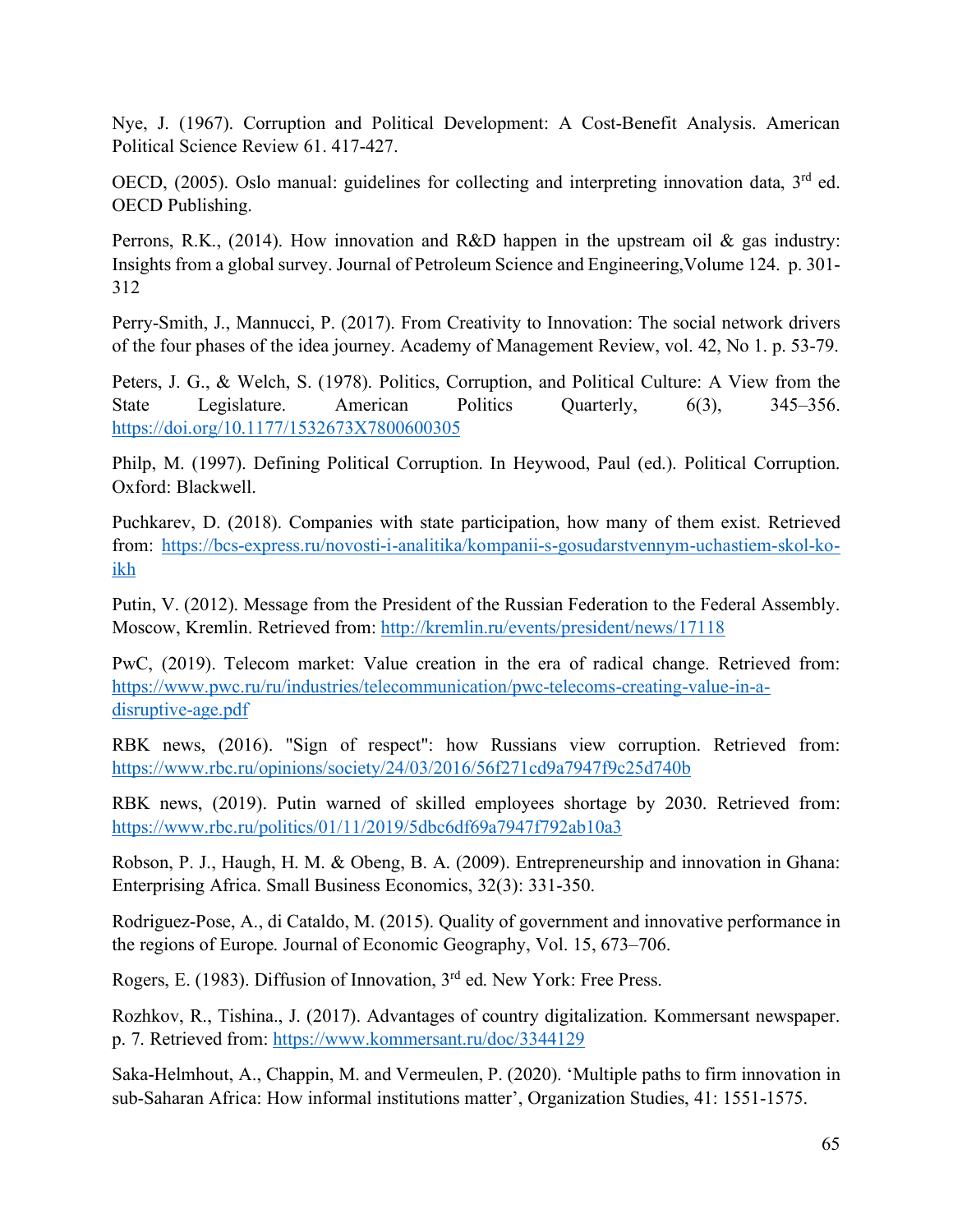Sanidas, E. (2004). Technology, technical and organizational innovations, economic and societal growth. Technology in Society, 26(1), 67-84.

Satarov, G., Parkhomenko, S. (2001). Diversity of Countries and Diversity of Corruption (Analysis of Comparative Research). Analytical report. INDEM fund publishing.

Satarova, G. (2004). Anti-corruption policies. Fund INDEM; RA "SPAS"

Saunders, M. N. K., Thornhill, A., & Lewis, P. (2019). Research methods for business students. 8<sup>th</sup> Ed. Pearson Education.

Schroeder, R., Van de Ven, A., Scudder, G. & Polley, D. (1989). The development of innovative ideas. In A. H. Van de Ven et al. (Eds), Research on the Management of Innovation. New York: Harper & Row

Schulze, G. G., & Zakharov, N. (2018). Corruption in Russia-Historic Legacy and Systemic Nature.

Schulze, G. G., Sjahrir, B. S., & Zakharov, N. (2016). Corruption in Russia. The Journal of Law and Economics, 59(1), 135-171.

Schumpeter, J. (1934). The Theory of Economic Development, Cambridge, Mass.: Harvard University Press.

Shani, A.B. & Pasmore, W.A. (1985) Organization inquiry: Towards a new model of the action research process. Contemporary Organization development: Current Thinking and Aplications, Scott, Foresman, Glenview, IL. 438–448.

Solodkov, A., Lindell, D. (2017). Corruption scandals involving top managers of large companies. RBK news. here results are reserved from: <https://www.rbc.ru/photoreport/16/01/2017/587caeb39a7947b1d2bb842c>

Song, M., Montoya-Weiss, M. (1998). Critical development activities for really new versus incremental products. Journal of Product Innovation Management, vol.15. pp. 24-135.

Stepantsov, P. (2018). Demand for corruption is stronger than demand for fighting it. Vedomosti newspaper. The results of the Retrieved contract from: [https://www.vedomosti.ru/opinion/articles/2013/04/29/povsemestnost\\_vzyatok](https://www.vedomosti.ru/opinion/articles/2013/04/29/povsemestnost_vzyatok)

Stringer, R. (2000). How to Manage Radical Innovation. California Management Review, 42(4),

70–88.<https://doi.org/10.2307/41166054>

Suddaby, R. (2006). From the editors: What grounded theory is not.

Suhara, M. (2004). - 383-Corruption in Russia: A Historical Perspective.

Svensson, J. (2005). Eight Questions about Corruption. Journal of Economic Perspectives. Vol.19, №3, 19-42.